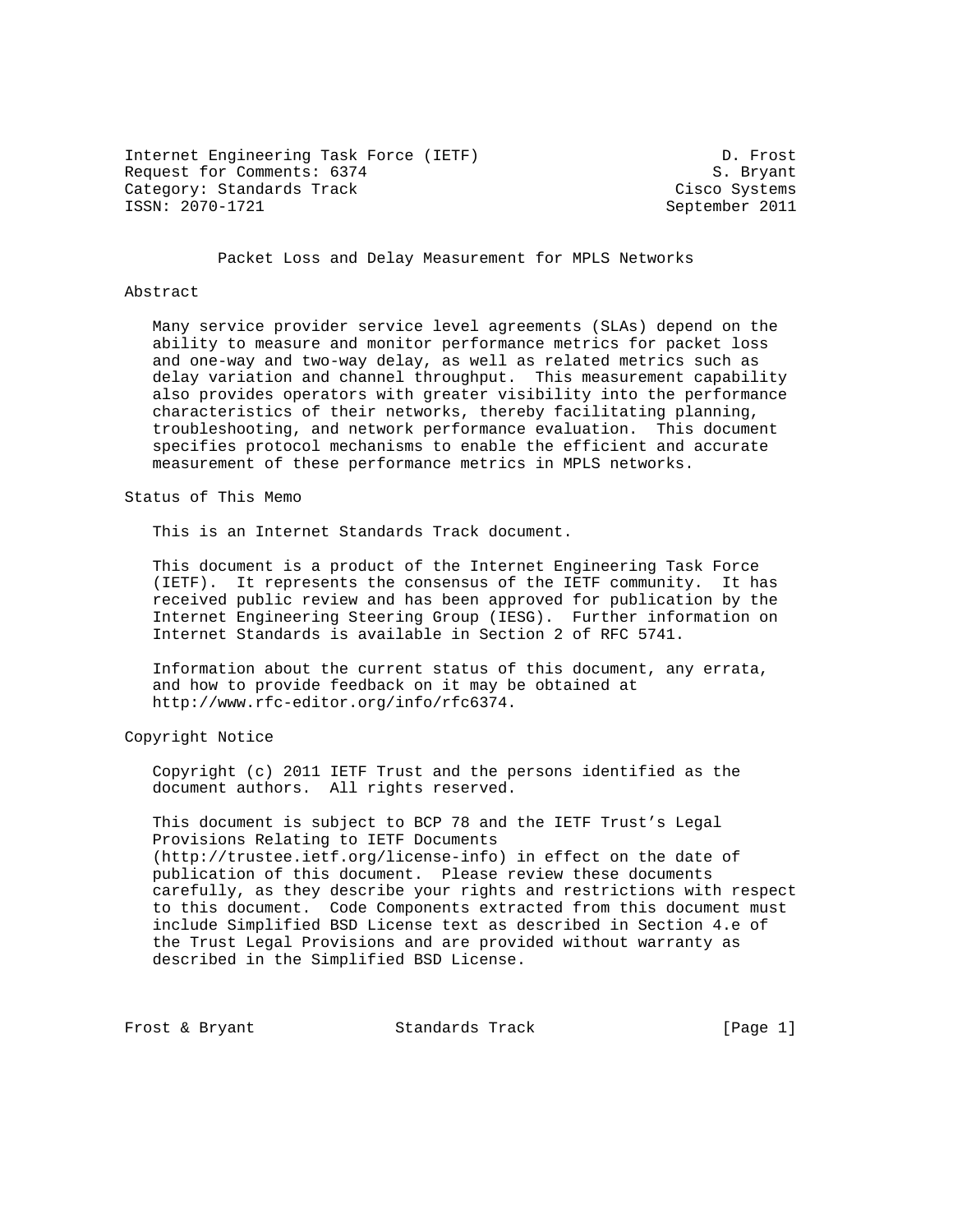# Table of Contents

| 2.5. Delay Variation Measurement 12                    |  |
|--------------------------------------------------------|--|
|                                                        |  |
|                                                        |  |
|                                                        |  |
| 2.9. Measurement Considerations 14                     |  |
|                                                        |  |
| 2.9.2. Quality of Service 14                           |  |
| 2.9.3. Measurement Point Location 14                   |  |
| 2.9.4. Equal Cost Multipath 15                         |  |
| 2.9.5. Intermediate Nodes 15                           |  |
| 2.9.6. Different Transmit and Receive Interfaces 16    |  |
| 2.9.7. External Post-Processing 16                     |  |
| 2.9.8. Loss Measurement Modes 16                       |  |
| 2.9.9. Loss Measurement Scope 18                       |  |
| 2.9.10. Delay Measurement Accuracy 18                  |  |
| 2.9.11. Delay Measurement Timestamp Format 18          |  |
|                                                        |  |
| 3.1. Loss Measurement Message Format 19                |  |
| 3.2. Delay Measurement Message Format 25               |  |
| 3.3. Combined Loss/Delay Measurement Message Format 27 |  |
|                                                        |  |
|                                                        |  |
|                                                        |  |
|                                                        |  |
| 3.5.4. Session Query Interval 32                       |  |
|                                                        |  |
|                                                        |  |
| 4.2. Loss Measurement Procedures 34                    |  |
| 4.2.1. Initiating a Loss Measurement Operation 34      |  |
| 4.2.2. Transmitting a Loss Measurement Query 34        |  |
| 4.2.3. Receiving a Loss Measurement Query 35           |  |
| 4.2.4. Transmitting a Loss Measurement Response 35     |  |
| 4.2.5. Receiving a Loss Measurement Response 36        |  |
|                                                        |  |
|                                                        |  |
|                                                        |  |
|                                                        |  |

Frost & Bryant Standards Track [Page 2]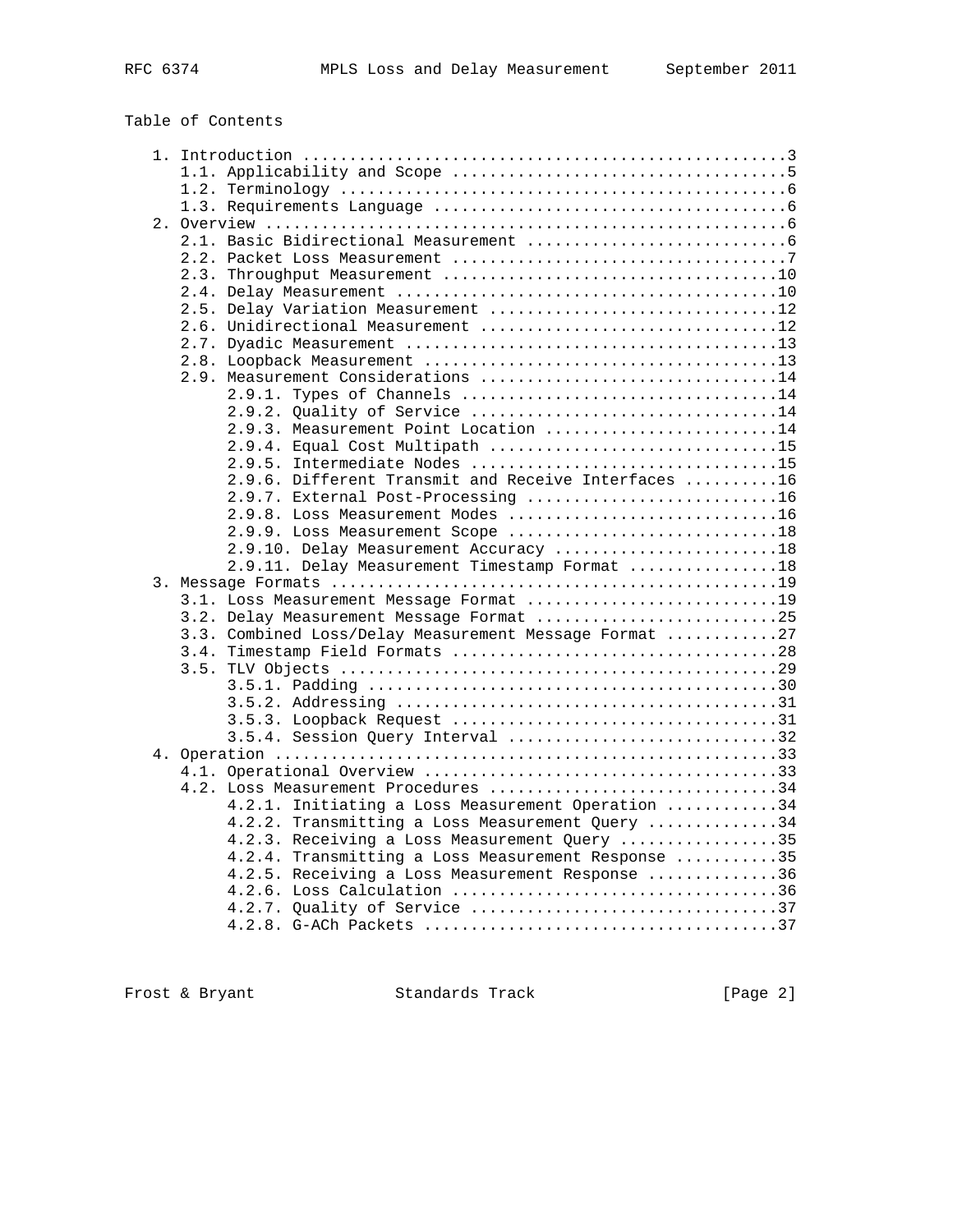| 4.2.10. Message Loss and Packet Misorder Conditions 38                                                                                                                                                                                                                                                                                                   |
|----------------------------------------------------------------------------------------------------------------------------------------------------------------------------------------------------------------------------------------------------------------------------------------------------------------------------------------------------------|
| 4.3. Delay Measurement Procedures 39                                                                                                                                                                                                                                                                                                                     |
| 4.3.1. Transmitting a Delay Measurement Query 39                                                                                                                                                                                                                                                                                                         |
| 4.3.2. Receiving a Delay Measurement Query 39                                                                                                                                                                                                                                                                                                            |
| 4.3.3. Transmitting a Delay Measurement Response 40                                                                                                                                                                                                                                                                                                      |
| $\Lambda$ ( ) $\Lambda$ ( ) $\Gamma$ ( ) $\Lambda$ ( ) $\Lambda$ ( ) $\Lambda$ ( ) $\Lambda$ ( ) $\Lambda$ ( ) $\Lambda$ ( ) $\Lambda$ ( ) $\Lambda$ ( ) $\Lambda$ ( ) $\Lambda$ ( ) $\Lambda$ ( ) $\Lambda$ ( ) $\Lambda$ ( ) $\Lambda$ ( ) $\Lambda$ ( ) $\Lambda$ ( ) $\Lambda$ ( ) $\Lambda$ ( ) $\Lambda$ ( ) $\Lambda$ ( ) $\Lambda$ ( ) $\Lambda$ |

| 4.3.3. Iransmitting a Delay Measurement Response 40     |
|---------------------------------------------------------|
| 4.3.4. Receiving a Delay Measurement Response 41        |
| 4.3.5. Timestamp Format Negotiation 41                  |
| 4.3.5.1. Single-Format Procedures 42                    |
|                                                         |
| 4.4. Combined Loss/Delay Measurement Procedures 42      |
| 5. Implementation Disclosure Requirements 42            |
|                                                         |
| 7.                                                      |
|                                                         |
|                                                         |
| 9.1. Allocation of PW Associated Channel Types 47       |
| 9.2. Creation of Measurement Timestamp Type Registry 47 |
| 9.3. Creation of MPLS Loss/Delay Measurement Control    |
|                                                         |
| 9.4. Creation of MPLS Loss/Delay Measurement TLV Object |
|                                                         |
|                                                         |
|                                                         |
|                                                         |
|                                                         |
| Appendix A. Default Timestamp Format Rationale 52       |
|                                                         |

#### 1. Introduction

 Many service provider service level agreements (SLAs) depend on the ability to measure and monitor performance metrics for packet loss and one-way and two-way delay, as well as related metrics such as delay variation and channel throughput. This measurement capability also provides operators with greater visibility into the performance characteristics of their networks, thereby facilitating planning, troubleshooting, and network performance evaluation. This document specifies protocol mechanisms to enable the efficient and accurate measurement of these performance metrics in MPLS networks.

 This document specifies two closely related protocols, one for packet loss measurement (LM) and one for packet delay measurement (DM). These protocols have the following characteristics and capabilities:

Frost & Bryant Standards Track [Page 3]

o The LM and DM protocols are intended to be simple and to support efficient hardware processing.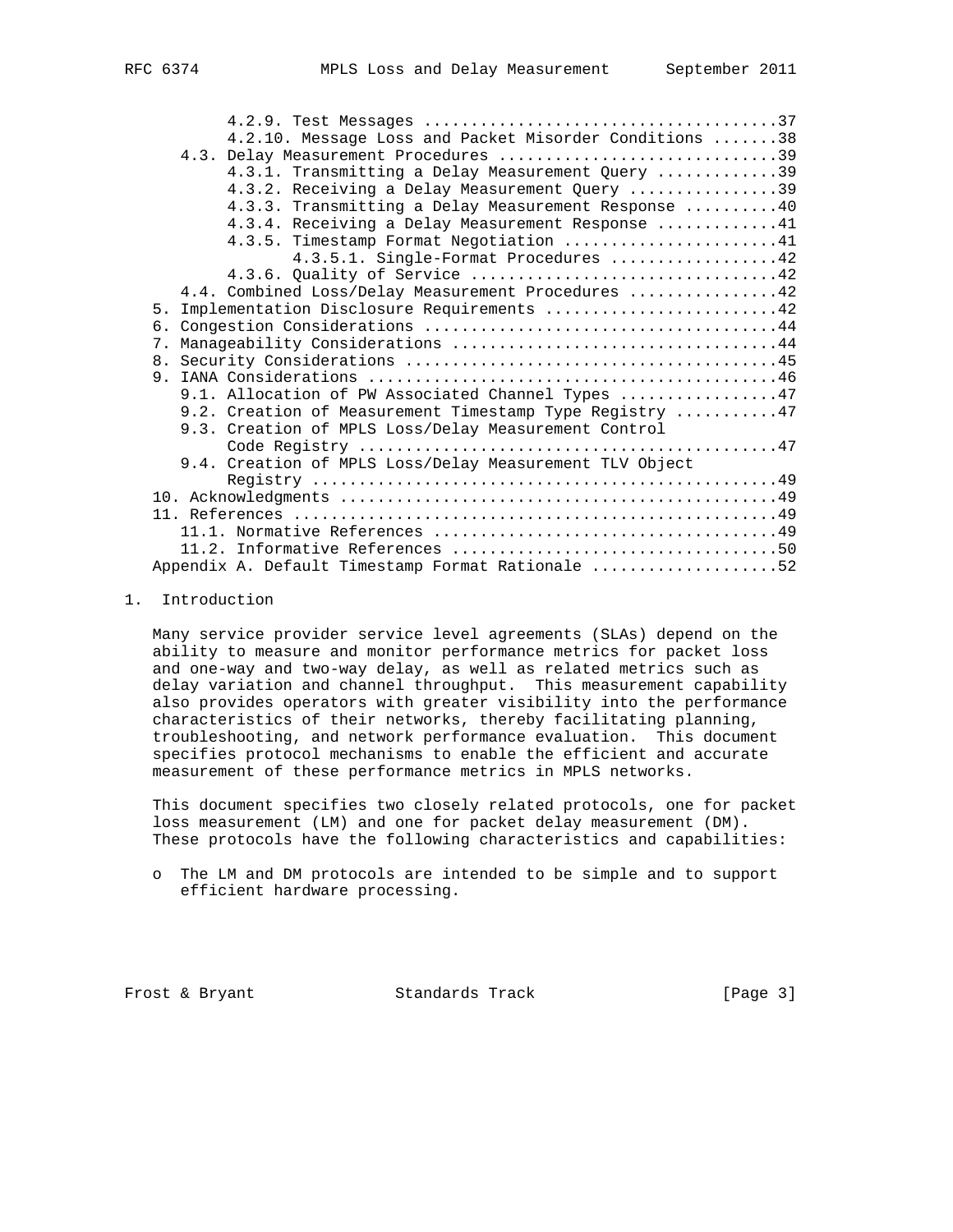- o The LM and DM protocols operate over the MPLS Generic Associated Channel (G-ACh) [RFC5586] and support measurement of loss, delay, and related metrics over Label Switched Paths (LSPs), pseudowires, and MPLS sections (links).
- o The LM and DM protocols are applicable to the LSPs, pseudowires, and sections of networks based on the MPLS Transport Profile (MPLS-TP), because the MPLS-TP is based on a standard MPLS data plane. The MPLS-TP is defined and described in [RFC5921], and MPLS-TP LSPs, pseudowires, and sections are discussed in detail in [RFC5960]. A profile describing the minimal functional subset of the LM and DM protocols in the MPLS-TP context is provided in [RFC6375].
- o The LM and DM protocols can be used both for continuous/proactive and selective/on-demand measurement.
- o The LM and DM protocols use a simple query/response model for bidirectional measurement that allows a single node -- the querier -- to measure the loss or delay in both directions.
- o The LM and DM protocols use query messages for unidirectional loss and delay measurement. The measurement can be carried out either at the downstream node(s) or at the querier if an out-of-band return path is available.
- o The LM and DM protocols do not require that the transmit and receive interfaces be the same when performing bidirectional measurement.
- o The DM protocol is stateless.
- o The LM protocol is "almost" stateless: loss is computed as a delta between successive messages, and thus the data associated with the last message received must be retained.
- o The LM protocol can perform two distinct kinds of loss measurement: it can measure the loss of specially generated test messages in order to infer the approximate data-plane loss level (inferred measurement) or it can directly measure data-plane packet loss (direct measurement). Direct measurement provides perfect loss accounting, but may require specialized hardware support and is only applicable to some LSP types. Inferred measurement provides only approximate loss accounting but is generally applicable.

Frost & Bryant Standards Track [Page 4]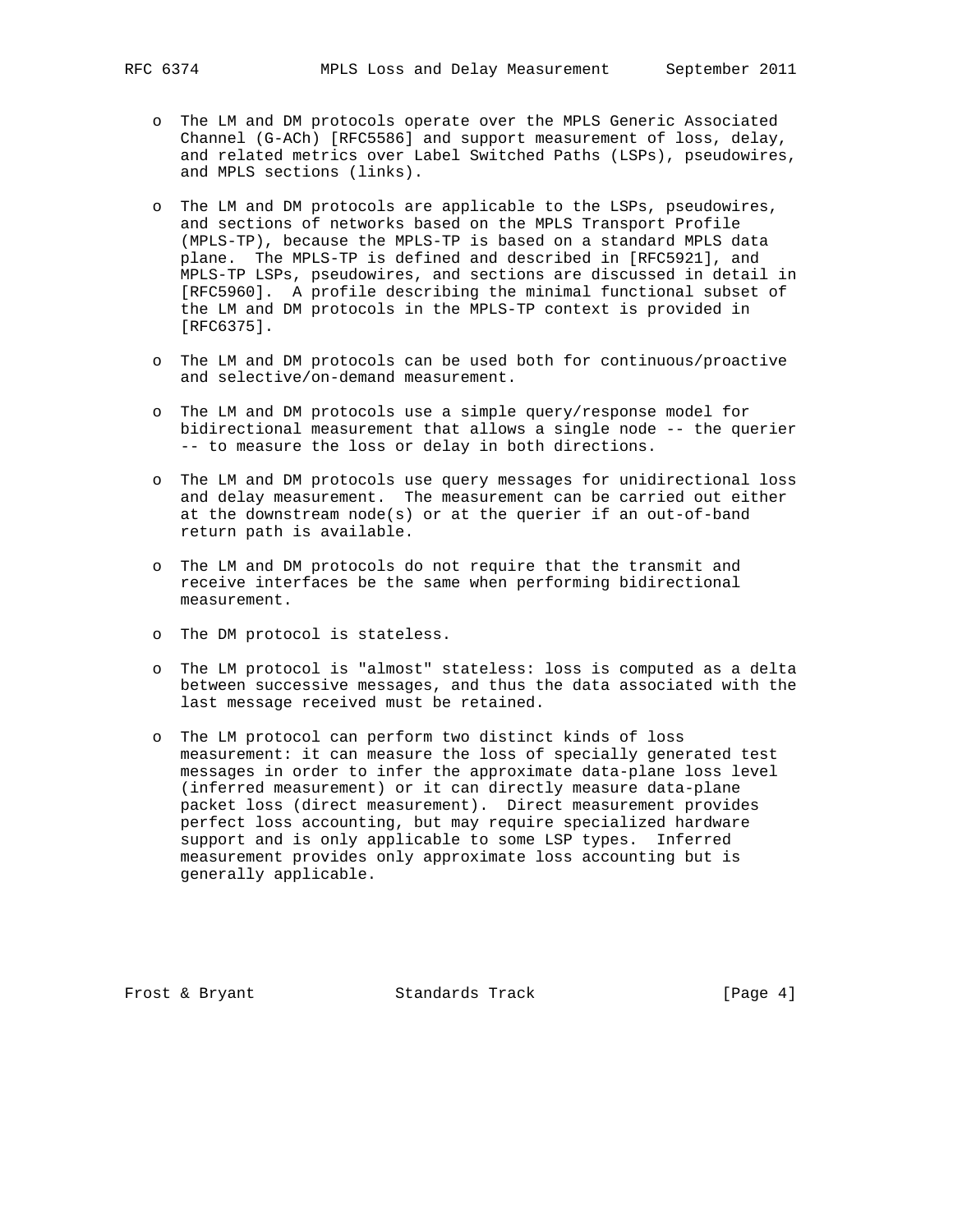The direct LM method is also known as "frame-based" in the context of Ethernet transport networks [Y.1731]. Inferred LM is a generalization of the "synthetic" measurement approach currently in development for Ethernet networks, in the sense that it allows test messages to be decoupled from measurement messages.

- o The LM protocol supports measurement in terms of both packet counts and octet counts.
- o The LM protocol supports both 32-bit and 64-bit counters.
- o The LM protocol can be used to measure channel throughput as well as packet loss.
- o The DM protocol supports multiple timestamp formats, and provides a simple means for the two endpoints of a bidirectional connection to agree on a preferred format. This procedure reduces to a triviality for implementations supporting only a single timestamp format.
- o The DM protocol supports varying the measurement message size in order to measure delays associated with different packet sizes.

 The One-Way Active Measurement Protocol (OWAMP) [RFC4656] and Two-Way Active Measurement Protocol (TWAMP) [RFC5357] provide capabilities for the measurement of various performance metrics in IP networks. These protocols are not streamlined for hardware processing and rely on IP and TCP, as well as elements of the Network Time Protocol (NTP), which may not be available or optimized in some network environments; they also lack support for IEEE 1588 timestamps and direct-mode LM, which may be required in some environments. The protocols defined in this document thus are similar in some respects to, but also differ from, these IP-based protocols.

1.1. Applicability and Scope

 This document specifies measurement procedures and protocol messages that are intended to be applicable in a wide variety of circumstances and amenable to implementation by a wide range of hardware- and software-based measurement systems. As such, it does not attempt to mandate measurement quality levels or analyze specific end-user applications.

Frost & Bryant Standards Track [Page 5]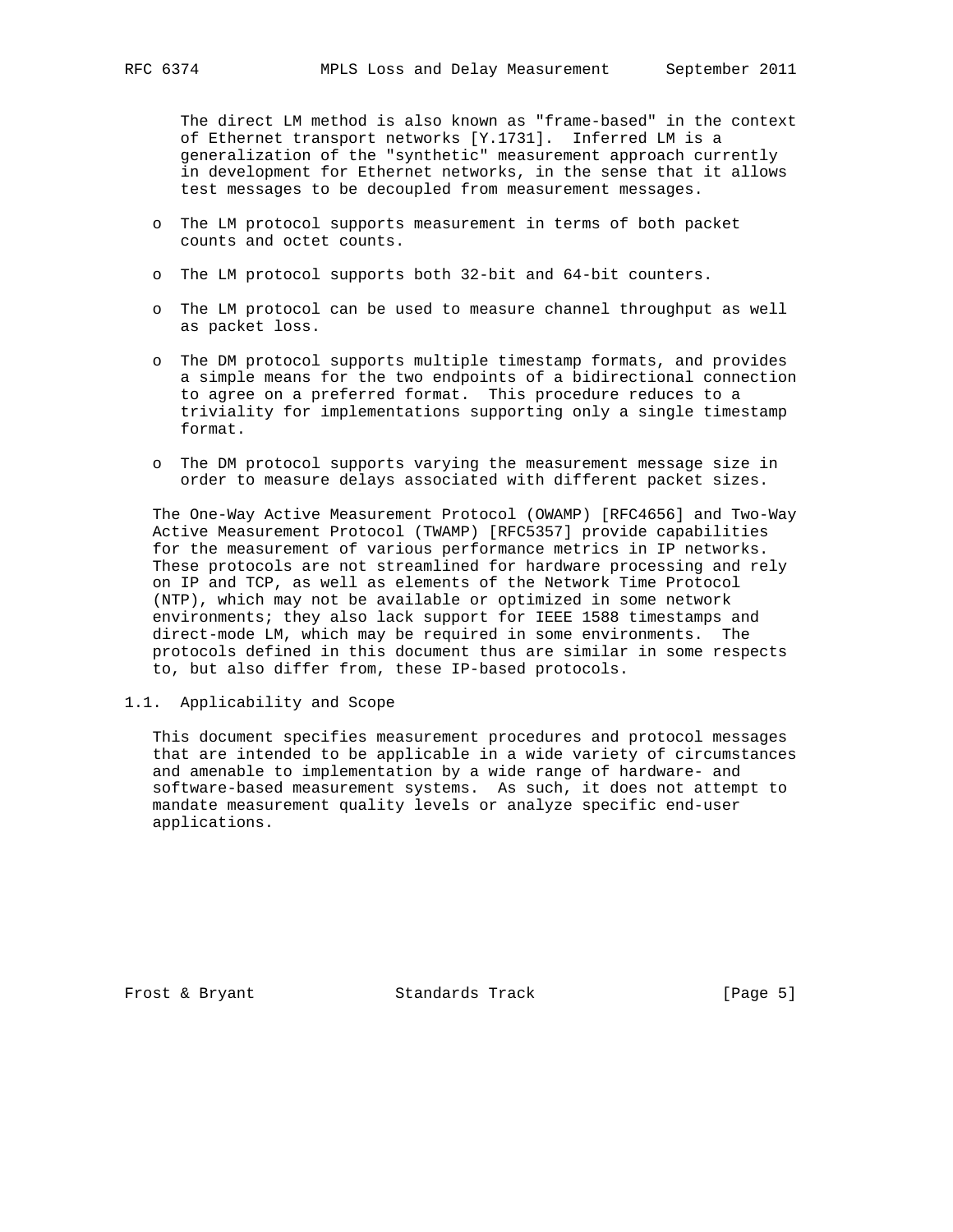- 
- 1.2. Terminology

|       | Term Definition                             |
|-------|---------------------------------------------|
|       |                                             |
| ACH   | Associated Channel Header                   |
| DM    | Delay Measurement                           |
| ECMP  | Equal Cost Multipath                        |
|       | G-ACh Generic Associated Channel            |
| T.M   | Loss Measurement                            |
| LSE   | Label Stack Entry                           |
| LSP L | Label Switched Path                         |
| NTP   | Network Time Protocol                       |
| OAM   | Operations, Administration, and Maintenance |
| PTP   | Precision Time Protocol                     |
| ТC    | Traffic Class                               |

1.3. Requirements Language

 The key words "MUST", "MUST NOT", "REQUIRED", "SHALL", "SHALL NOT", "SHOULD", "SHOULD NOT", "RECOMMENDED", "MAY", and "OPTIONAL" in this document are to be interpreted as described in RFC 2119 [RFC2119].

2. Overview

 This section begins with a summary of the basic methods used for the bidirectional measurement of packet loss and delay. These measurement methods are then described in detail. Finally, a list of practical considerations is discussed that may come into play to inform or modify these simple procedures. This section is limited to theoretical discussion; for protocol specifics, the reader is referred to Sections 3 and 4.

2.1. Basic Bidirectional Measurement

The following figure shows the reference scenario.



 This figure shows a bidirectional channel between two nodes, A and B, and illustrates the temporal reference points T1-T4 associated with a measurement operation that takes place at A. The operation consists of A sending a query message to B, and B sending back a response.

Frost & Bryant Standards Track [Page 6]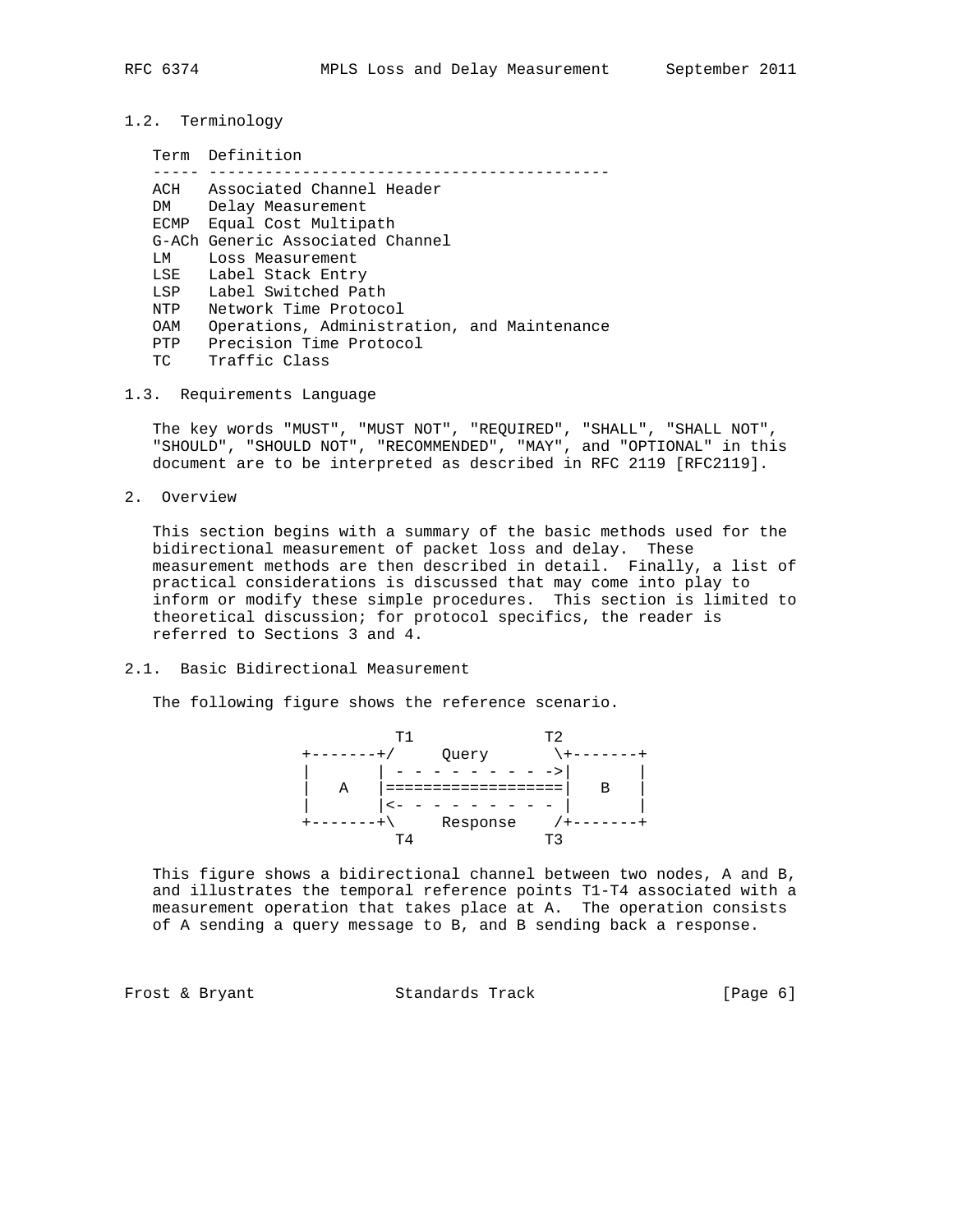Each reference point indicates the point in time at which either the query or the response message is transmitted or received over the channel.

 In this situation, A can arrange to measure the packet loss over the channel in the forward and reverse directions by sending Loss Measurement (LM) query messages to B, each of which contains the count of packets transmitted prior to time T1 over the channel to B (A\_TxP). When the message reaches B, it appends two values and reflects the message back to A: the count of packets received prior to time T2 over the channel from A (B\_RxP) and the count of packets transmitted prior to time T3 over the channel to A (B\_TxP). When the response reaches A, it appends a fourth value: the count of packets received prior to time T4 over the channel from B (A\_RxP).

 These four counter values enable A to compute the desired loss statistics. Because the transmit count at A and the receive count at B (and vice versa) may not be synchronized at the time of the first message, and to limit the effects of counter wrap, the loss is computed in the form of a delta between messages.

 To measure at A the delay over the channel to B, a Delay Measurement (DM) query message is sent from A to B containing a timestamp recording the instant at which it is transmitted, i.e., T1. When the message reaches B, a timestamp is added recording the instant at which it is received (T2). The message can now be reflected from B to A, with B adding its transmit timestamp (T3) and A adding its receive timestamp (T4). These four timestamps enable A to compute the one-way delay in each direction, as well as the two-way delay for the channel. The one-way delay computations require that the clocks of A and B be synchronized; mechanisms for clock synchronization are outside the scope of this document.

2.2. Packet Loss Measurement

 Suppose a bidirectional channel exists between the nodes A and B. The objective is to measure at A the following two quantities associated with the channel:

 A\_TxLoss (transmit loss): the number of packets transmitted by A over the channel but not received at B;

 A\_RxLoss (receive loss): the number of packets transmitted by B over the channel but not received at A.

Frost & Bryant Standards Track [Page 7]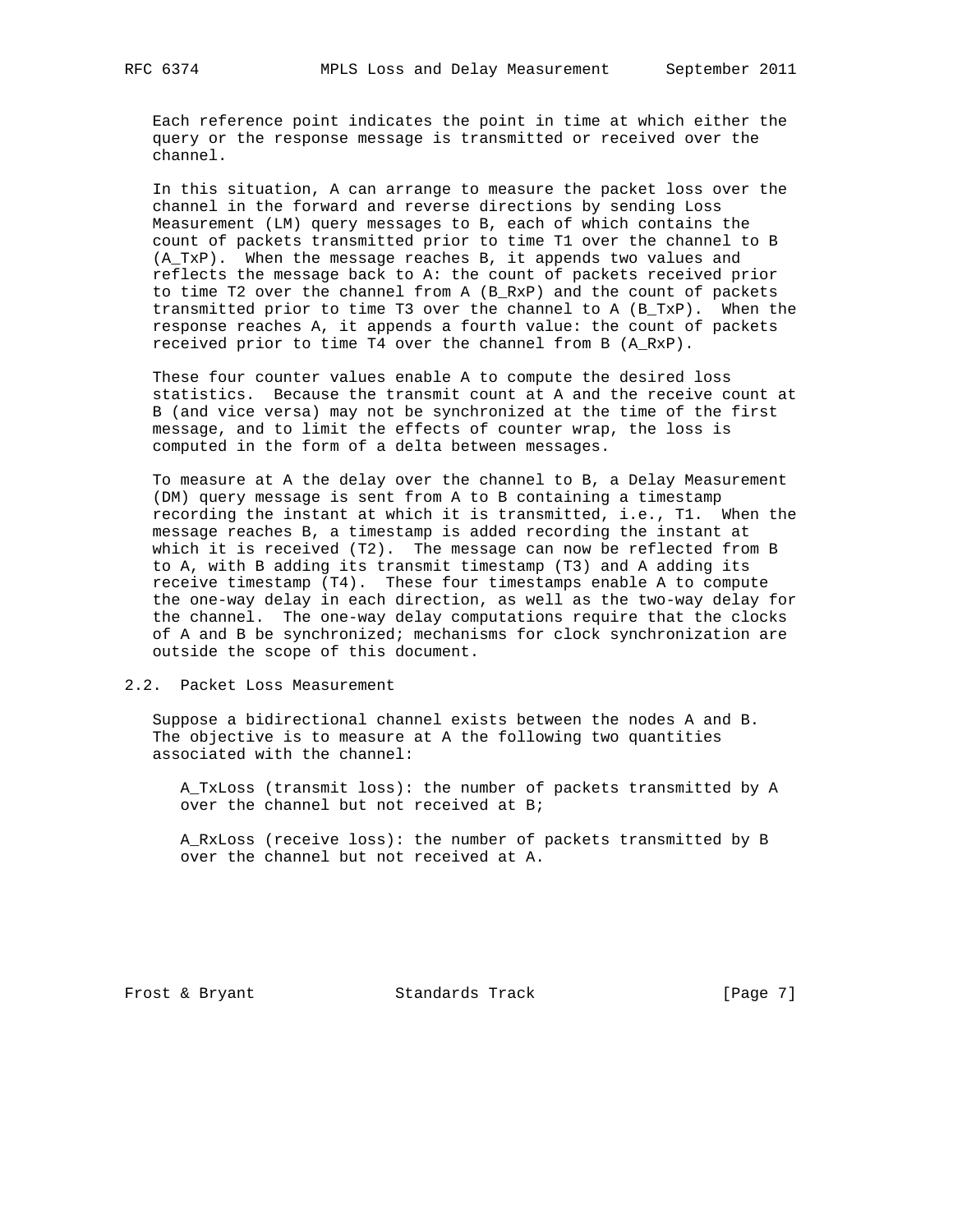This is accomplished by initiating a Loss Measurement (LM) operation at A, which consists of transmission of a sequence of LM query messages (LM[1], LM[2], ...) over the channel at a specified rate, such as one every 100 milliseconds. Each message LM[n] contains the following value:

 A\_TxP[n]: the total count of packets transmitted by A over the channel prior to the time this message is transmitted.

 When such a message is received at B, the following value is recorded in the message:

B RxP[n]: the total count of packets received by B over the channel at the time this message is received (excluding the message itself).

 At this point, B transmits the message back to A, recording within it the following value:

 B\_TxP[n]: the total count of packets transmitted by B over the channel prior to the time this response is transmitted.

 When the message response is received back at A, the following value is recorded in the message:

 A\_RxP[n]: the total count of packets received by A over the channel at the time this response is received (excluding the message itself).

The transmit loss  $A_TxLoss[n-1,n]$  and receive loss  $A_RxLoss[n-1,n]$  within the measurement interval marked by the messages LM[n-1] and LM[n] are computed by A as follows:

 $A_TxLoss[n-1,n] = (A_TxP[n] - A_TxP[n-1]) - (B_RxP[n] - B_RxP[n-1])$  $A_RxLoss[n-1,n] = (B_TxP[n] - B_TxP[n-1]) - (A_RxP[n] - A_RxP[n-1])$ 

where the arithmetic is modulo the counter size.

 (Strictly speaking, it is not necessary that the fourth count, A\_RxP[n], actually be written in the message, but this is convenient for some implementations and useful if the message is to be forwarded on to an external measurement system.)

Frost & Bryant Standards Track [Page 8]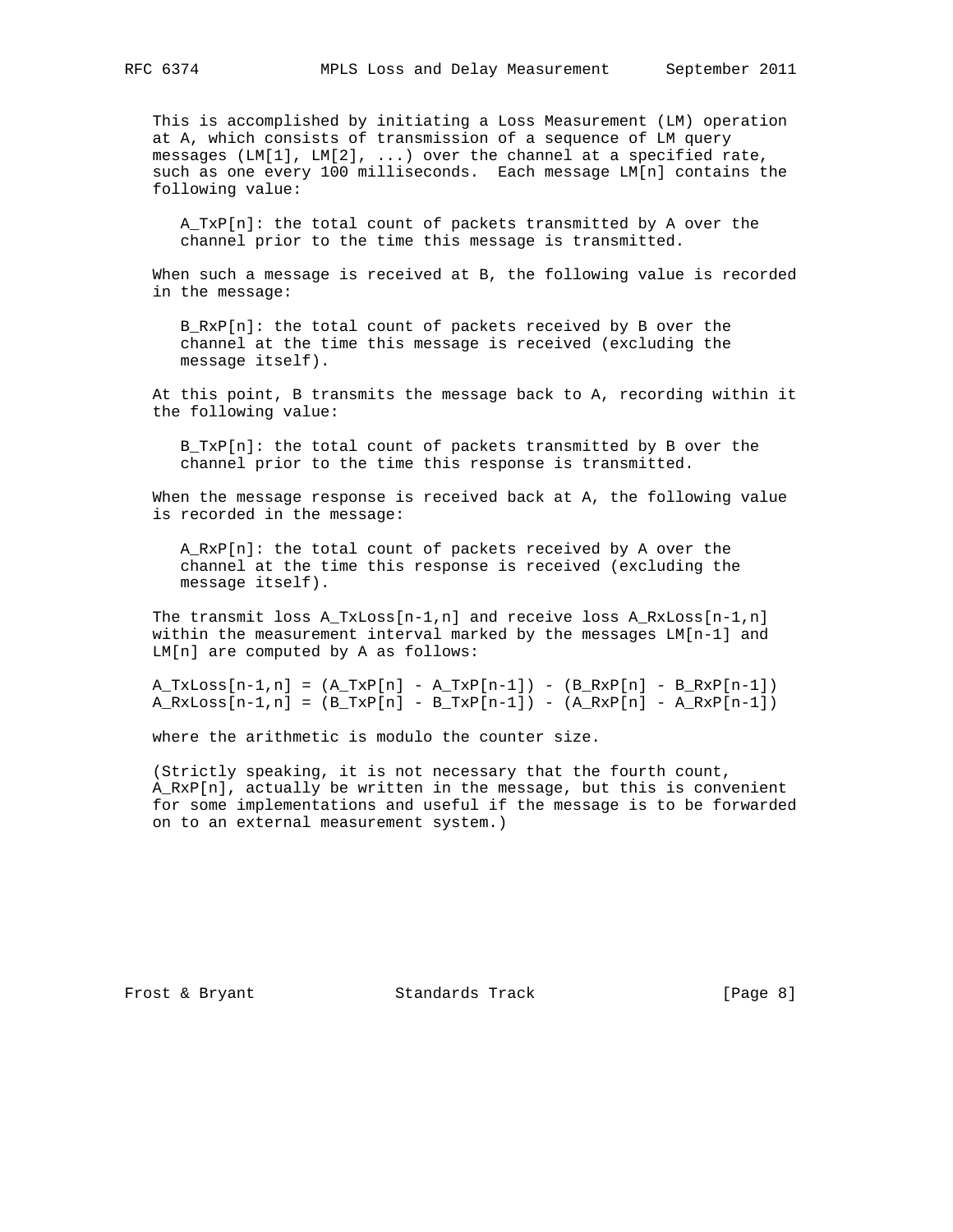The derived values  $A_TxLoss = A_TxLoss[1,2] + A_TxLoss[2,3] + ...$ 

 $A_RxLoss = A_RxLoss[1,2] + A_RxLoss[2,3] + ...$ 

 are updated each time a response to an LM message is received and processed, and they represent the total transmit and receive loss over the channel since the LM operation was initiated.

When computing the values  $A_TxLoss[n-1,n]$  and  $A_RxLoss[n-1,n]$ , the possibility of counter wrap must be taken into account. For example, consider the values of the A\_TxP counter at sequence numbers n-1 and n. Clearly if A\_TxP[n] is allowed to wrap to 0 and then beyond to a value equal to or greater than  $A_TxP[n-1]$ , the computation of an unambiguous A\_TxLoss[n-1,n] value will be impossible. Therefore, the LM message rate MUST be sufficiently high, given the counter size and the speed and minimum packet size of the underlying channel, that this condition cannot arise. For example, a 32-bit counter for a 100-Gbps link with a minimum packet size of 64 bytes can wrap in 2^32 /  $(10^11/(64*8)) = 22$  seconds, which is therefore an upper bound on the LM message interval under such conditions. This bound will be referred to as the MaxLMInterval of the channel. It is clear that the MaxLMInterval will be a more restrictive constraint in the case of direct LM and for smaller counter sizes.

 The loss measurement approach described in this section has the characteristic of being stateless at B and "almost" stateless at A. Specifically, A must retain the data associated with the last LM response received, in order to use it to compute loss when the next response arrives. This data MAY be discarded, and MUST NOT be used as a basis for measurement, if MaxLMInterval elapses before the next response arrives, because in this case an unambiguous measurement cannot be made.

 The foregoing discussion has assumed the counted objects are packets, but this need not be the case. In particular, octets may be counted instead. This will, of course, reduce the MaxLMInterval accordingly.

 In addition to absolute aggregate loss counts, the individual loss counts yield other metrics, such as the average loss rate over any multiple of the measurement interval. An accurate loss rate can be determined over time even in the presence of anomalies affecting individual measurements, such as those due to packet misordering (Section 4.2.10).

Frost & Bryant Standards Track [Page 9]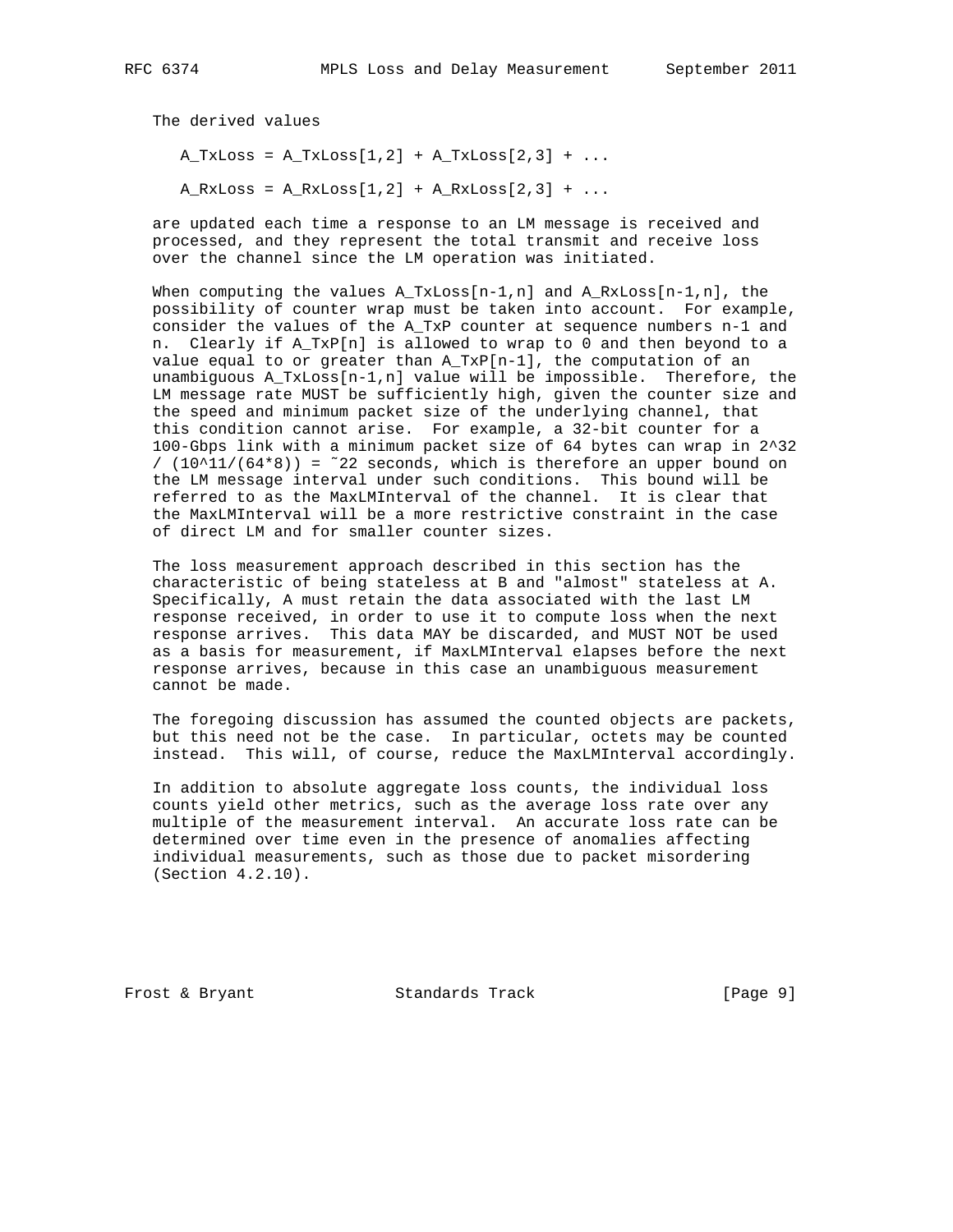Note that an approach for conducting packet loss measurement in IP networks is documented in [RFC2680]. This approach differs from the one described here, for example by requiring clock synchronization between the measurement points and lacking support for direct-mode LM.

## 2.3. Throughput Measurement

 If LM query messages contain a timestamp recording their time of transmission, this data can be combined with the packet or octet counts to yield measurements of the throughput offered and delivered over the channel during the interval in terms of the counted units.

 For a bidirectional channel, for example, given any two LM response messages (separated in time by not more than the MaxLMInterval), the difference between the counter values tells the querier the number of units successfully transmitted and received in the interval between the timestamps. Absolute offered throughput is the number of data units transmitted and absolute delivered throughput is the number of data units received. Throughput rate is the number of data units sent or received per unit time.

 Just as for loss measurement, the interval counts can be accumulated to arrive at the absolute throughput of the channel since the start of the measurement operation or be used to derive related metrics such as the throughput rate. This procedure also enables out-of service throughput testing when combined with a simple packet generator.

### 2.4. Delay Measurement

 Suppose a bidirectional channel exists between the nodes A and B. The objective is to measure at A one or more of the following quantities associated with the channel:

- o The one-way delay associated with the forward (A to B) direction of the channel;
- o The one-way delay associated with the reverse (B to A) direction of the channel;
- o The two-way delay (A to B to A) associated with the channel.

 The one-way delay metric for packet networks is described in [RFC2679]. In the case of two-way delay, there are actually two possible metrics of interest. The "two-way channel delay" is the sum of the one-way delays in each direction and reflects the delay of the channel itself, irrespective of processing delays within the remote

Frost & Bryant Standards Track [Page 10]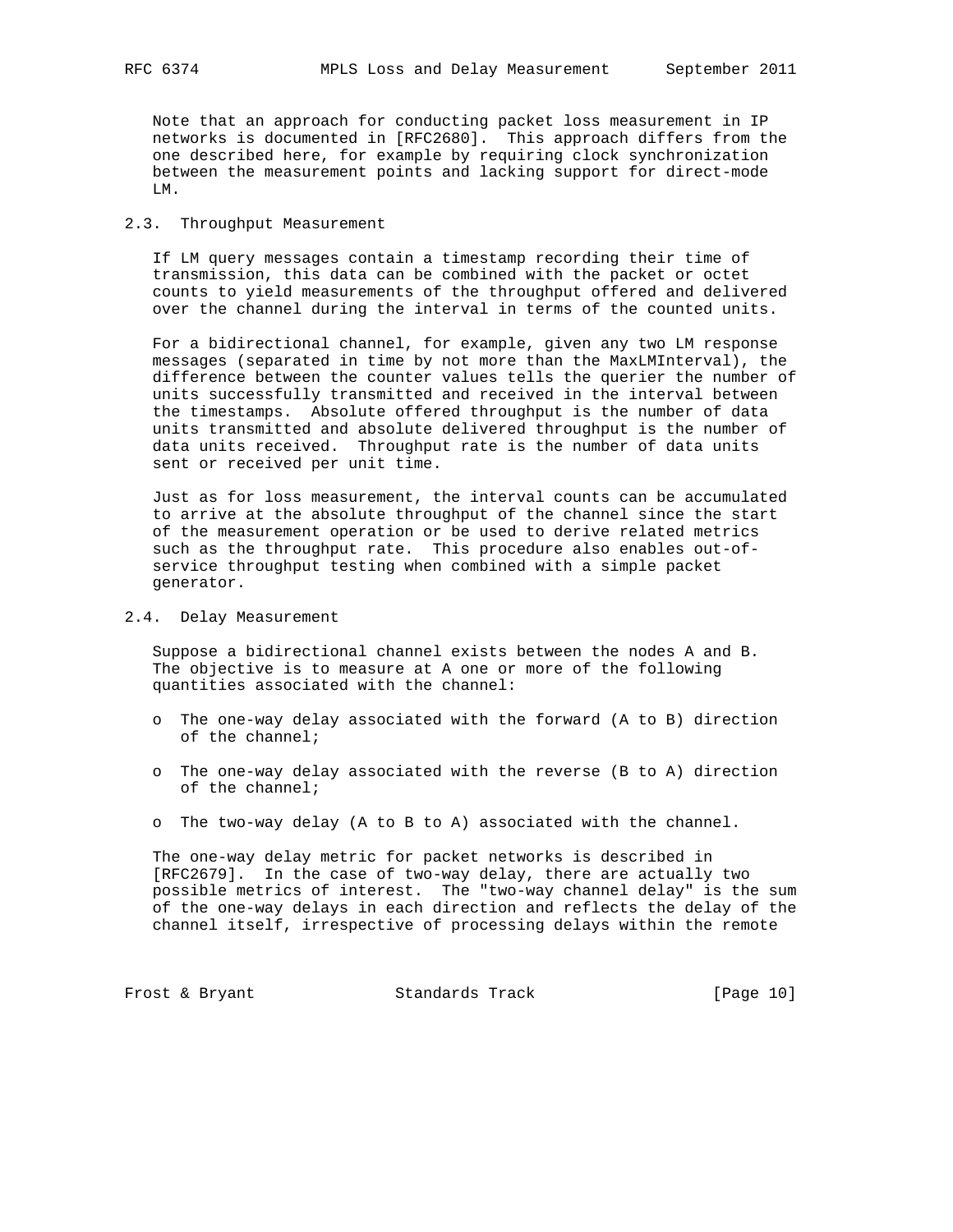endpoint B. The "round-trip delay" is described in [RFC2681] and includes in addition any delay associated with remote endpoint processing.

 Measurement of the one-way delay quantities requires that the clocks of A and B be synchronized, whereas the two-way delay metrics can be measured directly even when this is not the case (provided A and B have stable clocks).

 A measurement is accomplished by sending a Delay Measurement (DM) query message over the channel to B that contains the following timestamp:

T1: the time the DM query message is transmitted from A.

 When the message arrives at B, the following timestamp is recorded in the message:

T2: the time the DM query message is received at B.

 At this point, B transmits the message back to A, recording within it the following timestamp:

T3: the time the DM response message is transmitted from B.

 When the message arrives back at A, the following timestamp is recorded in the message:

T4: the time the DM response message is received back at A.

 (Strictly speaking, it is not necessary that the fourth timestamp, T4, actually be written in the message, but this is convenient for some implementations and useful if the message is to be forwarded on to an external measurement system.)

 At this point, A can compute the two-way channel delay associated with the channel as

two-way channel delay =  $(T4 - T1) - (T3 - T2)$ 

and the round-trip delay as

round-trip delay = T4 - T1.

Frost & Bryant Standards Track [Page 11]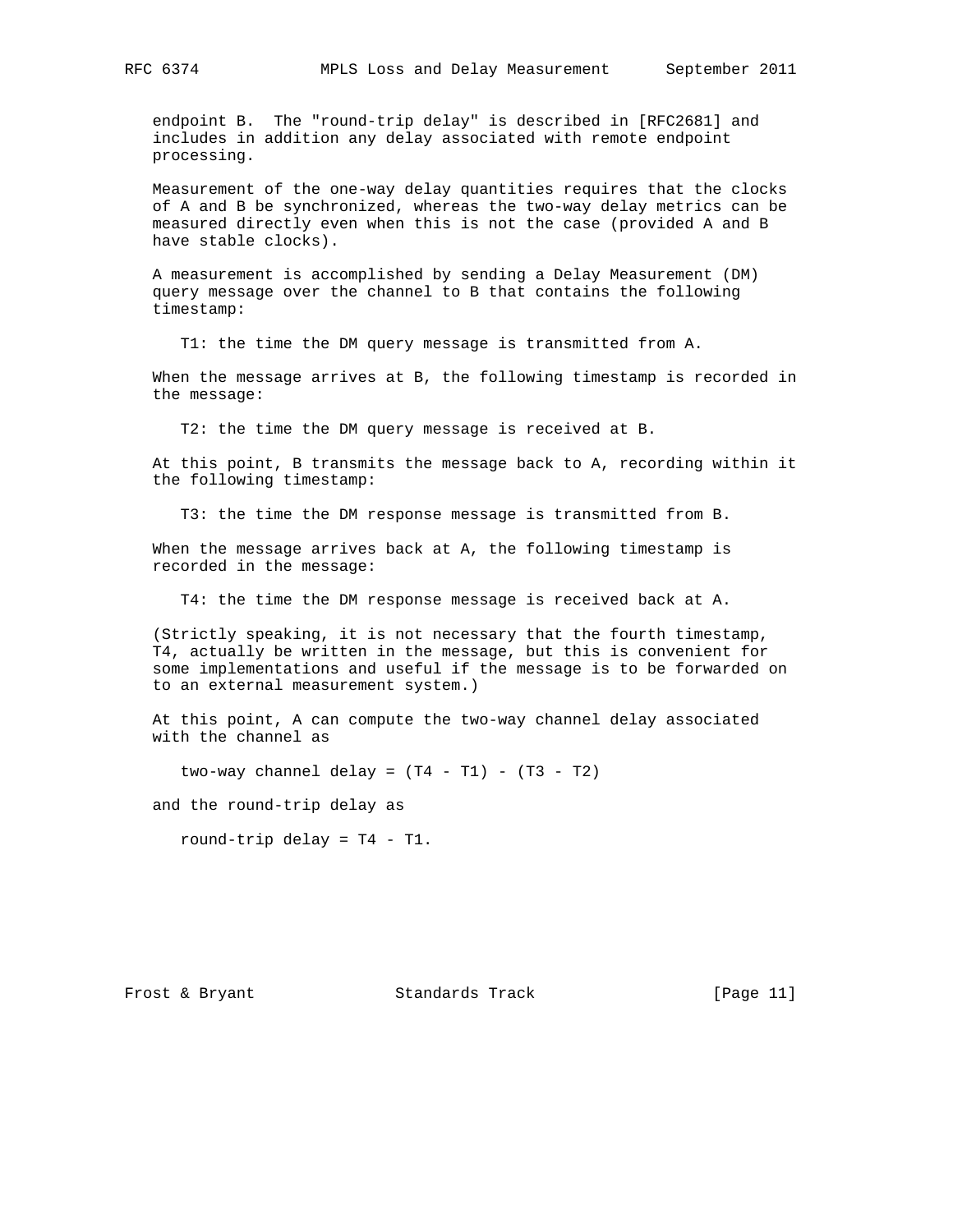If the clocks of A and B are known at A to be synchronized, then both one-way delay values, as well as the two-way channel delay, can be computed at A as

 forward one-way delay = T2 - T1 reverse one-way delay = T4 - T3 two-way channel delay = forward delay + reverse delay.

 Note that this formula for the two-way channel delay reduces to the one previously given, and clock synchronization is not required to compute this metric.

## 2.5. Delay Variation Measurement

 Inter-Packet Delay Variation (IPDV) and Packet Delay Variation (PDV) [RFC5481] are performance metrics derived from one-way delay measurement and are important in some applications. IPDV represents the difference between the one-way delays of successive packets in a stream. PDV, given a measurement test interval, represents the difference between the one-way delay of a packet in the interval and that of the packet in the interval with the minimum delay.

 IPDV and PDV measurements can therefore be derived from delay measurements obtained through the procedures in Section 2.4. An important point regarding delay variation measurement, however, is that it can be carried out based on one-way delay measurements even when the clocks of the two systems involved in those measurements are not synchronized with one another.

### 2.6. Unidirectional Measurement

In the case that the channel from A to  $(B1, \ldots, Bk)$  (where B2, ..., Bk refers to the point-to-multipoint case) is unidirectional, i.e., is a unidirectional LSP, LM and DM measurements can be carried out at B1, ..., Bk instead of at A.

 For LM, this is accomplished by initiating an LM operation at A and carrying out the same procedures as used for bidirectional channels, except that no responses from B1, ..., Bk to A are generated. Instead, each terminal node B uses the A\_TxP and B\_RxP values in the LM messages it receives to compute the receive loss associated with the channel in essentially the same way as described previously, that is:

 $B_RxLoss[n-1,n] = (A_Txp[n - A_Txp[n-1]) - (B_Rxp[n - B_Rxp[n-1])$ 

Frost & Bryant Standards Track [Page 12]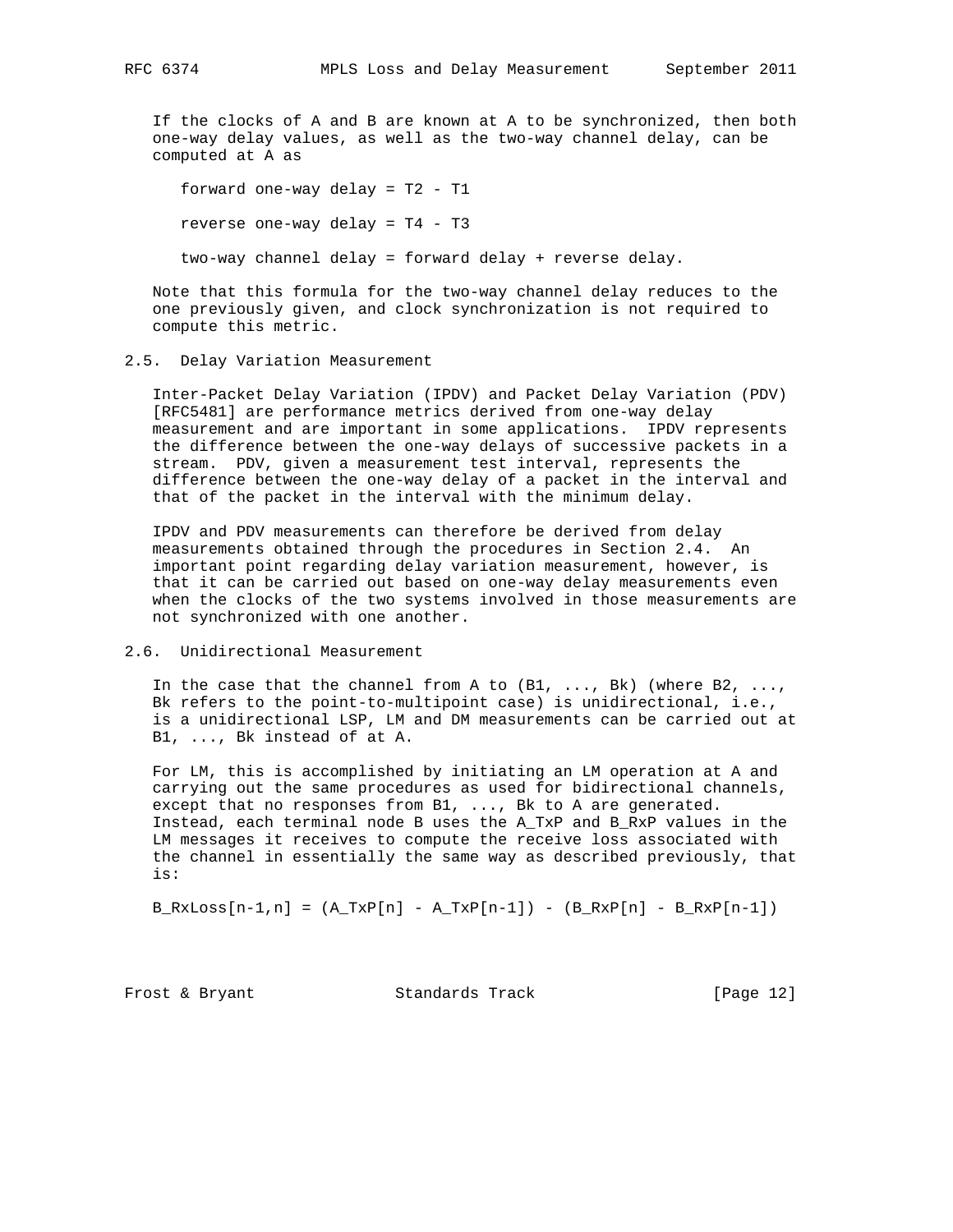For DM, of course, only the forward one-way delay can be measured and the clock synchronization requirement applies.

 Alternatively, if an out-of-band channel from a terminal node B back to A is available, the LM and DM message responses can be communicated to A via this channel so that the measurements can be carried out at A.

#### 2.7. Dyadic Measurement

 The basic procedures for bidirectional measurement assume that the measurement process is conducted by and for the querier node A. Instead, it is possible, with only minor variation of these procedures, to conduct a dyadic or "dual-ended" measurement process in which both nodes A and B perform loss or delay measurement based on the same message flow. This is achieved by stipulating that A copy the third and fourth counter or timestamp values from a response message into the third and fourth slots of the next query, which are otherwise unused, thereby providing B with equivalent information to that learned by A.

 The dyadic procedure has the advantage of halving the number of messages required for both A and B to perform a given kind of measurement, but comes at the expense of each node's ability to control its own measurement process independently, and introduces additional operational complexity into the measurement protocols. The quantity of measurement traffic is also expected to be low relative to that of user traffic, particularly when 64-bit counters are used for LM. Consequently, this document does not specify a dyadic operational mode. However, it is still possible, and may be useful, for A to perform the extra copy, thereby providing additional information to B even when its participation in the measurement process is passive.

## 2.8. Loopback Measurement

 Some bidirectional channels may be placed into a loopback state such that messages are looped back to the sender without modification. In this situation, LM and DM procedures can be used to carry out measurements associated with the circular path. This is done by generating "queries" with the Response flag set to 1.

For LM, the loss computation in this case is:

 $A_L$ Loss $[n-1,n] = (A_TxP[n] - A_TxP[n-1]) - (A_RxP[n] - A_RxP[n-1])$ 

Frost & Bryant Standards Track [Page 13]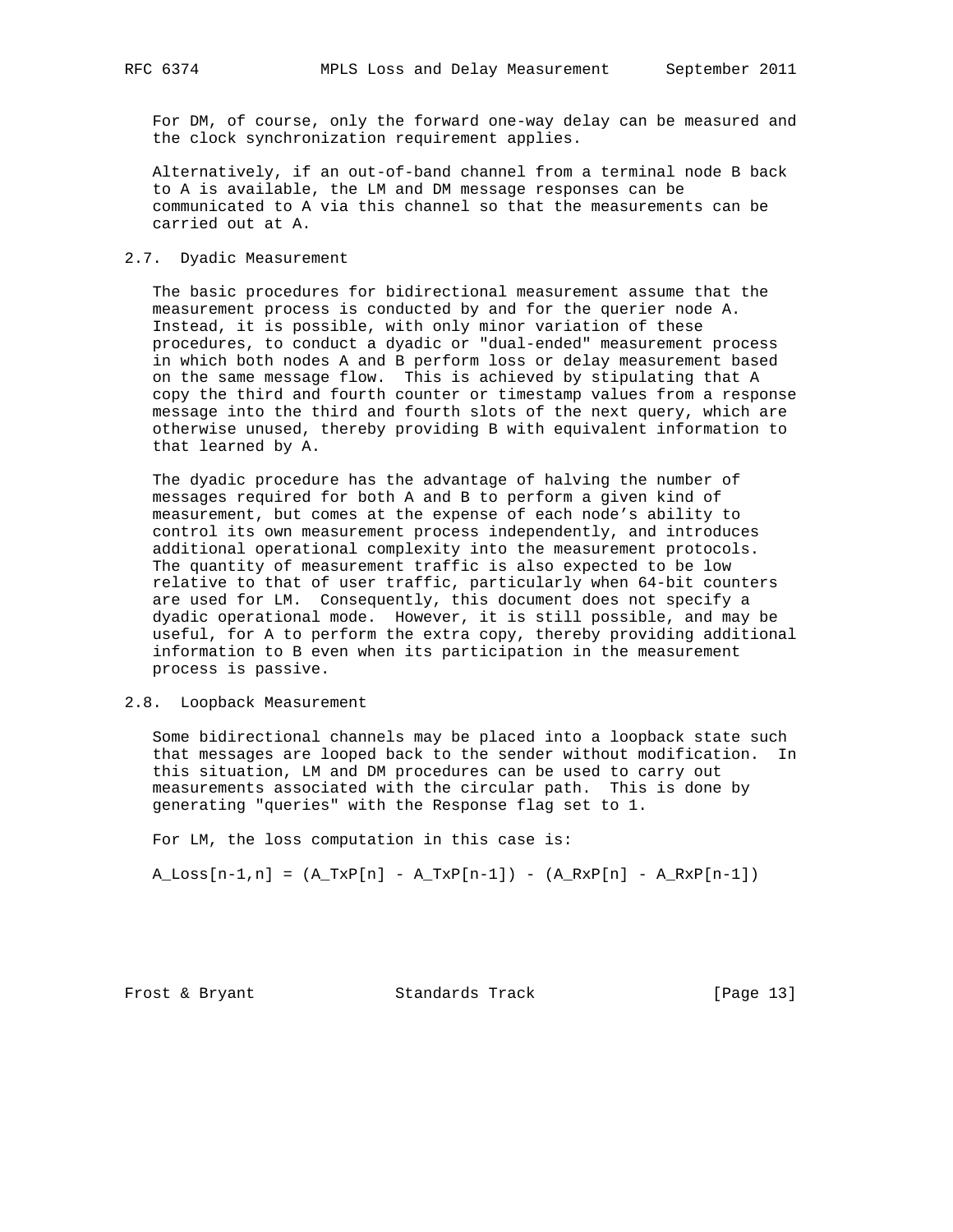For DM, the round-trip delay is computed. In this case, however, the remote endpoint processing time component reflects only the time required to loop the message from channel input to channel output.

2.9. Measurement Considerations

 A number of additional considerations apply in practice to the measurement methods summarized above.

2.9.1. Types of Channels

 There are several types of channels in MPLS networks over which loss and delay measurement may be conducted. The channel type may restrict the kinds of measurement that can be performed. In all cases, LM and DM messages flow over the MPLS Generic Associated Channel (G-ACh), which is described in detail in [RFC5586].

 Broadly, a channel in an MPLS network may be either a link, a Label Switched Path (LSP) [RFC3031], or a pseudowire [RFC3985]. Links are bidirectional and are also referred to as MPLS sections; see [RFC5586] and [RFC5960]. Pseudowires are bidirectional. Label Switched Paths may be either unidirectional or bidirectional.

 The LM and DM protocols discussed in this document are initiated from a single node: the querier. A query message may be received either by a single node or by multiple nodes, depending on the nature of the channel. In the latter case, these protocols provide point-to multipoint measurement capabilities.

2.9.2. Quality of Service

 Quality of Service (QoS) capabilities, in the form of the Differentiated Services architecture, apply to MPLS as specified in [RFC3270] and [RFC5462]. Different classes of traffic are distinguished by the three-bit Traffic Class (TC) field of an MPLS Label Stack Entry (LSE). Delay measurement applies on a per-traffic class basis, and the TC values of LSEs above the G-ACh Label (GAL) that precedes a DM message are significant. Packet loss can be measured with respect either to the channel as a whole or to a specific traffic class.

2.9.3. Measurement Point Location

 The location of the measurement points for loss and delay within the sending and receiving nodes is implementation dependent but directly affects the nature of the measurements. For example, a sending implementation may or may not consider a packet to be "lost", for LM purposes, that was discarded prior to transmission for queuing-

Frost & Bryant Standards Track [Page 14]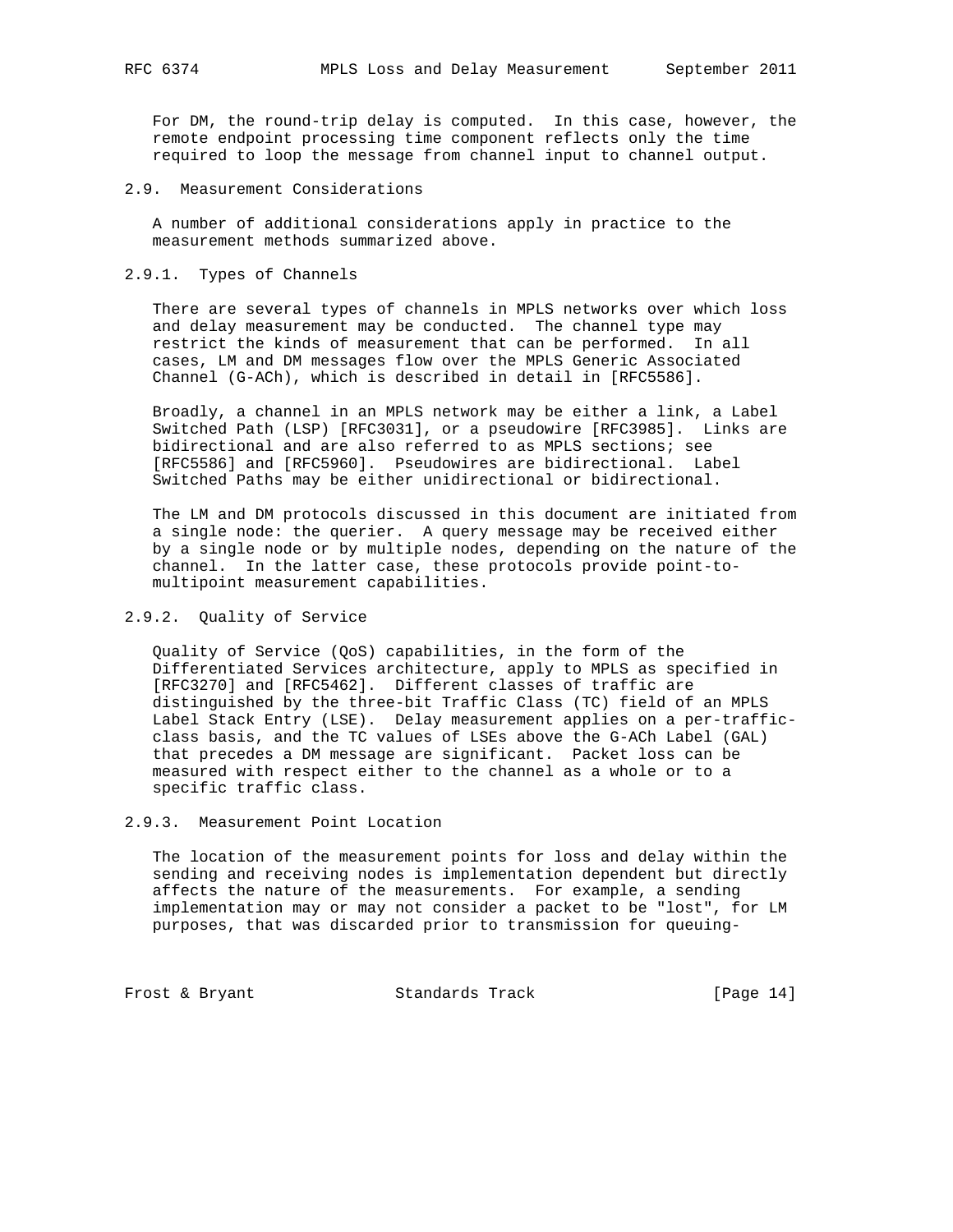related reasons; conversely, a receiving implementation may or may not consider a packet to be "lost", for LM purposes, if it was physically received but discarded during receive-path processing. The location of delay measurement points similarly determines what, precisely, is being measured. The principal consideration here is that the behavior of an implementation in these respects MUST be made clear to the user.

## 2.9.4. Equal Cost Multipath

 Equal Cost Multipath (ECMP) is the behavior of distributing packets across multiple alternate paths toward a destination. The use of ECMP in MPLS networks is described in BCP 128 [RFC4928]. The typical result of ECMP being performed on an LSP that is subject to delay measurement will be that only the delay of one of the available paths is, and can be, measured.

 The effects of ECMP on loss measurement will depend on the LM mode. In the case of direct LM, the measurement will account for any packets lost between the sender and the receiver, regardless of how many paths exist between them. However, the presence of ECMP increases the likelihood of misordering both of LM messages relative to data packets and of the LM messages themselves. Such misorderings tend to create unmeasurable intervals and thus degrade the accuracy of loss measurement. The effects of ECMP are similar for inferred LM, with the additional caveat that, unless the test packets are specially constructed so as to probe all available paths, the loss characteristics of one or more of the alternate paths cannot be accounted for.

## 2.9.5. Intermediate Nodes

 In the case of an LSP, it may be desirable to measure the loss or delay to or from an intermediate node as well as between LSP endpoints. This can be done in principle by setting the Time to Live (TTL) field in the outer LSE appropriately when targeting a measurement message to an intermediate node. This procedure may fail, however, if hardware-assisted measurement is in use, because the processing of the packet by the intermediate node occurs only as the result of TTL expiry, and the handling of TTL expiry may occur at a later processing stage in the implementation than the hardware assisted measurement function. The motivation for conducting measurements to intermediate nodes is often an attempt to localize a problem that has been detected on the LSP. In this case, if intermediate nodes are not capable of performing hardware-assisted measurement, a less accurate -- but usually sufficient -- software based measurement can be conducted instead.

Frost & Bryant Standards Track [Page 15]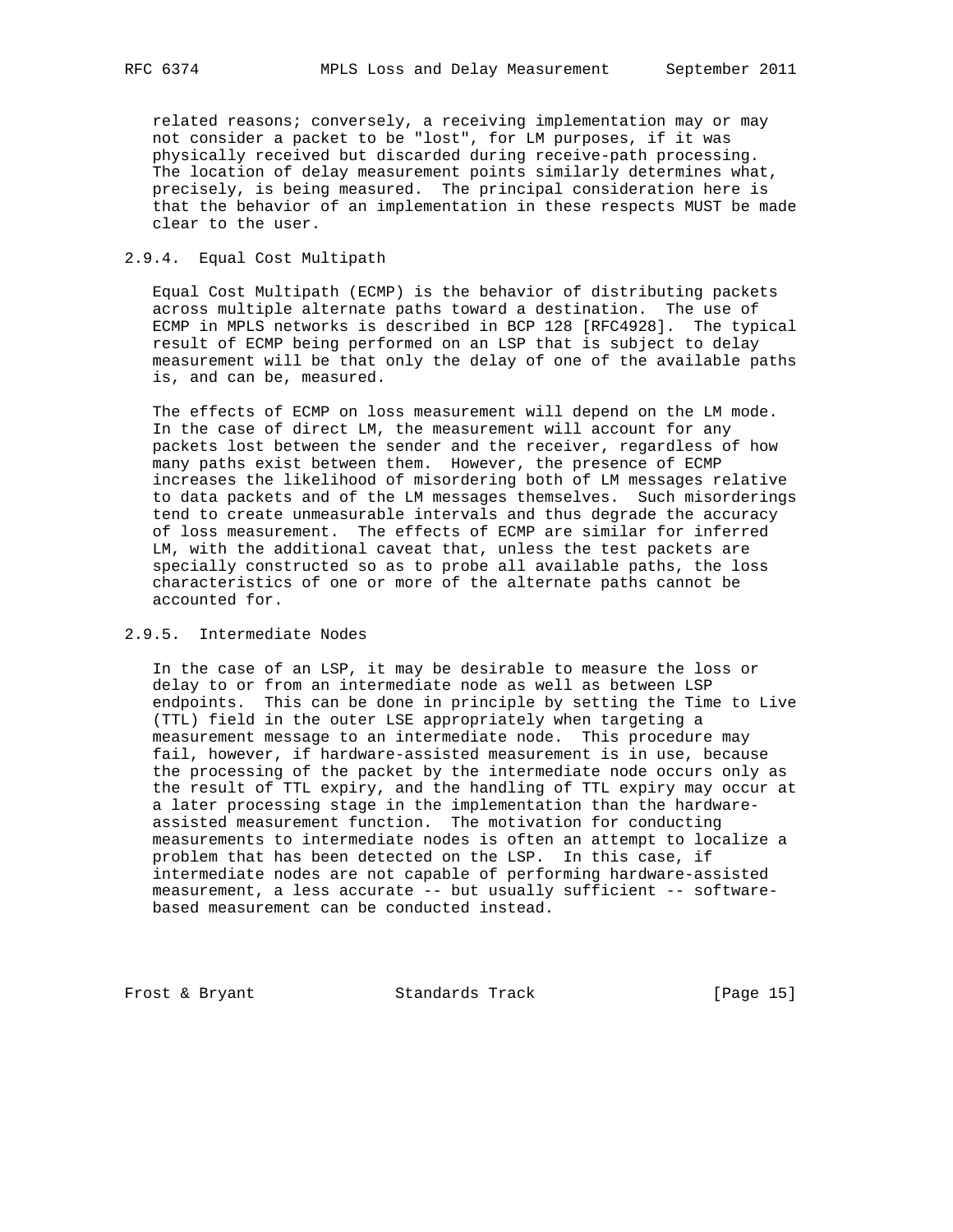## 2.9.6. Different Transmit and Receive Interfaces

 The overview of the bidirectional measurement process presented in Section 2 is also applicable when the transmit and receive interfaces at A or B differ from one another. Some additional considerations, however, do apply in this case:

- o If different clocks are associated with transmit and receive processing, these clocks must be synchronized in order to compute the two-way delay.
- o The DM protocol specified in this document requires that the timestamp formats used by the interfaces that receive a DM query and transmit a DM response agree.
- o The LM protocol specified in this document supports both 32-bit and 64-bit counter sizes, but the use of 32-bit counters at any of the up to four interfaces involved in an LM operation will result in 32-bit LM calculations for both directions of the channel.

#### 2.9.7. External Post-Processing

 In some circumstances, it may be desirable to carry out the final measurement computation at an external post-processing device dedicated to the purpose. This can be achieved in supporting implementations by, for example, configuring the querier, in the case of a bidirectional measurement session, to forward each response it receives to the post-processor via any convenient protocol. The unidirectional case can be handled similarly through configuration of the receiver or by including an instruction in query messages for the receiver to respond out-of-band to the appropriate return address.

 Post-processing devices may have the ability to store measurement data for an extended period and to generate a variety of useful statistics from them. External post-processing also allows the measurement process to be completely stateless at the querier and responder.

## 2.9.8. Loss Measurement Modes

 The summary of loss measurement at the beginning of Section 2 made reference to the "count of packets" transmitted and received over a channel. If the counted packets are the packets flowing over the channel in the data plane, the loss measurement is said to operate in "direct mode". If, on the other hand, the counted packets are selected control packets from which the approximate loss characteristics of the channel are being inferred, the loss measurement is said to operate in "inferred mode".

Frost & Bryant Standards Track [Page 16]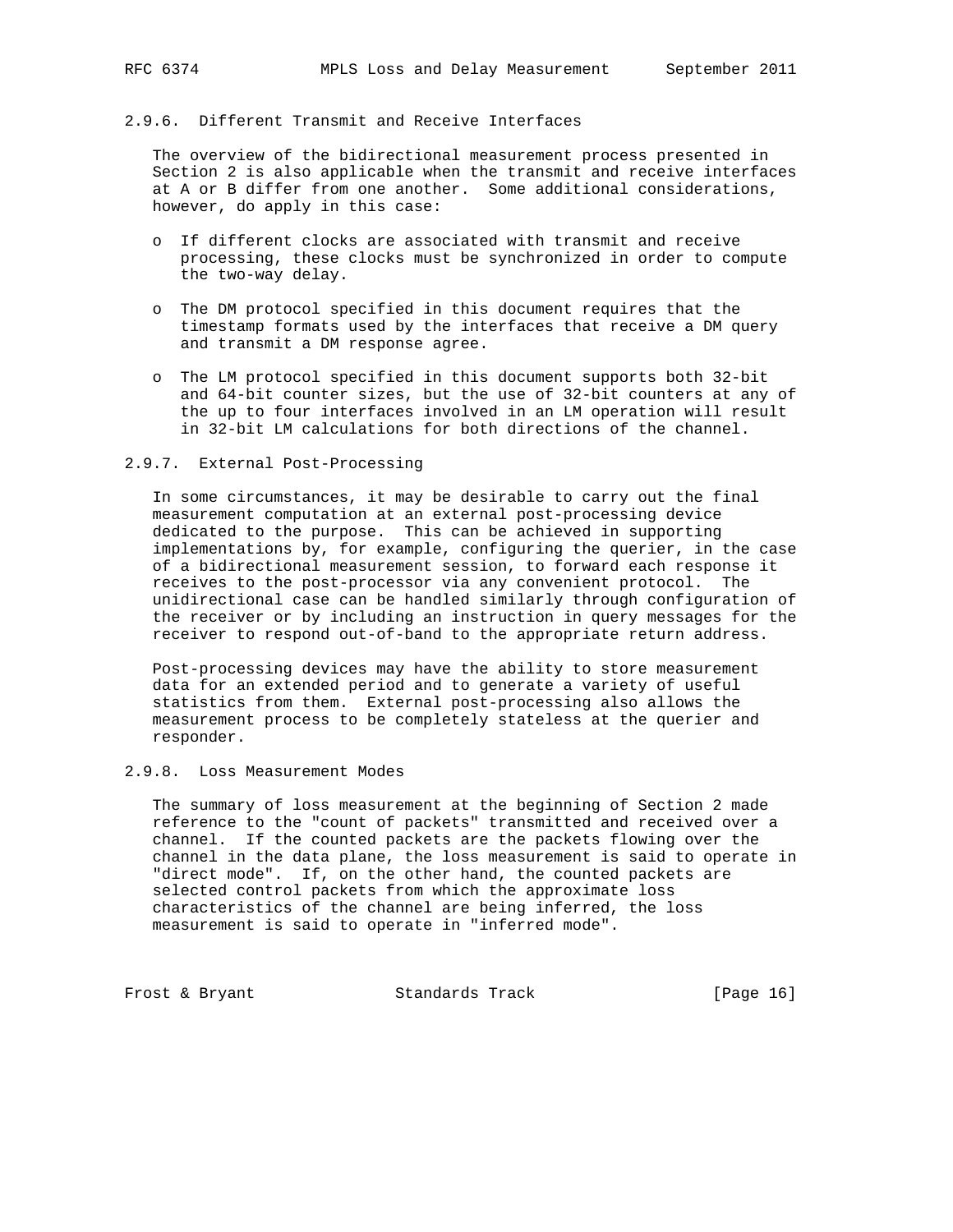Direct LM has the advantage of being able to provide perfect loss accounting when it is available. There are, however, several constraints associated with direct LM.

 For accurate direct LM to occur, packets must not be sent between the time the transmit count for an outbound LM message is determined and the time the message is actually transmitted. Similarly, packets must not be received and processed between the time an LM message is received and the time the receive count for the message is determined. If these "synchronization conditions" do not hold, the LM message counters will not reflect the true state of the data plane, with the result that, for example, the receive count of B may be greater than the transmit count of A, and attempts to compute loss by taking the difference will yield an invalid result. This requirement for synchronization between LM message counters and the data plane may require special support from hardware-based forwarding implementations.

 A limitation of direct LM is that it may be difficult or impossible to apply in cases where the channel is an LSP and the LSP label at the receiver is either nonexistent or fails to identify a unique sending node. The first case happens when Penultimate Hop Popping (PHP) is used on the LSP, and the second case generally holds for LSPs based on the Label Distribution Protocol (LDP) [RFC5036] as opposed to, for example, those based on Traffic Engineering extensions to the Resource Reservation Protocol (RSVP-TE) [RFC3209]. These conditions may make it infeasible for the receiver to identify the data-plane packets associated with a particular source and LSP in order to count them, or to infer the source and LSP context associated with an LM message. Direct LM is also vulnerable to disruption in the event that the ingress or egress interface associated with an LSP changes during the LSP's lifetime.

 Inferred LM works in the same manner as direct LM except that the counted packets are special control packets, called test messages, generated by the sender. Test messages may be either packets explicitly constructed and used for LM or packets with a different primary purpose, such as those associated with a Bidirectional Forwarding Detection (BFD) [RFC5884] session.

 The synchronization conditions discussed above for direct LM also apply to inferred LM, the only difference being that the required synchronization is now between the LM counters and the test message generation process. Protocol and application designers MUST take these synchronization requirements into account when developing tools for inferred LM, and make their behavior in this regard clear to the user.

Frost & Bryant Standards Track [Page 17]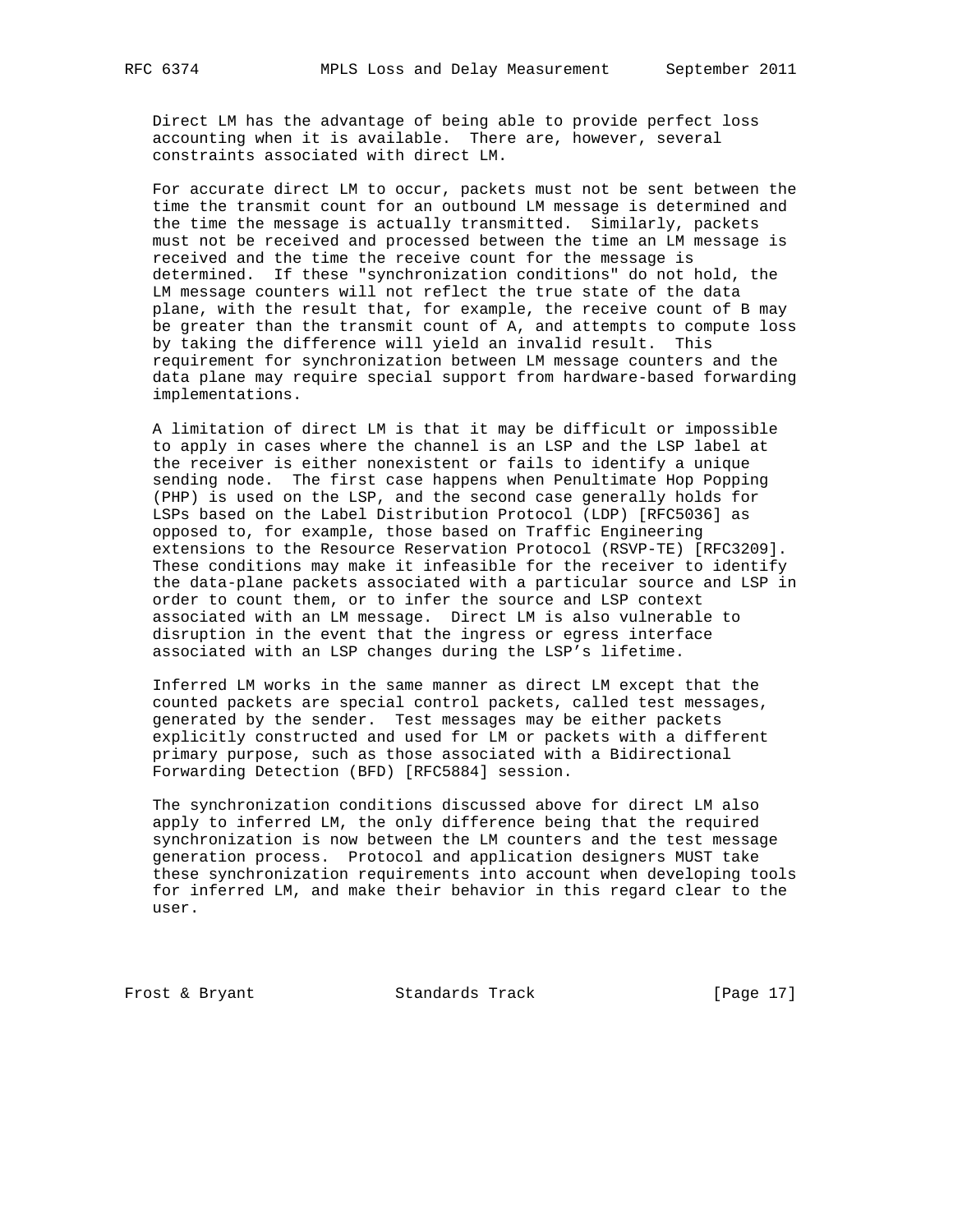Inferred LM provides only an approximate view of the loss level associated with a channel, but is typically applicable even in cases where direct LM is not.

2.9.9. Loss Measurement Scope

 In the case of direct LM, where data-plane packets are counted, there are different possibilities for which kinds of packets are included in the count and which are excluded. The set of packets counted for LM is called the "loss measurement scope". As noted above, one factor affecting the LM scope is whether all data packets are counted or only those belonging to a particular traffic class. Another is whether various "auxiliary" flows associated with a data channel are counted, such as packets flowing over the G-ACh. Implementations MUST make their supported LM scopes clear to the user, and care must be taken to ensure that the scopes of the channel endpoints agree.

2.9.10. Delay Measurement Accuracy

 The delay measurement procedures described in this document are designed to facilitate hardware-assisted measurement and to function in the same way whether or not such hardware assistance is used. The measurement accuracy will be determined by how closely the transmit and receive timestamps correspond to actual packet departure and arrival times.

 As noted in Section 2.4, measurement of one-way delay requires clock synchronization between the devices involved, while two-way delay measurement does not involve direct comparison between non-local timestamps and thus has no synchronization requirement. The measurement accuracy will be limited by the quality of the local clock and, in the case of one-way delay measurement, by the quality of the synchronization.

#### 2.9.11. Delay Measurement Timestamp Format

 There are two significant timestamp formats in common use: the timestamp format of the Network Time Protocol (NTP), described in [RFC5905], and the timestamp format used in the IEEE 1588 Precision Time Protocol (PTP) [IEEE1588].

 The NTP format has the advantages of wide use and long deployment in the Internet, and it was specifically designed to make the computation of timestamp differences as simple and efficient as possible. On the other hand, there is now also a significant deployment of equipment designed to support the PTP format.

Frost & Bryant Standards Track [Page 18]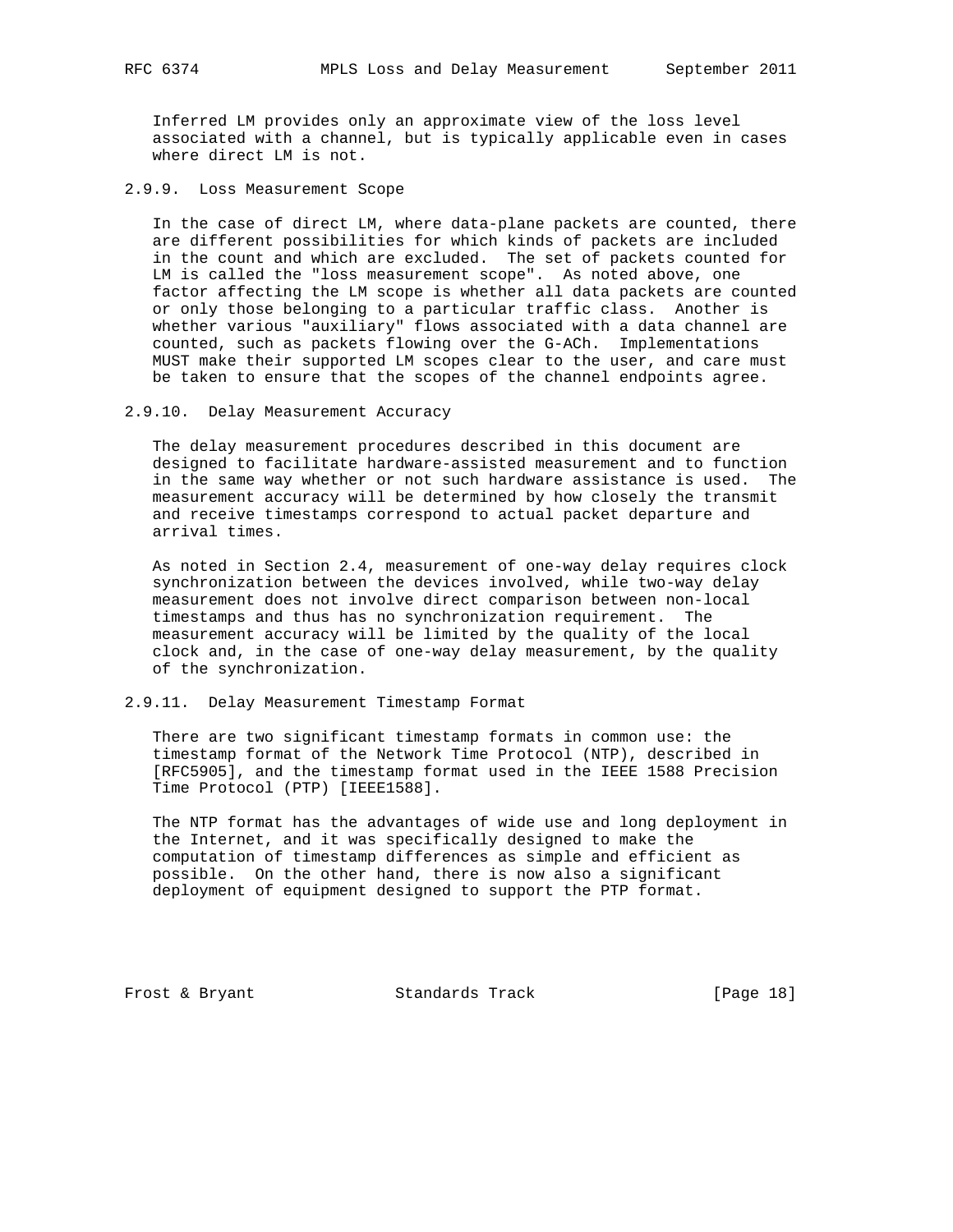The approach taken in this document is therefore to include in DM messages fields that identify the timestamp formats used by the two devices involved in a DM operation. This implies that a node attempting to carry out a DM operation may be faced with the problem of computing with and possibly reconciling different timestamp formats. To ensure interoperability, it is necessary that support of at least one timestamp format is mandatory. This specification requires the support of the IEEE 1588 PTP format. Timestamp format support requirements are discussed in detail in Section 3.4.

3. Message Formats

 Loss Measurement and Delay Measurement messages flow over the MPLS Generic Associated Channel (G-ACh) [RFC5586]. Thus, a packet containing an LM or DM message contains an MPLS label stack, with the G-ACh Label (GAL) at the bottom of the stack. The GAL is followed by an Associated Channel Header (ACH), which identifies the message type, and the message body follows the ACH.

This document defines the following ACH Channel Types:

 MPLS Direct Loss Measurement (DLM) MPLS Inferred Loss Measurement (ILM) MPLS Delay Measurement (DM) MPLS Direct Loss and Delay Measurement (DLM+DM) MPLS Inferred Loss and Delay Measurement (ILM+DM)

 The message formats for direct and inferred LM are identical. The formats of the DLM+DM and ILM+DM messages are also identical.

 For these channel types, the ACH SHALL NOT be followed by the ACH TLV Header defined in [RFC5586].

 The fixed-format portion of a message MAY be followed by a block of Type-Length-Value (TLV) fields. The TLV block provides an extensible way of attaching subsidiary information to LM and DM messages. Several such TLV fields are defined below.

 All integer values for fields defined in this document SHALL be encoded in network byte order.

3.1. Loss Measurement Message Format

 The format of a Loss Measurement message, which follows the Associated Channel Header (ACH), is as follows:

Frost & Bryant Standards Track [Page 19]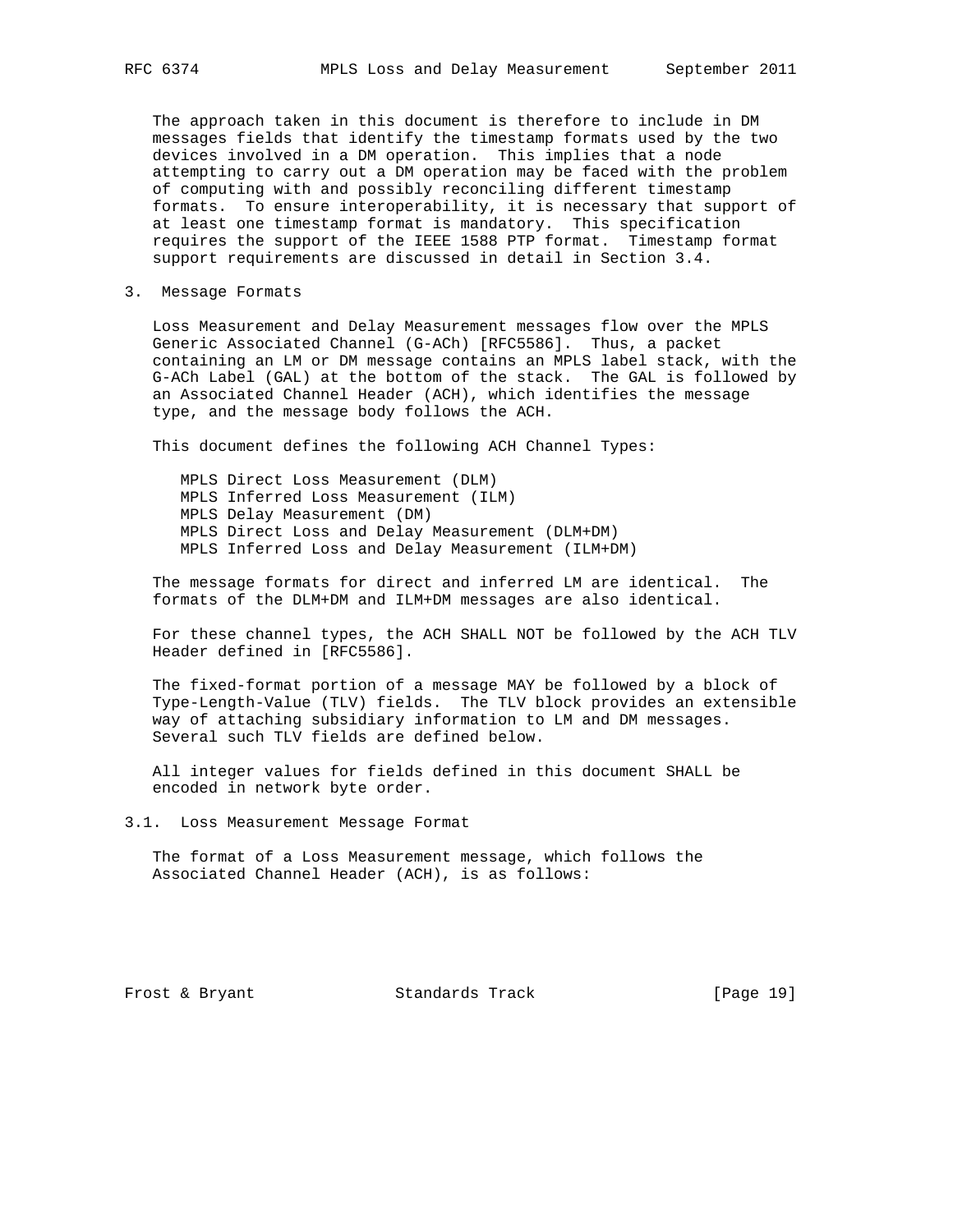$0$  1 2 3 0 1 2 3 4 5 6 7 8 9 0 1 2 3 4 5 6 7 8 9 0 1 2 3 4 5 6 7 8 9 0 1 +-+-+-+-+-+-+-+-+-+-+-+-+-+-+-+-+-+-+-+-+-+-+-+-+-+-+-+-+-+-+-+-+ |Version| Flags | Control Code | Message Length | +-+-+-+-+-+-+-+-+-+-+-+-+-+-+-+-+-+-+-+-+-+-+-+-+-+-+-+-+-+-+-+-+ | DFlags| OTF | Reserved | +-+-+-+-+-+-+-+-+-+-+-+-+-+-+-+-+-+-+-+-+-+-+-+-+-+-+-+-+-+-+-+-+ Session Identifier | DS | +-+-+-+-+-+-+-+-+-+-+-+-+-+-+-+-+-+-+-+-+-+-+-+-+-+-+-+-+-+-+-+-+ Origin Timestamp | | +-+-+-+-+-+-+-+-+-+-+-+-+-+-+-+-+-+-+-+-+-+-+-+-+-+-+-+-+-+-+-+-+ Counter 1 | | +-+-+-+-+-+-+-+-+-+-+-+-+-+-+-+-+-+-+-+-+-+-+-+-+-+-+-+-+-+-+-+-+ . . . . . . +-+-+-+-+-+-+-+-+-+-+-+-+-+-+-+-+-+-+-+-+-+-+-+-+-+-+-+-+-+-+-+-+ Counter 4 | | +-+-+-+-+-+-+-+-+-+-+-+-+-+-+-+-+-+-+-+-+-+-+-+-+-+-+-+-+-+-+-+-+ TLV Block +-+-+-+-+-+-+-+-+-+-+-+-+-+-+-+-+-+-+-+-+-+-+-+-+-+-+-+-+-+-+-+-+

Loss Measurement Message Format

 Reserved fields MUST be set to 0 and ignored upon receipt. The possible values for the remaining fields are as follows.

Frost & Bryant 6 (Page 20)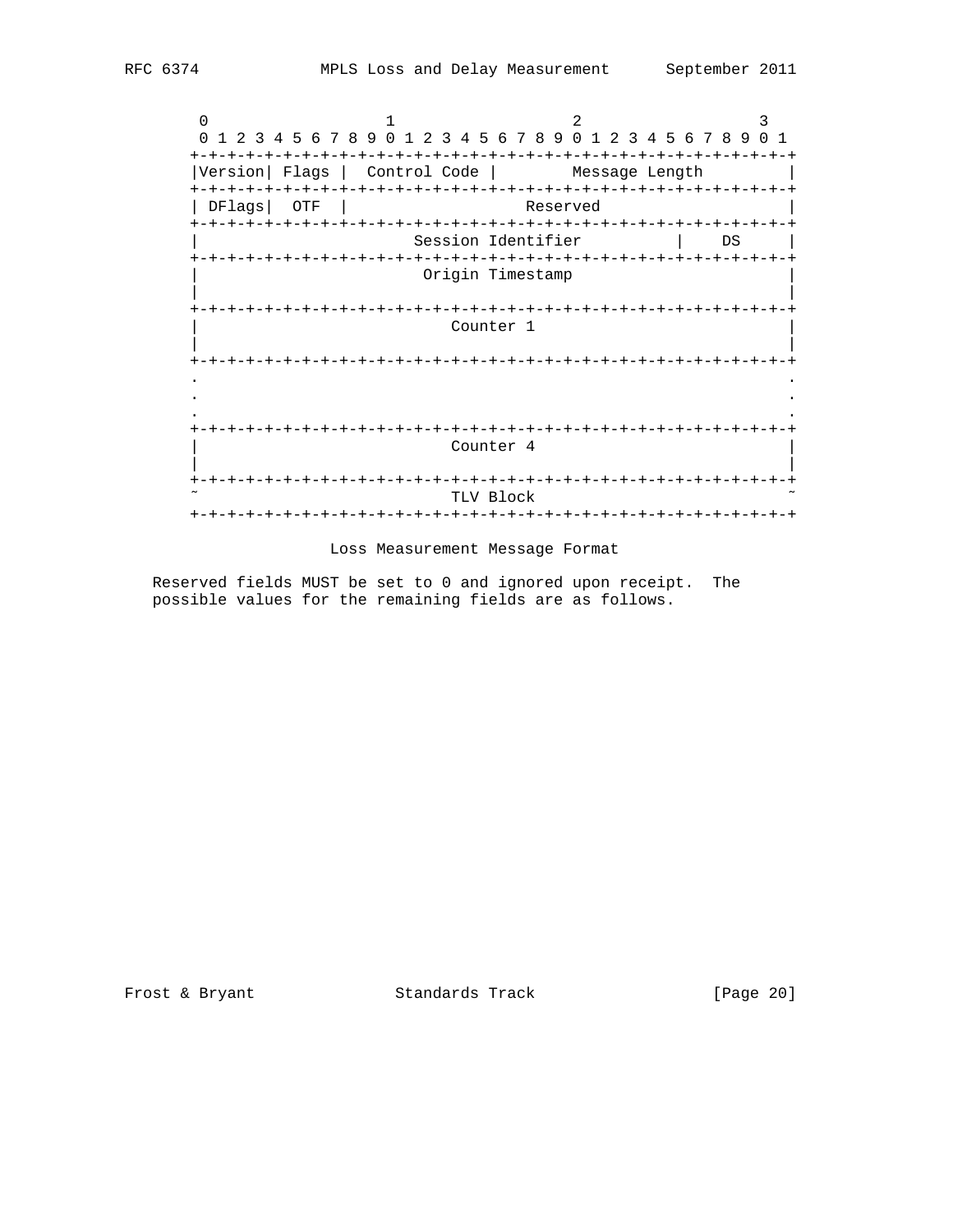| RFC | $\Lambda$<br>53 |
|-----|-----------------|
|     |                 |

| <b>Field</b>                  | Meaning                                                  |
|-------------------------------|----------------------------------------------------------|
| Version                       | Protocol version                                         |
| Flags                         | Message control flags                                    |
| Control Code                  | Code identifying the query or response type              |
| Message Length                | Total length of this message in bytes                    |
| Data Format Flags<br>(DFlags) | Flags specifying the format of message data              |
| Origin Timestamp              | Format of the Origin Timestamp field                     |
| Format (OTF)                  |                                                          |
| Reserved                      | Reserved for future specification                        |
| Session Identifier            | Set arbitrarily by the querier                           |
| Differentiated                | Differentiated Services Code Point (DSCP) being          |
| Services (DS) Field           | measured                                                 |
| Origin Timestamp              | 64-bit field for query message transmission<br>timestamp |
| Counter $1-4$                 | 64-bit fields for LM counter values                      |
|                               |                                                          |
| TLV Block                     | Optional block of Type-Length-Value fields               |

The possible values for these fields are as follows.

Version: Currently set to 0.

Flags: The format of the Flags field is shown below.

 +-+-+-+-+ |R|T|0|0| +-+-+-+-+

Loss Measurement Message Flags

The meanings of the flag bits are:

 R: Query/Response indicator. Set to 0 for a Query and 1 for a Response.

 T: Traffic-class-specific measurement indicator. Set to 1 when the measurement operation is scoped to packets of a particular traffic class (DSCP value), and 0 otherwise. When set to 1, the DS field of the message indicates the measured traffic class.

0: Set to 0.

 Control Code: Set as follows according to whether the message is a Query or a Response as identified by the R flag.

Frost & Bryant Standards Track [Page 21]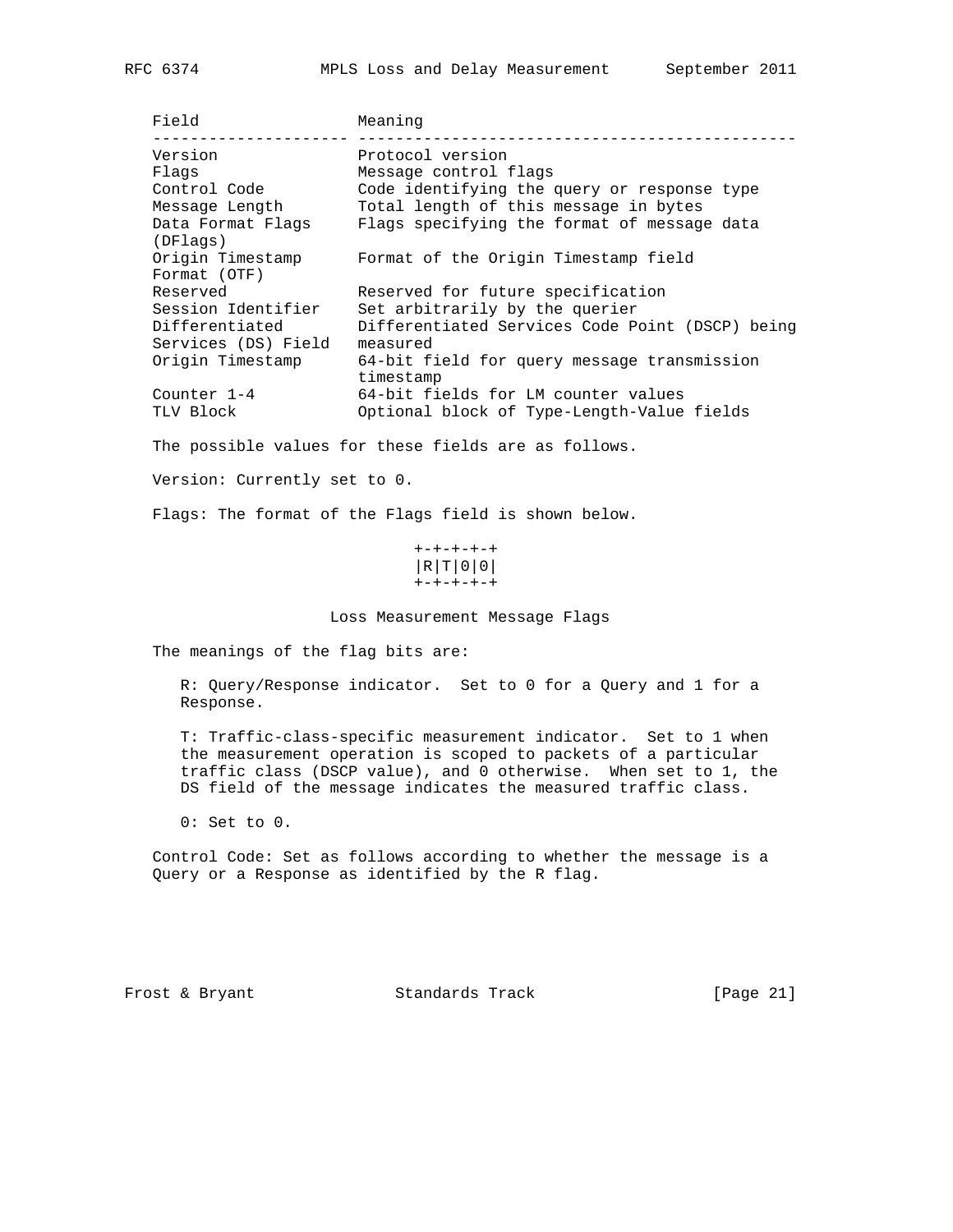For a Query:

 0x0: In-band Response Requested. Indicates that this query has been sent over a bidirectional channel and the response is expected over the same channel.

 0x1: Out-of-band Response Requested. Indicates that the response should be sent via an out-of-band channel.

 0x2: No Response Requested. Indicates that no response to the query should be sent. This mode can be used, for example, if all nodes involved are being controlled by a Network Management System.

For a Response:

 Codes 0x0-0xF are reserved for non-error responses. Error response codes imply that the response does not contain valid measurement data.

0x1: Success. Indicates that the operation was successful.

 0x2: Notification - Data Format Invalid. Indicates that the query was processed, but the format of the data fields in this response may be inconsistent. Consequently, these data fields MUST NOT be used for measurement.

 0x3: Notification - Initialization in Progress. Indicates that the query was processed but this response does not contain valid measurement data because the responder's initialization process has not completed.

 0x4: Notification - Data Reset Occurred. Indicates that the query was processed, but a reset has recently occurred that may render the data in this response inconsistent relative to earlier responses.

 0x5: Notification - Resource Temporarily Unavailable. Indicates that the query was processed, but resources were unavailable to complete the requested measurement and that, consequently, this response does not contain valid measurement data.

 0x10: Error - Unspecified Error. Indicates that the operation failed for an unspecified reason.

Frost & Bryant 6 (Page 22)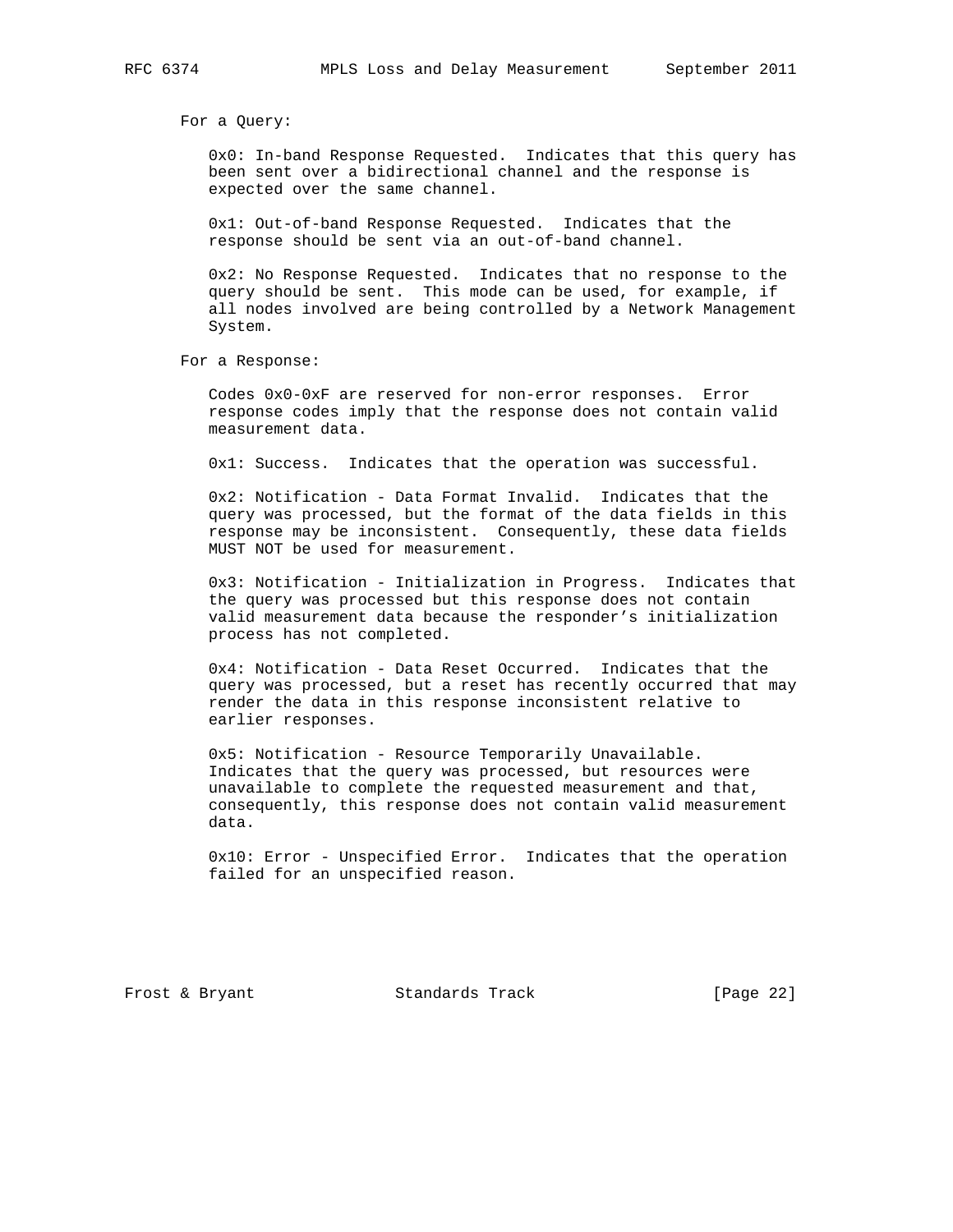0x11: Error - Unsupported Version. Indicates that the operation failed because the protocol version supplied in the query message is not supported.

 0x12: Error - Unsupported Control Code. Indicates that the operation failed because the Control Code requested an operation that is not available for this channel.

 0x13: Error - Unsupported Data Format. Indicates that the operation failed because the data format specified in the query is not supported.

 0x14: Error - Authentication Failure. Indicates that the operation failed because the authentication data supplied in the query was missing or incorrect.

 0x15: Error - Invalid Destination Node Identifier. Indicates that the operation failed because the Destination Node Identifier supplied in the query is not an identifier of this node.

 0x16: Error - Connection Mismatch. Indicates that the operation failed because the channel identifier supplied in the query did not match the channel over which the query was received.

 0x17: Error - Unsupported Mandatory TLV Object. Indicates that the operation failed because a TLV Object received in the query and marked as mandatory is not supported.

 0x18: Error - Unsupported Query Interval. Indicates that the operation failed because the query message rate exceeded the configured threshold.

 0x19: Error - Administrative Block. Indicates that the operation failed because it has been administratively disallowed.

 0x1A: Error - Resource Unavailable. Indicates that the operation failed because node resources were not available.

 0x1B: Error - Resource Released. Indicates that the operation failed because node resources for this measurement session were administratively released.

 0x1C: Error - Invalid Message. Indicates that the operation failed because the received query message was malformed.

Frost & Bryant Standards Track [Page 23]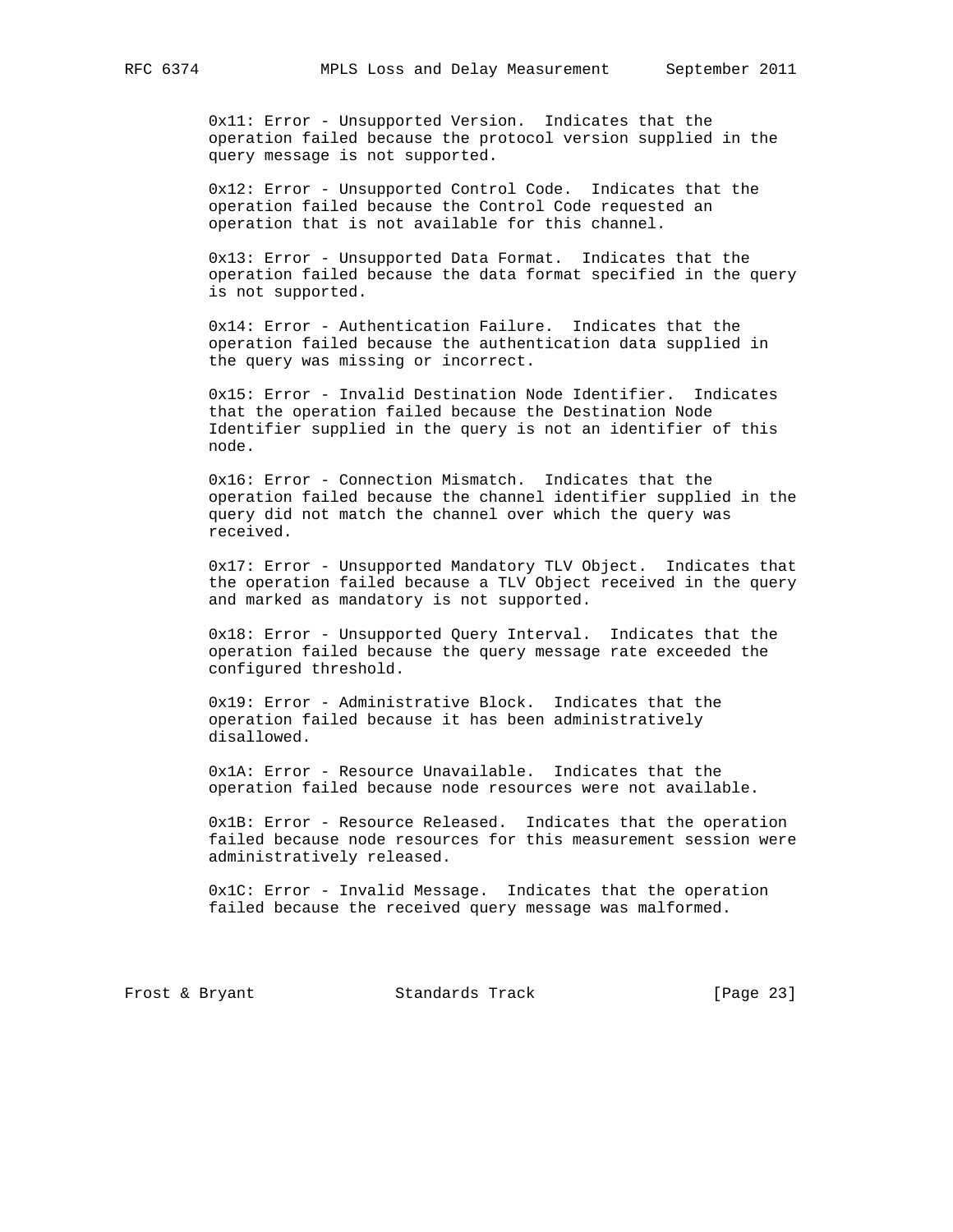0x1D: Error - Protocol Error. Indicates that the operation failed because a protocol error was found in the received query message.

 Message Length: Set to the total length of this message in bytes, including the Version, Flags, Control Code, and Message Length fields as well as the TLV Block, if any.

DFlags: The format of the DFlags field is shown below.

 +-+-+-+-+ |X|B|0|0| +-+-+-+-+

#### Data Format Flags

The meanings of the DFlags bits are:

 X: Extended counter format indicator. Indicates the use of extended (64-bit) counter values. Initialized to 1 upon creation (and prior to transmission) of an LM Query and copied from an LM Query to an LM response. Set to 0 when the LM message is transmitted or received over an interface that writes 32-bit counter values.

 B: Octet (byte) count. When set to 1, indicates that the Counter 1-4 fields represent octet counts. The octet count applies to all packets within the LM scope (Section 2.9.9), and the octet count of a packet sent or received over a channel includes the total length of that packet (but excludes headers, labels, or framing of the channel itself). When set to 0, indicates that the Counter 1-4 fields represent packet counts.

0: Set to 0.

 Origin Timestamp Format: The format of the Origin Timestamp field, as specified in Section 3.4.

 Session Identifier: Set arbitrarily in a query and copied in the response, if any. This field uniquely identifies a measurement operation (also called a session) that consists of a sequence of messages. All messages in the sequence have the same Session Identifier.

 DS: When the T flag is set to 1, this field is set to the DSCP value [RFC3260] that corresponds to the traffic class being measured. For MPLS, where the traffic class of a channel is identified by the three-bit Traffic Class in the channel's LSE [RFC5462], this field

Frost & Bryant Standards Track [Page 24]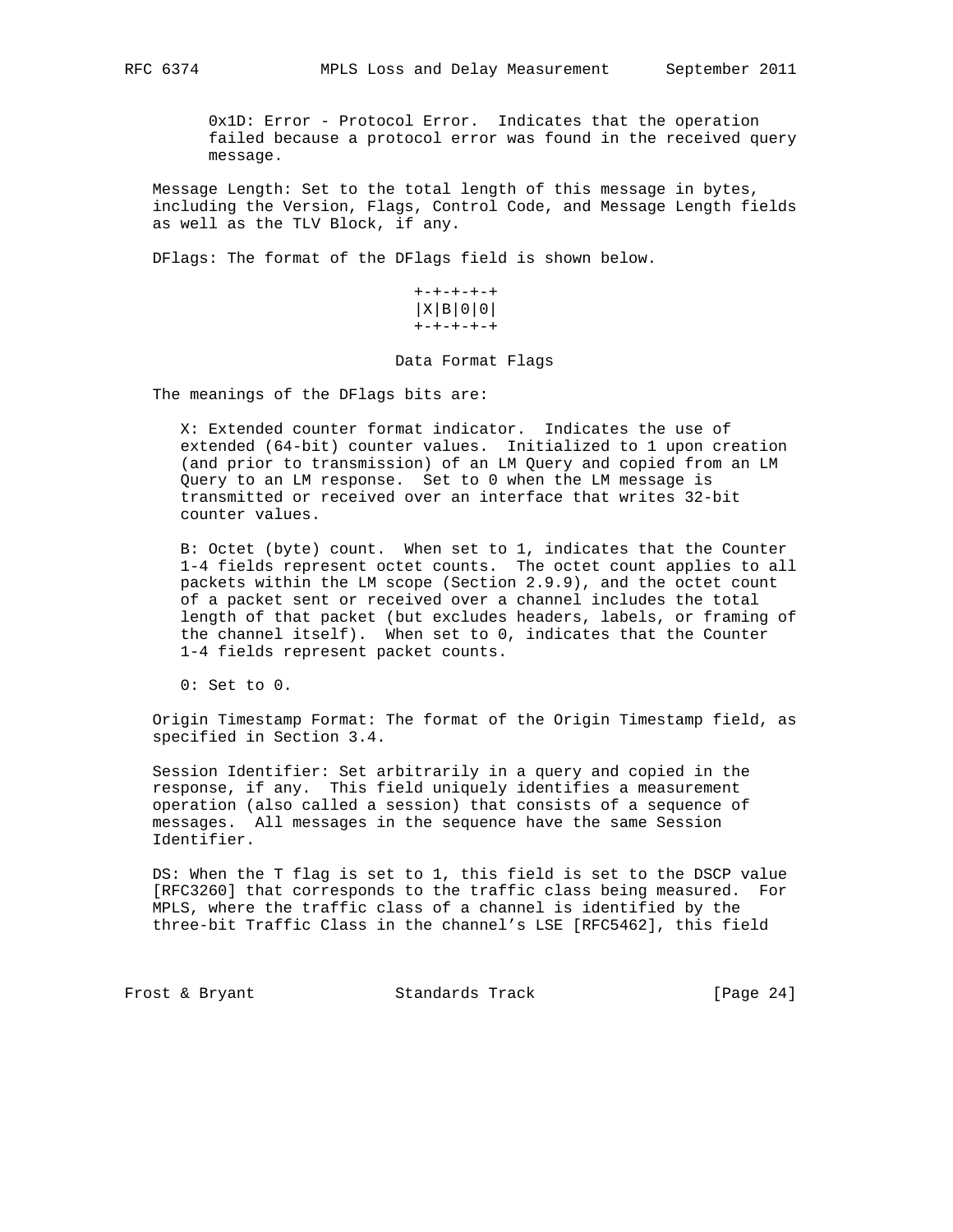SHOULD be set to the Class Selector Codepoint [RFC2474] that corresponds to that Traffic Class. When the T flag is set to 0, the value of this field is arbitrary, and the field can be considered part of the Session Identifier.

 Origin Timestamp: Timestamp recording the transmit time of the query message.

 Counter 1-4: Referring to Section 2.2, when a query is sent from A, Counter 1 is set to A\_TxP and the other counter fields are set to 0. When the query is received at B, Counter 2 is set to B\_RxP. At this point, B copies Counter 1 to Counter 3 and Counter 2 to Counter 4, and re-initializes Counter 1 and Counter 2 to 0. When B transmits the response, Counter 1 is set to B\_TxP. When the response is received at A, Counter 2 is set to A\_RxP.

 The mapping of counter types such as A\_TxP to the Counter 1-4 fields is designed to ensure that transmit counter values are always written at the same fixed offset in the packet, and likewise for receive counters. This property may be important for hardware processing.

When a 32-bit counter value is written to one of the counter fields, that value SHALL be written to the low-order 32 bits of the field; the high-order 32 bits of the field MUST, in this case, be set to 0.

TLV Block: Zero or more TLV fields.

#### 3.2. Delay Measurement Message Format

 The format of a Delay Measurement message, which follows the Associated Channel Header (ACH), is as follows:

Frost & Bryant Standards Track [Page 25]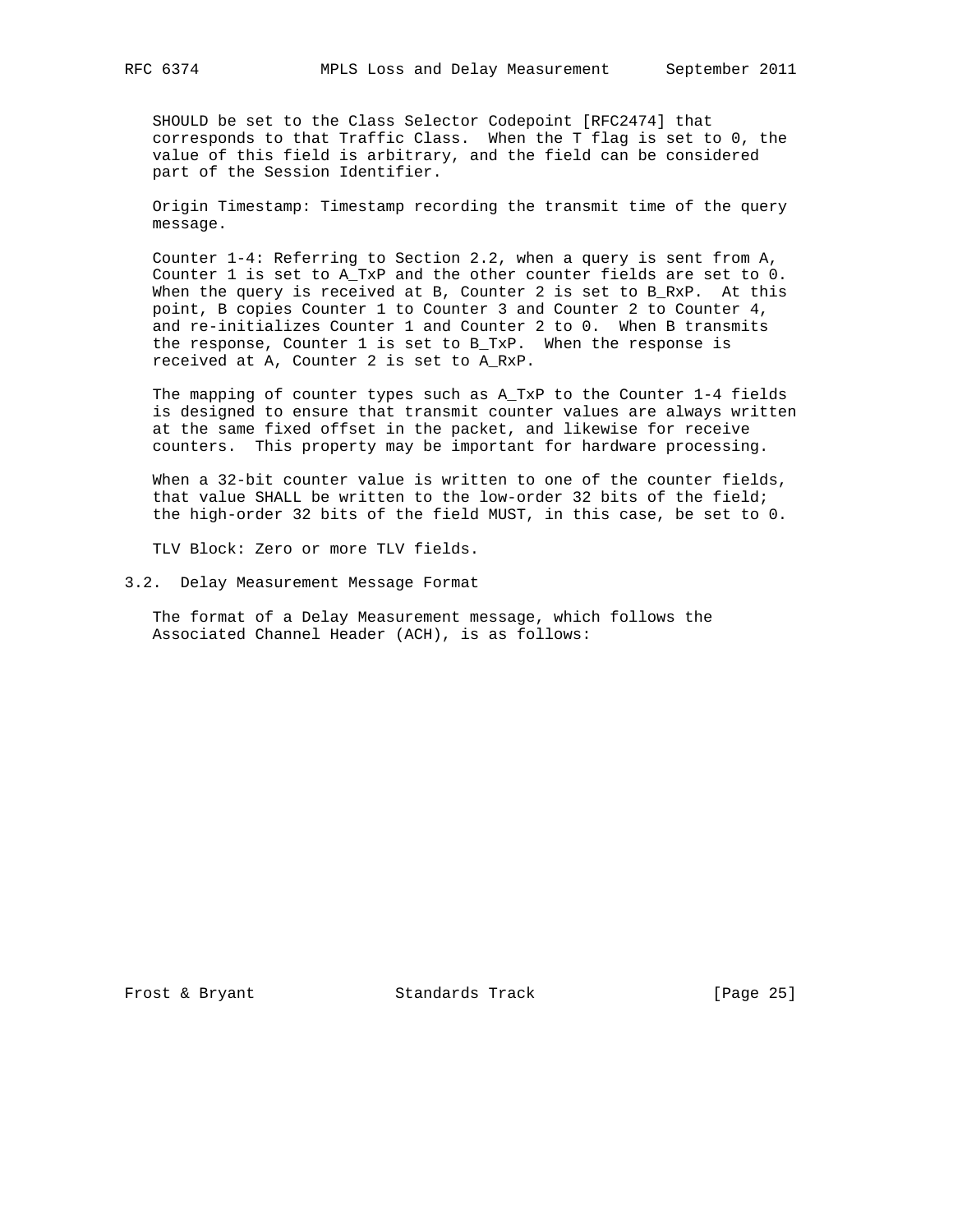$0$  1 2 3 0 1 2 3 4 5 6 7 8 9 0 1 2 3 4 5 6 7 8 9 0 1 2 3 4 5 6 7 8 9 0 1 +-+-+-+-+-+-+-+-+-+-+-+-+-+-+-+-+-+-+-+-+-+-+-+-+-+-+-+-+-+-+-+-+ |Version| Flags | Control Code | Message Length | +-+-+-+-+-+-+-+-+-+-+-+-+-+-+-+-+-+-+-+-+-+-+-+-+-+-+-+-+-+-+-+-+ | QTF | RTF | RPTF | Reserved | +-+-+-+-+-+-+-+-+-+-+-+-+-+-+-+-+-+-+-+-+-+-+-+-+-+-+-+-+-+-+-+-+ Session Identifier | DS | +-+-+-+-+-+-+-+-+-+-+-+-+-+-+-+-+-+-+-+-+-+-+-+-+-+-+-+-+-+-+-+-+ | Timestamp 1 | | | +-+-+-+-+-+-+-+-+-+-+-+-+-+-+-+-+-+-+-+-+-+-+-+-+-+-+-+-+-+-+-+-+ . . . . . . +-+-+-+-+-+-+-+-+-+-+-+-+-+-+-+-+-+-+-+-+-+-+-+-+-+-+-+-+-+-+-+-+ | Timestamp 4 | | | +-+-+-+-+-+-+-+-+-+-+-+-+-+-+-+-+-+-+-+-+-+-+-+-+-+-+-+-+-+-+-+-+ TLV Block +-+-+-+-+-+-+-+-+-+-+-+-+-+-+-+-+-+-+-+-+-+-+-+-+-+-+-+-+-+-+-+-+

Delay Measurement Message Format

The meanings of the fields are summarized in the following table.

| Field                                                                                                                                               | Meaning                                                                                                                                                                                                                                                                                                                                                                     |
|-----------------------------------------------------------------------------------------------------------------------------------------------------|-----------------------------------------------------------------------------------------------------------------------------------------------------------------------------------------------------------------------------------------------------------------------------------------------------------------------------------------------------------------------------|
| Version<br>Flags<br>Control Code<br>Message Length<br>OTF<br>RTF<br>RPTF<br>Reserved<br>Session Identifier<br>Differentiated<br>Services (DS) Field | Protocol version<br>Message control flags<br>Code identifying the query or response type<br>Total length of this message in bytes<br>Ouerier timestamp format<br>Responder timestamp format<br>Responder's preferred timestamp format<br>Reserved for future specification<br>Set arbitrarily by the querier<br>Differentiated Services Code Point (DSCP) being<br>measured |
| Timestamp $1-4$<br>TLV Block                                                                                                                        | 64-bit timestamp values<br>Optional block of Type-Length-Value fields                                                                                                                                                                                                                                                                                                       |
|                                                                                                                                                     | Reserved fields MUST be set to 0 and ignored upon receipt.<br>The<br>possible values for the remaining fields are as follows.                                                                                                                                                                                                                                               |
| Version: Currently set to 0.                                                                                                                        |                                                                                                                                                                                                                                                                                                                                                                             |

Frost & Bryant 6 (Page 26)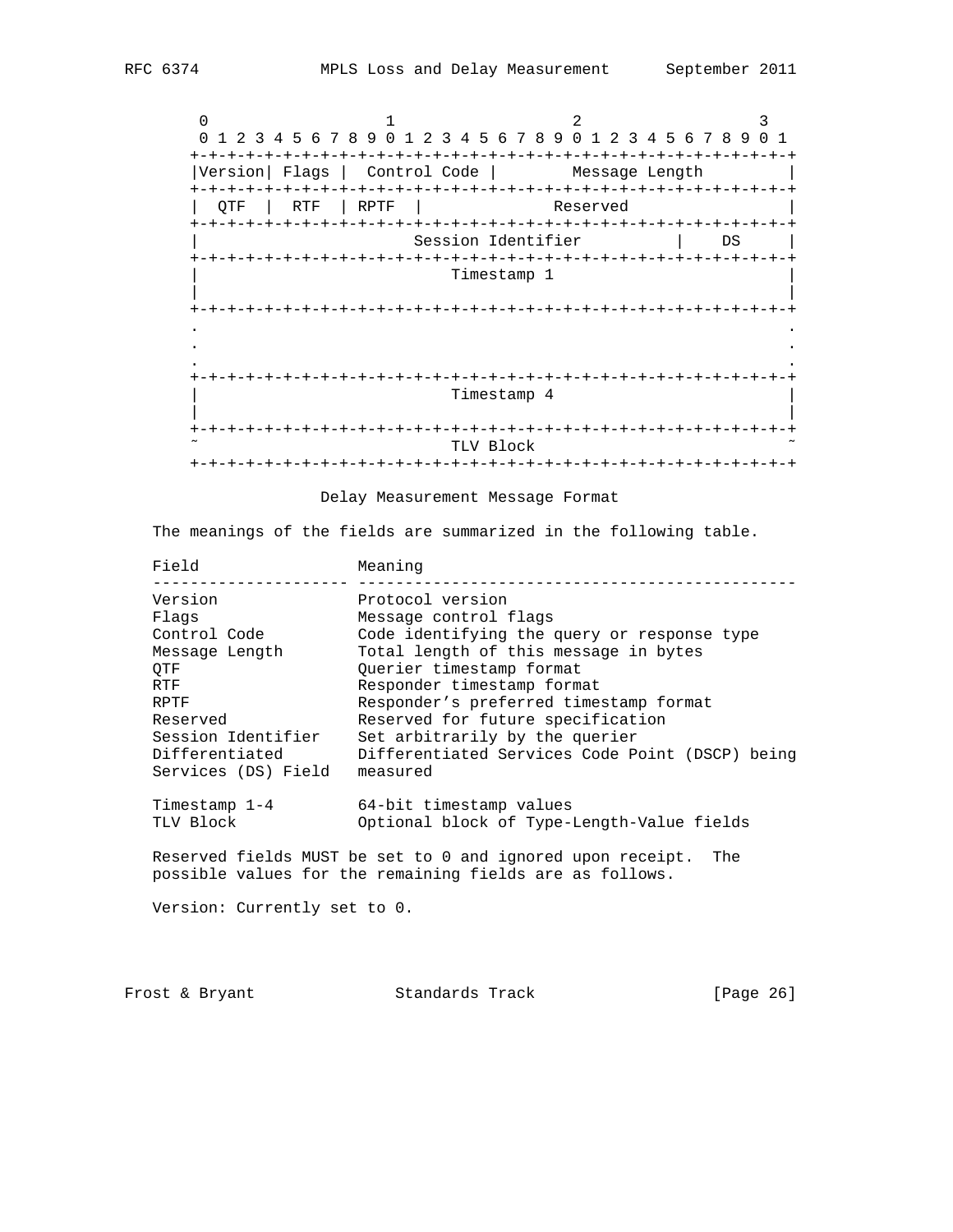Flags: As specified in Section 3.1. The T flag in a DM message is set to 1.

Control Code: As specified in Section 3.1.

 Message Length: Set to the total length of this message in bytes, including the Version, Flags, Control Code, and Message Length fields as well as the TLV Block, if any.

 Querier Timestamp Format: The format of the timestamp values written by the querier, as specified in Section 3.4.

 Responder Timestamp Format: The format of the timestamp values written by the responder, as specified in Section 3.4.

 Responder's Preferred Timestamp Format: The timestamp format preferred by the responder, as specified in Section 3.4.

Session Identifier: As specified in Section 3.1.

DS: As specified in Section 3.1.

 Timestamp 1-4: Referring to Section 2.4, when a query is sent from A, Timestamp 1 is set to T1 and the other timestamp fields are set to 0. When the query is received at B, Timestamp 2 is set to T2. At this point, B copies Timestamp 1 to Timestamp 3 and Timestamp 2 to Timestamp 4, and re-initializes Timestamp 1 and Timestamp 2 to 0. When B transmits the response, Timestamp 1 is set to T3. When the response is received at A, Timestamp 2 is set to T4. The actual formats of the timestamp fields written by A and B are indicated by the Querier Timestamp Format and Responder Timestamp Format fields respectively.

 The mapping of timestamps to the Timestamp 1-4 fields is designed to ensure that transmit timestamps are always written at the same fixed offset in the packet, and likewise for receive timestamps. This property is important for hardware processing.

TLV Block: Zero or more TLV fields.

3.3. Combined Loss/Delay Measurement Message Format

 The format of a combined Loss and Delay Measurement message, which follows the Associated Channel Header (ACH), is as follows:

Frost & Bryant Standards Track [Page 27]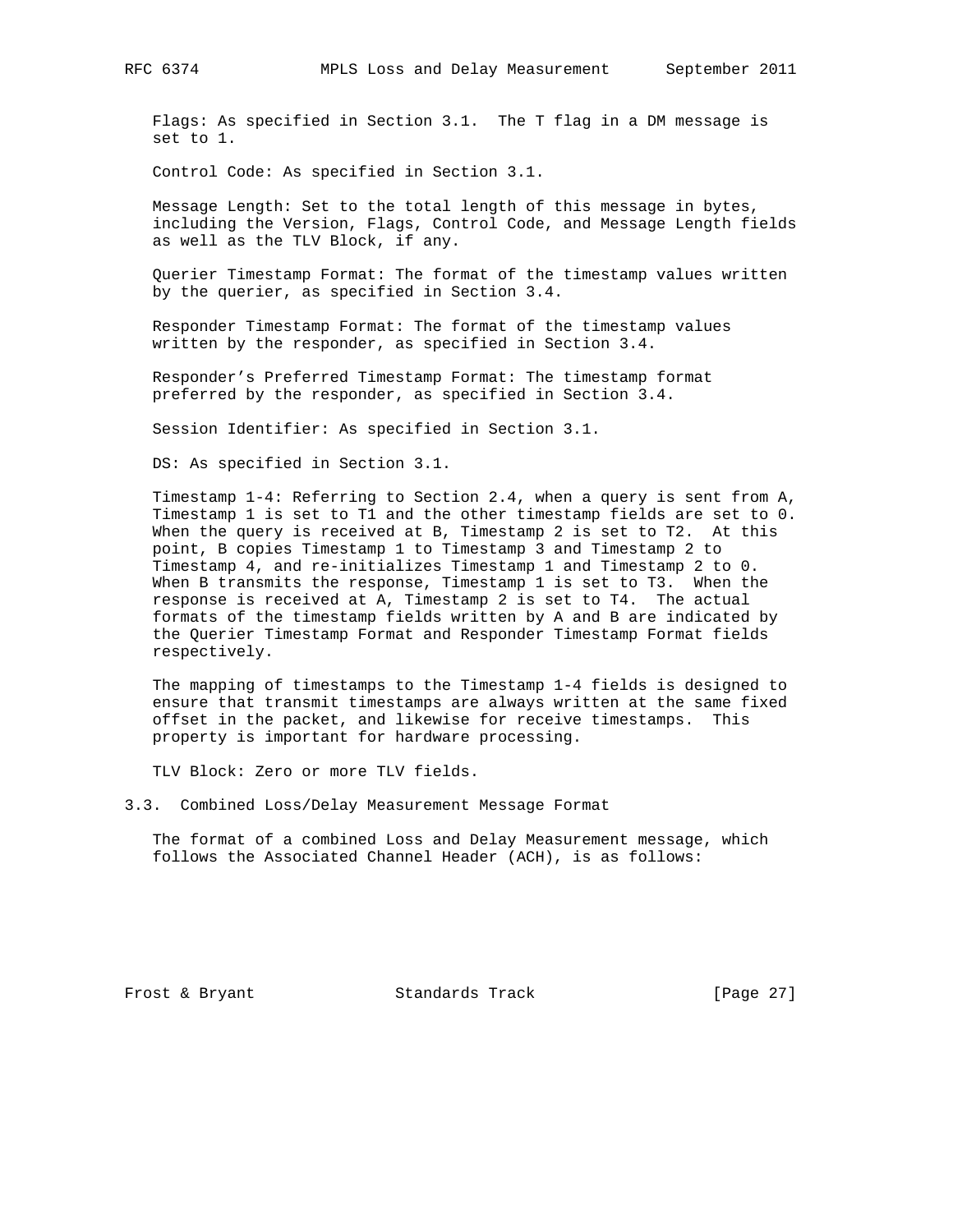$0$  1 2 3 0 1 2 3 4 5 6 7 8 9 0 1 2 3 4 5 6 7 8 9 0 1 2 3 4 5 6 7 8 9 0 1 +-+-+-+-+-+-+-+-+-+-+-+-+-+-+-+-+-+-+-+-+-+-+-+-+-+-+-+-+-+-+-+-+ |Version| Flags | Control Code | Message Length +-+-+-+-+-+-+-+-+-+-+-+-+-+-+-+-+-+-+-+-+-+-+-+-+-+-+-+-+-+-+-+-+ | DFlags| QTF | RTF | RPTF | Reserved | +-+-+-+-+-+-+-+-+-+-+-+-+-+-+-+-+-+-+-+-+-+-+-+-+-+-+-+-+-+-+-+-+ Session Identifier | DS | +-+-+-+-+-+-+-+-+-+-+-+-+-+-+-+-+-+-+-+-+-+-+-+-+-+-+-+-+-+-+-+-+ Timestamp 1 | | +-+-+-+-+-+-+-+-+-+-+-+-+-+-+-+-+-+-+-+-+-+-+-+-+-+-+-+-+-+-+-+-+ . . . . . . +-+-+-+-+-+-+-+-+-+-+-+-+-+-+-+-+-+-+-+-+-+-+-+-+-+-+-+-+-+-+-+-+ | Timestamp 4 | | | +-+-+-+-+-+-+-+-+-+-+-+-+-+-+-+-+-+-+-+-+-+-+-+-+-+-+-+-+-+-+-+-+ Counter 1 | | +-+-+-+-+-+-+-+-+-+-+-+-+-+-+-+-+-+-+-+-+-+-+-+-+-+-+-+-+-+-+-+-+ . . . . . . +-+-+-+-+-+-+-+-+-+-+-+-+-+-+-+-+-+-+-+-+-+-+-+-+-+-+-+-+-+-+-+-+ Counter 4 | | +-+-+-+-+-+-+-+-+-+-+-+-+-+-+-+-+-+-+-+-+-+-+-+-+-+-+-+-+-+-+-+-+ ˜ TLV Block ˜ +-+-+-+-+-+-+-+-+-+-+-+-+-+-+-+-+-+-+-+-+-+-+-+-+-+-+-+-+-+-+-+-+

#### Loss/Delay Measurement Message Format

 The fields of this message have the same meanings as the corresponding fields in the LM and DM message formats, except that the roles of the OTF and Origin Timestamp fields for LM are here played by the QTF and Timestamp 1 fields, respectively.

### 3.4. Timestamp Field Formats

 The following timestamp format field values are specified in this document:

 0: Null timestamp format. This value is a placeholder indicating that the timestamp field does not contain a meaningful timestamp.

Frost & Bryant Standards Track [Page 28]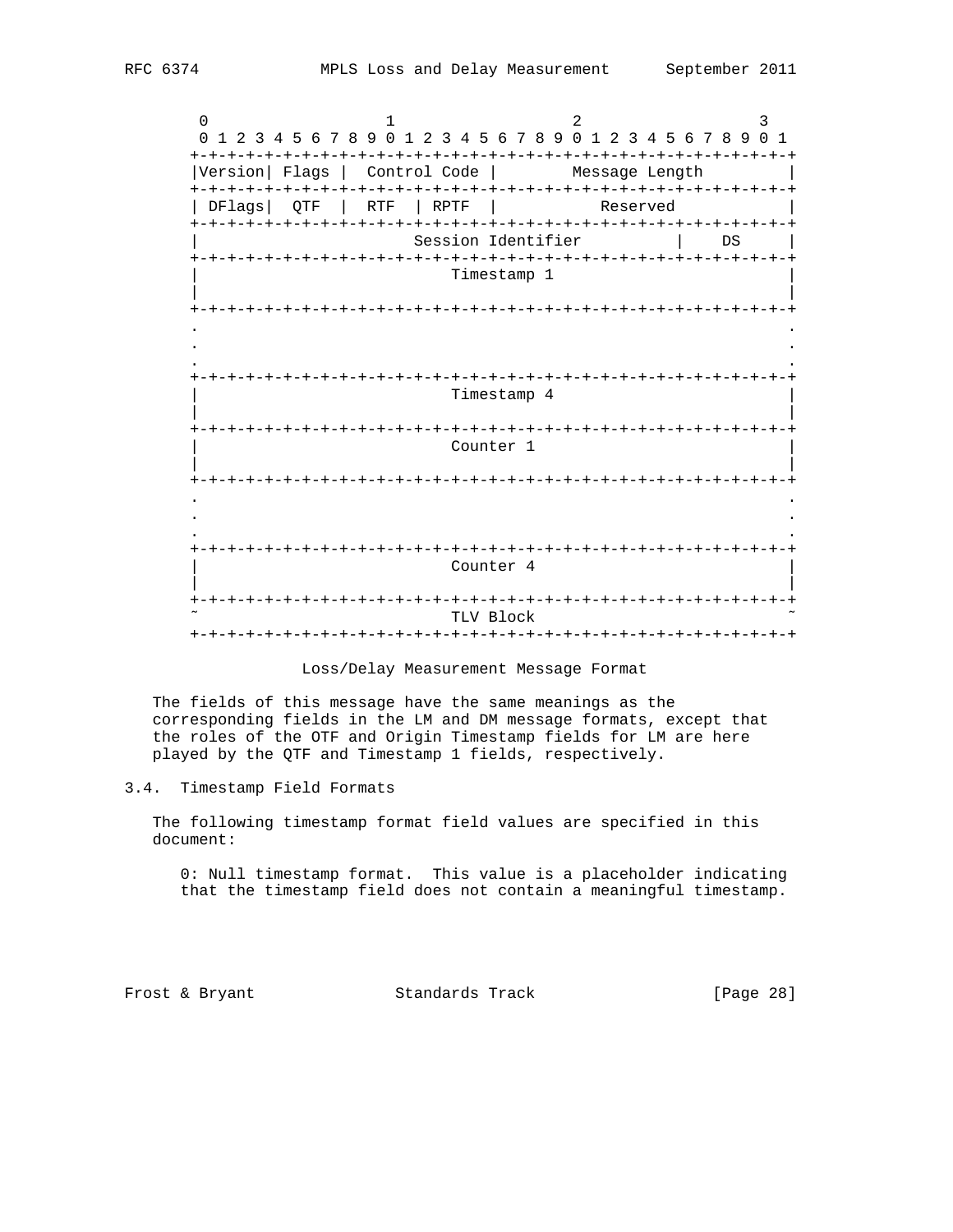1: Sequence number. This value indicates that the timestamp field is to be viewed as a simple 64-bit sequence number. This provides a simple solution for applications that do not require a real absolute timestamp, but only an indication of message ordering; an example is LM exception detection.

 2: Network Time Protocol version 4 64-bit timestamp format [RFC5905]. This format consists of a 32-bit seconds field followed by a 32-bit fractional seconds field, so that it can be regarded as a fixed-point 64-bit quantity.

 3: Low-order 64 bits of the IEEE 1588-2008 (1588v2) Precision Time Protocol timestamp format [IEEE1588]. This truncated format consists of a 32-bit seconds field followed by a 32-bit nanoseconds field, and is the same as the IEEE 1588v1 timestamp format.

 Timestamp formats of n < 64 bits in size SHALL be encoded in the 64-bit timestamp fields specified in this document using the n high order bits of the field. The remaining 64 - n low-order bits in the field SHOULD be set to 0 and MUST be ignored when reading the field.

 To ensure that it is possible to find an interoperable mode between implementations, it is necessary to select one timestamp format as the default. The timestamp format chosen as the default is the truncated IEEE 1588 PTP format (format code 3 in the list above); this format MUST be supported. The rationale for this choice is discussed in Appendix A. Implementations SHOULD also be capable of reading timestamps written in NTPv4 64-bit format and reconciling them internally with PTP timestamps for measurement purposes. Support for other timestamp formats is OPTIONAL.

 The implementation MUST make clear which timestamp formats it supports and the extent of its support for computation with and reconciliation of different formats for measurement purposes.

## 3.5. TLV Objects

 The TLV Block in LM and DM messages consists of zero or more objects with the following format:

 $0$  1 2 3 0 1 2 3 4 5 6 7 8 9 0 1 2 3 4 5 6 7 8 9 0 1 2 3 4 5 6 7 8 9 0 1 +-+-+-+-+-+-+-+-+-+-+-+-+-+-+-+-+-+-+-+-+-+-+-+-+-+-+-+-+-+-+-+-+ | Type | Length | Value +-+-+-+-+-+-+-+-+-+-+-+-+-+-+-+-+-+-+-+-+-+-+-+-+-+-+-+-+-+-+-+-+

TLV Format

Frost & Bryant Standards Track [Page 29]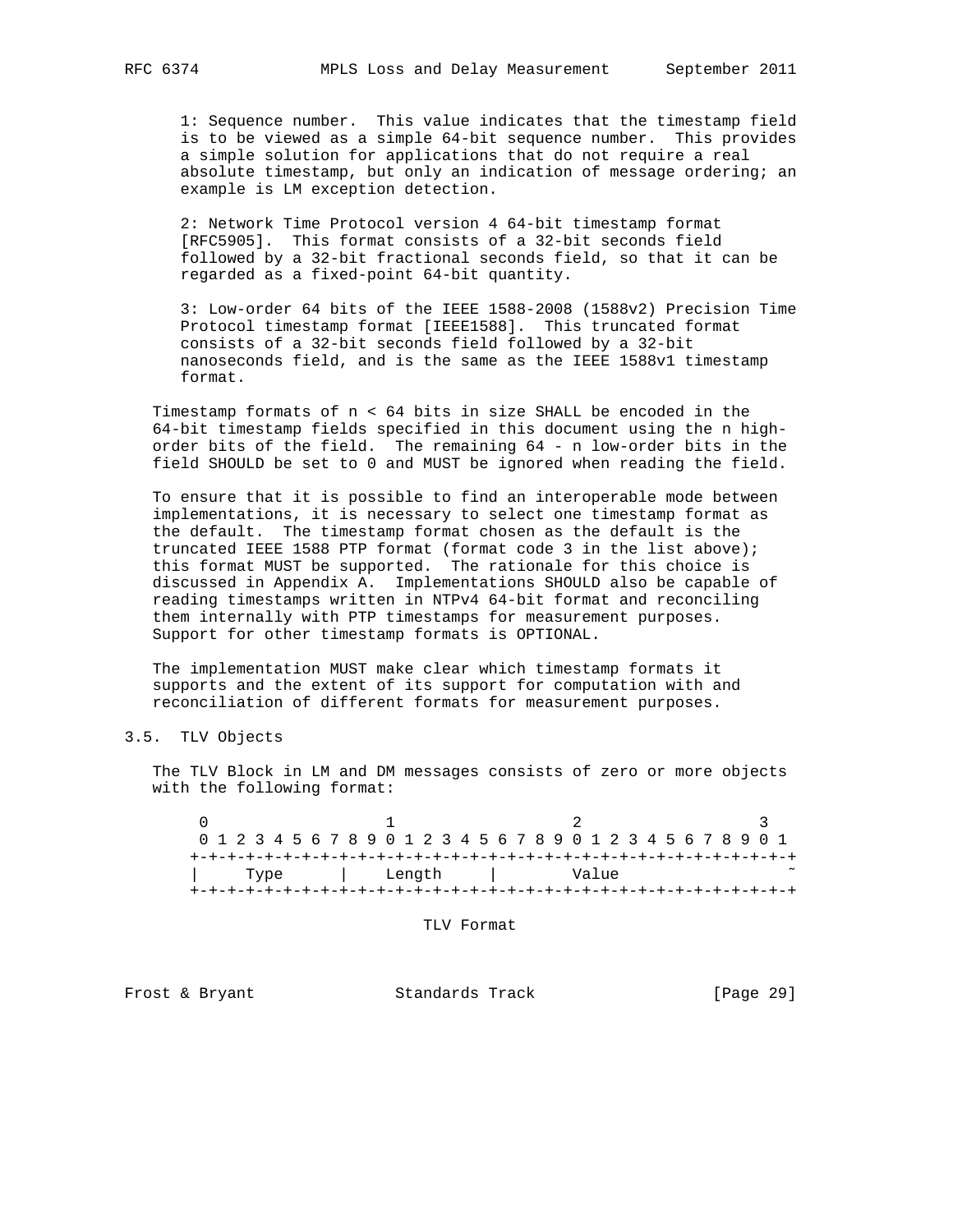The Type and Length fields are each 8 bits long, and the Length field indicates the size in bytes of the Value field, which can therefore be up to 255 bytes long.

The Type space is divided into Mandatory and Optional subspaces:

| Type Range  | Semantics |
|-------------|-----------|
|             |           |
| $0 - 127$   | Mandatory |
| $128 - 255$ | Optional  |

 Upon receipt of a query message including an unrecognized mandatory TLV object, the recipient MUST respond with an Unsupported Mandatory TLV Object error code.

The types defined are as follows:

| Type      | Definition                        |
|-----------|-----------------------------------|
| Mandatory |                                   |
| 0         | Padding - copy in response        |
| 1         | Return Address                    |
| 2         | Session Query Interval            |
| 3         | Loopback Request                  |
| $4 - 126$ | Unallocated                       |
| 127       | Experimental use                  |
| Optional  |                                   |
| 128       | Padding - do not copy in response |
| 129       | Destination Address               |

| 130         | Source Address   |
|-------------|------------------|
| $131 - 254$ | Unallocated      |
| 255         | Experimental use |

## 3.5.1. Padding

 The two padding objects permit the augmentation of packet size; this is mainly useful for delay measurement. The type of padding indicates whether the padding supplied by the querier is to be copied to, or omitted from, the response. Asymmetrical padding may be useful when responses are delivered out-of-band or when different maximum transmission unit sizes apply to the two components of a bidirectional channel.

 More than one padding object MAY be present, in which case they MUST be contiguous. The Value field of a padding object is arbitrary.

Frost & Bryant Standards Track [Page 30]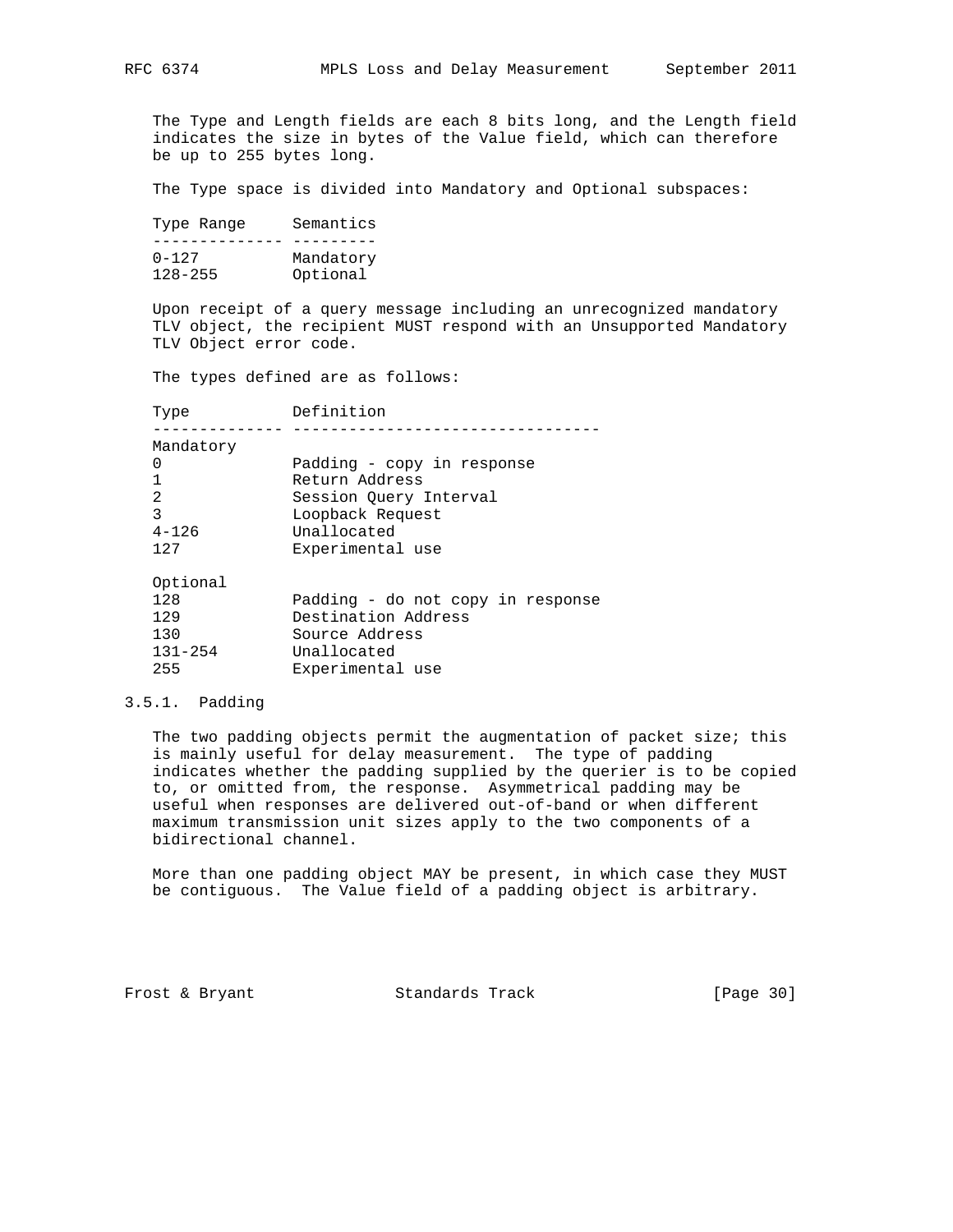## 3.5.2. Addressing

The addressing objects have the following format:

|        |  |      |  |  |  |  |        |  |         |  | 0 1 2 3 4 5 6 7 8 9 0 1 2 3 4 5 6 7 8 9 0 1 2 3 4 5 6 7 8 9 0 1 |  |  |                |  |  |  |  |
|--------|--|------|--|--|--|--|--------|--|---------|--|-----------------------------------------------------------------|--|--|----------------|--|--|--|--|
|        |  |      |  |  |  |  |        |  |         |  |                                                                 |  |  |                |  |  |  |  |
|        |  | Type |  |  |  |  | Length |  |         |  |                                                                 |  |  | Address Family |  |  |  |  |
|        |  |      |  |  |  |  |        |  |         |  | +-+-+-+-+-+-+-+-+-+-                                            |  |  |                |  |  |  |  |
| $\sim$ |  |      |  |  |  |  |        |  | Address |  |                                                                 |  |  |                |  |  |  |  |
|        |  |      |  |  |  |  |        |  |         |  |                                                                 |  |  |                |  |  |  |  |

#### Addressing Object Format

 The Address Family field indicates the type of the address, and it SHALL be set to one of the assigned values in the "IANA Address Family Numbers" registry.

 The Source and Destination Address objects indicate the addresses of the sender and the intended recipient of the message, respectively. The Source Address of a query message SHOULD be used as the destination for an out-of-band response unless some other out-of-band response mechanism has been configured, and unless a Return Address object is present, in which case the Return Address specifies the target of the response. The Return Address object MUST NOT appear in a response.

## 3.5.3. Loopback Request

 The Loopback Request object, when included in a query, indicates a request that the query message be returned to the sender unmodified. This object has a Length of 0.

 Upon receiving the reflected query message back from the responder, the querier MUST NOT retransmit the message. Information that uniquely identifies the original query source, such as a Source Address object, can be included to enable the querier to differentiate one of its own loopback queries from a loopback query initiated by the far end.

 This object may be useful, for example, when the querier is interested only in the round-trip delay metric. In this case, no support for delay measurement is required at the responder at all, other than the ability to recognize a DM query that includes this object and return it unmodified.

Frost & Bryant Standards Track [Page 31]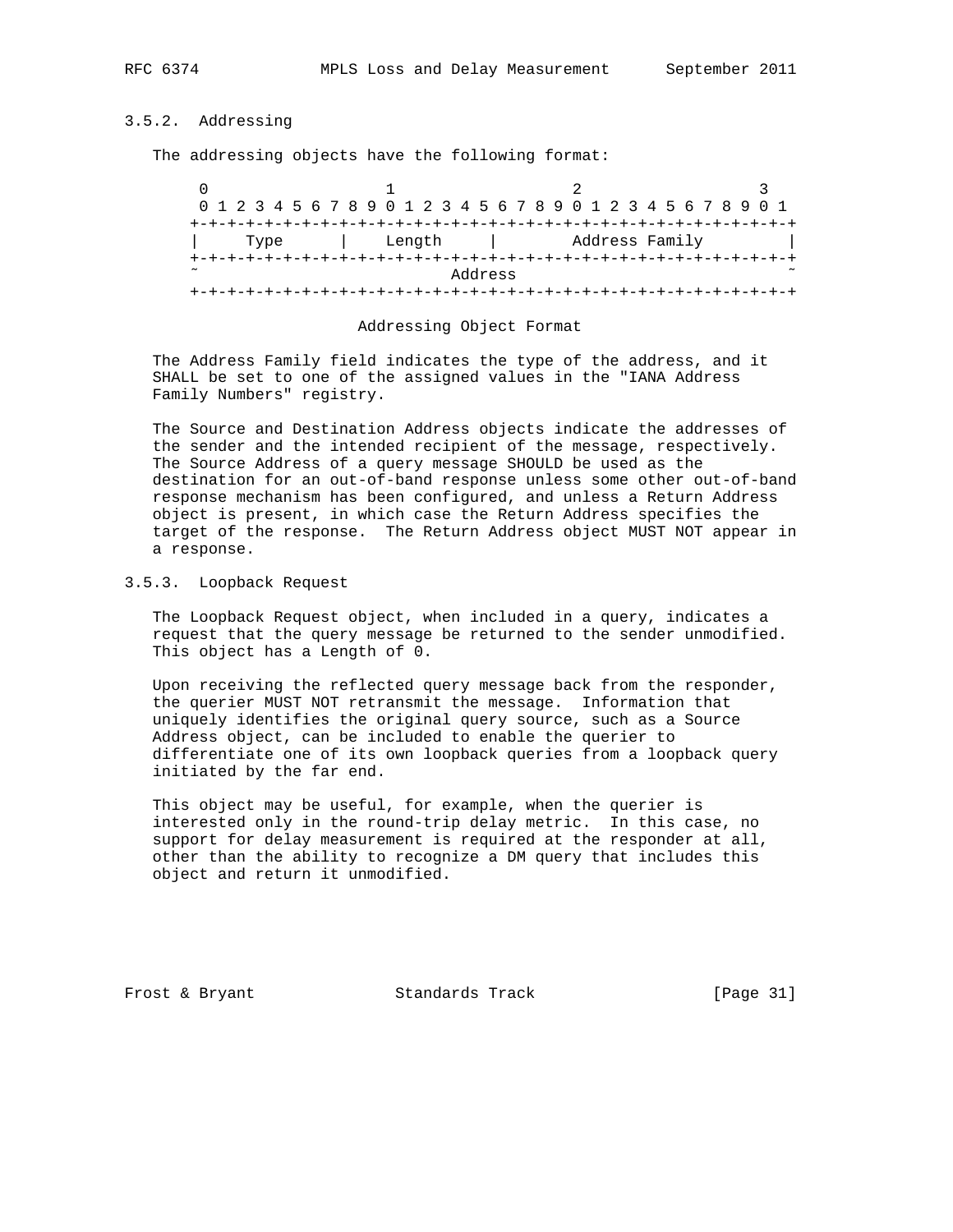## 3.5.4. Session Query Interval

 The Value field of the Session Query Interval object is a 32-bit unsigned integer that specifies a time interval in milliseconds.

 $0$  1 2 3 0 1 2 3 4 5 6 7 8 9 0 1 2 3 4 5 6 7 8 9 0 1 2 3 4 5 6 7 8 9 0 1 +-+-+-+-+-+-+-+-+-+-+-+-+-+-+-+-+-+-+-+-+-+-+-+-+-+-+-+-+-+-+-+-+ | Type | Length | Session Query > +-+-+-+-+-+-+-+-+-+-+-+-+-+-+-+-+-+-+-+-+-+-+-+-+-+-+-+-+-+-+-+-+ < Interval (ms) | +-+-+-+-+-+-+-+-+-+-+-+-+-+-+-+-+

Session Query Interval Object Format

 This time interval indicates the interval between successive query messages in a specific measurement session. The purpose of the Session Query Interval (SQI) object is to enable the querier and responder of a measurement session to agree on a query rate. The procedures for handling this object SHALL be as follows:

- 1. The querier notifies the responder that it wishes to be informed of the responder's minimum query interval for this session by including the SQI object in its query messages, with a Value of  $\Omega$ .
- 2. When the responder receives a query that includes an SQI object with a Value of 0, the responder includes an SQI object in the response with the Value set to the minimum query interval it supports for this session.
- 3. When the querier receives a response that includes an SQI object, it selects a query interval for the session that is greater than or equal to the Value specified in the SQI object and adjusts its query transmission rate accordingly, including in each subsequent query an SQI object with a Value equal to the selected query interval. Once a response to one of these subsequent queries has been received, the querier infers that the responder has been apprised of the selected query interval and MAY then stop including the SQI object in queries associated with this session.

 Similar procedures allow the query rate to be changed during the course of the session by either the querier or the responder. For example, to inform the querier of a change in the minimum supported query interval, the responder begins including a corresponding SQI object in its responses, and the querier adjusts its query rate if necessary and includes a corresponding SQI object in its queries until a response is received.

Frost & Bryant Standards Track [Page 32]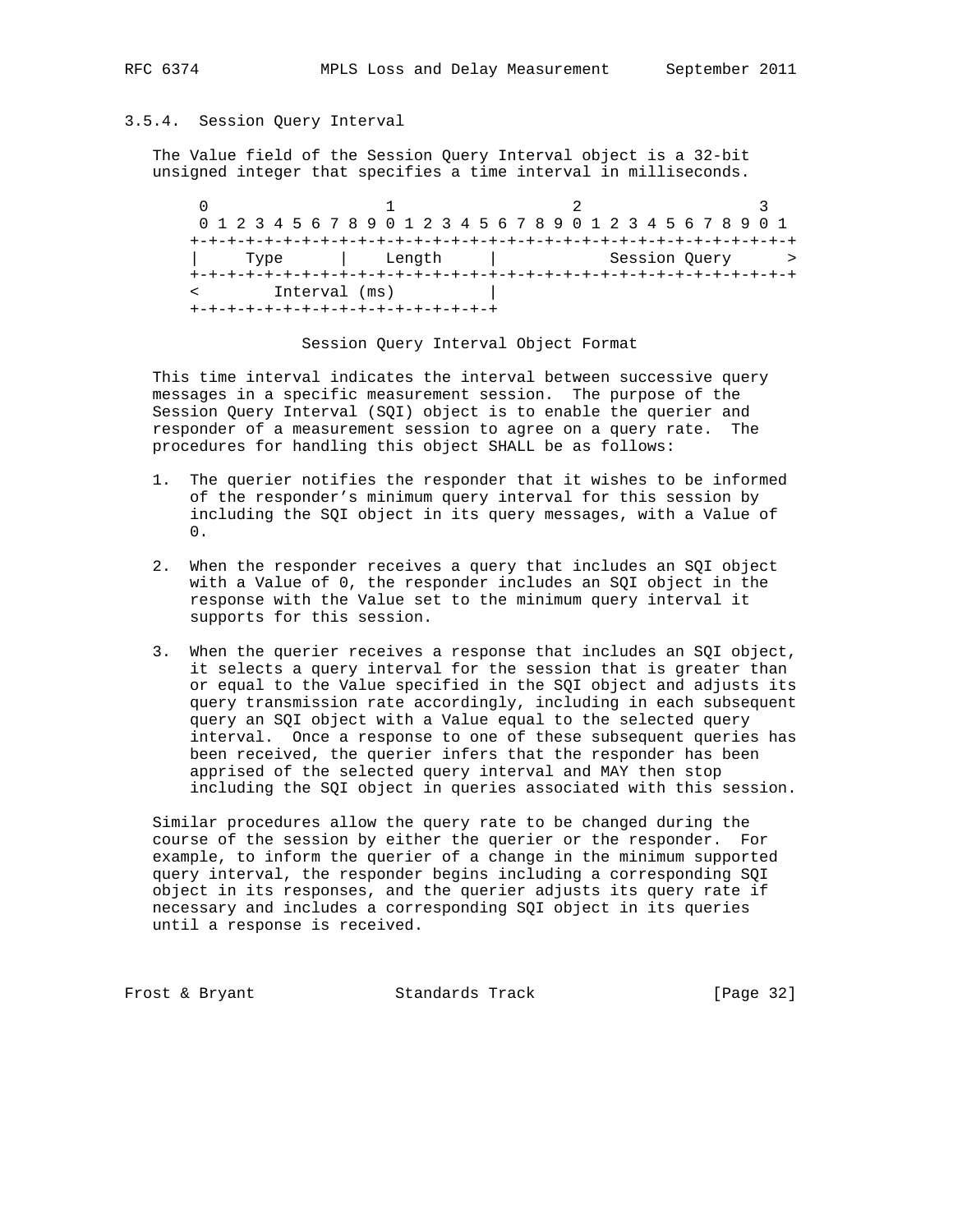Shorter query intervals (i.e., higher query rates) provide finer measurement granularity at the expense of additional load on measurement endpoints and the network; see Section 6 for further discussion.

## 4. Operation

4.1. Operational Overview

 A loss or delay measurement operation, also called a session, is controlled by the querier and consists of a sequence of query messages associated with a particular channel and a common set of measurement parameters. If the session parameters include a response request, then the receiving node or nodes will (under normal conditions) generate a response message for each query message received, and these responses are also considered part of the session. All query and response messages in a session carry a common session identifier.

 Measurement sessions are initiated at the discretion of the network operator and are terminated either at the operator's request or as the result of an error condition. A session may be as brief as a single message exchange, for example when a DM query is used by the operator to "ping" a remote node, or it may extend throughout the lifetime of the channel.

 When a session is initiated for which responses are requested, the querier SHOULD initialize a timer, called the SessionResponseTimeout, that indicates how long the querier will wait for a response before abandoning the session and notifying the user that a timeout has occurred. This timer persists for the lifetime of the session and is reset each time a response message for the session is received.

 When a query message is received that requests a response, a variety of exceptional conditions may arise that prevent the responder from generating a response that contains valid measurement data. Such conditions fall broadly into two classes: transient exceptions from which recovery is possible and fatal exceptions that require termination of the session. When an exception arises, the responder SHOULD generate a response with an appropriate Notification or Error control code according to whether the exception is, respectively, transient or fatal. When the querier receives an Error response, the session MUST be terminated and the user informed.

 A common example of a transient exception occurs when a new session is initiated and the responder requires a period of time to become ready before it can begin providing useful responses. The response control code corresponding to this situation is Notification -

Frost & Bryant Standards Track [Page 33]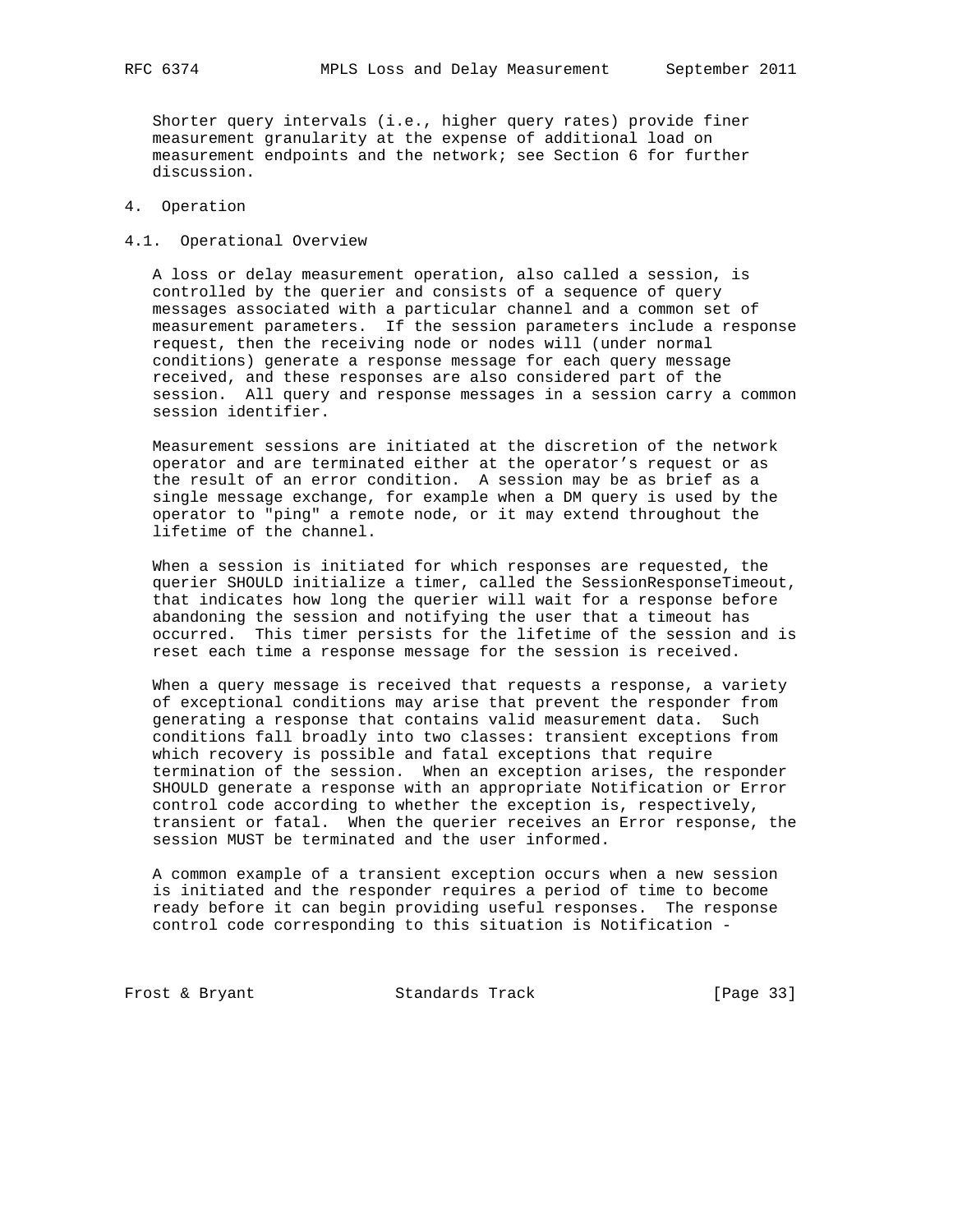Initialization in Progress. Typical examples of fatal exceptions are cases where the querier has requested a type of measurement that the responder does not support or where a query message is malformed.

 When initiating a session, the querier SHOULD employ the Session Query Interval mechanism (Section 3.5.4) to establish a mutually agreeable query rate with the responder. Responders SHOULD employ rate-limiting mechanisms to guard against the possibility of receiving an excessive quantity of query messages.

## 4.2. Loss Measurement Procedures

4.2.1. Initiating a Loss Measurement Operation

 An LM operation for a particular channel consists of sending a sequence (LM[1], LM[2], ...) of LM query messages over the channel at a specific rate and processing the responses received, if any. As described in Section 2.2, the packet loss associated with the channel during the operation is computed as a delta between successive messages; these deltas can be accumulated to obtain a running total of the packet loss for the channel or be used to derive related metrics such as the average loss rate.

 The query message transmission rate MUST be sufficiently high, given the LM message counter size (which can be either 32 or 64 bits) and the speed and minimum packet size of the underlying channel, that the ambiguity condition noted in Section 2.2 cannot arise. In evaluating this rate, the implementation SHOULD assume that the counter size is 32 bits unless explicitly configured otherwise or unless (in the case of a bidirectional channel) all local and remote interfaces involved in the LM operation are known to be 64-bit-capable, which can be inferred from the value of the X flag in an LM response.

## 4.2.2. Transmitting a Loss Measurement Query

 When transmitting an LM Query, the Version field MUST be set to 0. The R flag MUST be set to 0. The T flag SHALL be set to 1 if, and only if, the measurement is specific to a particular traffic class, in which case the DS field SHALL identify that traffic class.

 The X flag MUST be set to 1 if the transmitting interface writes 64-bit LM counters and otherwise MUST be set to 0 to indicate that 32-bit counters are written. The B flag SHALL be set to 1 to indicate that the counter fields contain octet counts or to 0 to indicate packet counts.

Frost & Bryant Standards Track [Page 34]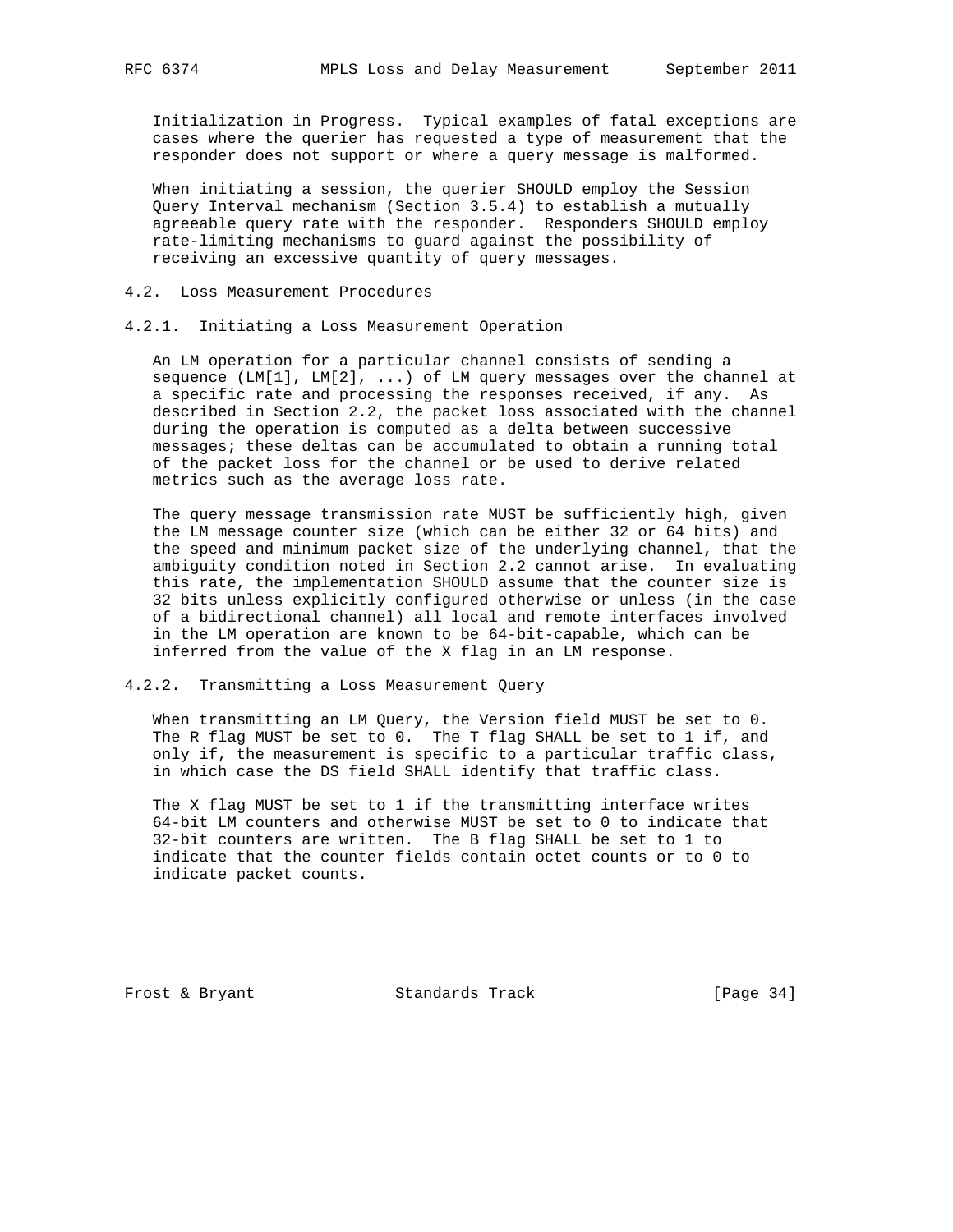The Control Code field MUST be set to one of the values for Query messages listed in Section 3.1; if the channel is unidirectional, this field MUST NOT be set to 0x0 (Query: In-band Response Requested).

The Session Identifier field can be set arbitrarily.

 The Origin Timestamp field SHALL be set to the time at which this message is transmitted, and the Origin Timestamp Format field MUST be set to indicate its format, according to Section 3.4.

 The Counter 1 field SHOULD be set to the total count of units (packets or octets, according to the B flag) transmitted over the channel prior to this LM Query, or to 0 if this is the beginning of a measurement session for which counter data is not yet available. The Counter 2 field MUST be set to 0. If a response was previously received in this measurement session, the Counter 1 and Counter 2 fields of the most recent such response MAY be copied to the Counter 3 and Counter 4 fields, respectively, of this query; otherwise, the Counter 3 and Counter 4 fields MUST be set to 0.

4.2.3. Receiving a Loss Measurement Query

 Upon receipt of an LM Query message, the Counter 2 field SHOULD be set to the total count of units (packets or octets, according to the B flag) received over the channel prior to this LM Query. If the receiving interface writes 32-bit LM counters, the X flag MUST be set to 0.

 At this point, the LM Query message must be inspected. If the Control Code field is set to 0x2 (No Response Requested), an LM Response message MUST NOT be transmitted. If the Control Code field is set to 0x0 (In-band Response Requested) or 0x1 (Out-of-band Response Requested), then an in-band or out-of-band response, respectively, SHOULD be transmitted unless this has been prevented by an administrative, security, or congestion control mechanism.

 In the case of a fatal exception that prevents the requested measurement from being made, the error SHOULD be reported, via either a response, if one was requested, or else as a notification to the user.

4.2.4. Transmitting a Loss Measurement Response

 When constructing a Response to an LM Query, the Version field MUST be set to 0. The R flag MUST be set to 1. The value of the T flag MUST be copied from the LM Query.

Frost & Bryant Standards Track [Page 35]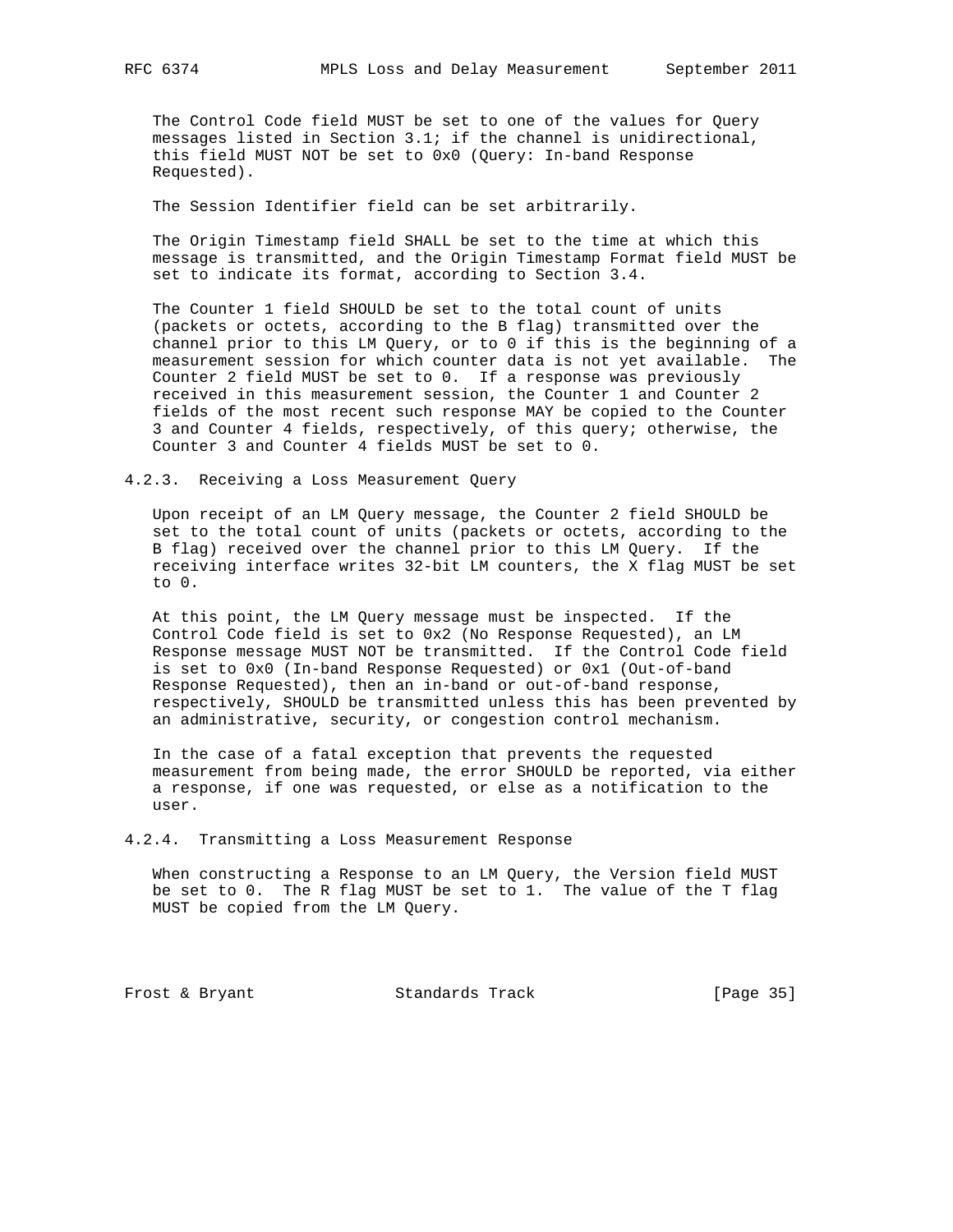The X flag MUST be set to 0 if the transmitting interface writes 32-bit LM counters; otherwise, its value MUST be copied from the LM Query. The B flag MUST be copied from the LM Query.

 The Session Identifier, Origin Timestamp, and Origin Timestamp Format fields MUST be copied from the LM Query. The Counter 1 and Counter 2 fields from the LM Query MUST be copied to the Counter 3 and Counter 4 fields, respectively, of the LM Response.

 The Control Code field MUST be set to one of the values for Response messages listed in Section 3.1. The value 0x10 (Unspecified Error) SHOULD NOT be used if one of the other more specific error codes is applicable.

 If the response is transmitted in-band, the Counter 1 field SHOULD be set to the total count of units transmitted over the channel prior to this LM Response. If the response is transmitted out-of-band, the Counter 1 field MUST be set to 0. In either case, the Counter 2 field MUST be set to 0.

#### 4.2.5. Receiving a Loss Measurement Response

 Upon in-band receipt of an LM Response message, the Counter 2 field is set to the total count of units received over the channel prior to this LM Response. If the receiving interface writes 32-bit LM counters, the X flag is set to 0. (Since the life of the LM message in the network has ended at this point, it is up to the receiver whether these final modifications are made to the packet. If the message is to be forwarded on for external post-processing (Section 2.9.7), then these modifications MUST be made.)

 Upon out-of-band receipt of an LM Response message, the Counter 1 and Counter 2 fields MUST NOT be used for purposes of loss measurement.

 If the Control Code in an LM Response is anything other than 0x1 (Success), the counter values in the response MUST NOT be used for purposes of loss measurement. If the Control Code indicates an error condition, or if the response message is invalid, the LM operation MUST be terminated and an appropriate notification to the user generated.

## 4.2.6. Loss Calculation

 Calculation of packet loss is carried out according to the procedures in Section 2.2. The X flag in an LM message informs the device performing the calculation whether to perform 32-bit or 64-bit arithmetic. If the flag value is equal to 1, all interfaces involved in the LM operation have written 64-bit counter values, and 64-bit

Frost & Bryant Standards Track [Page 36]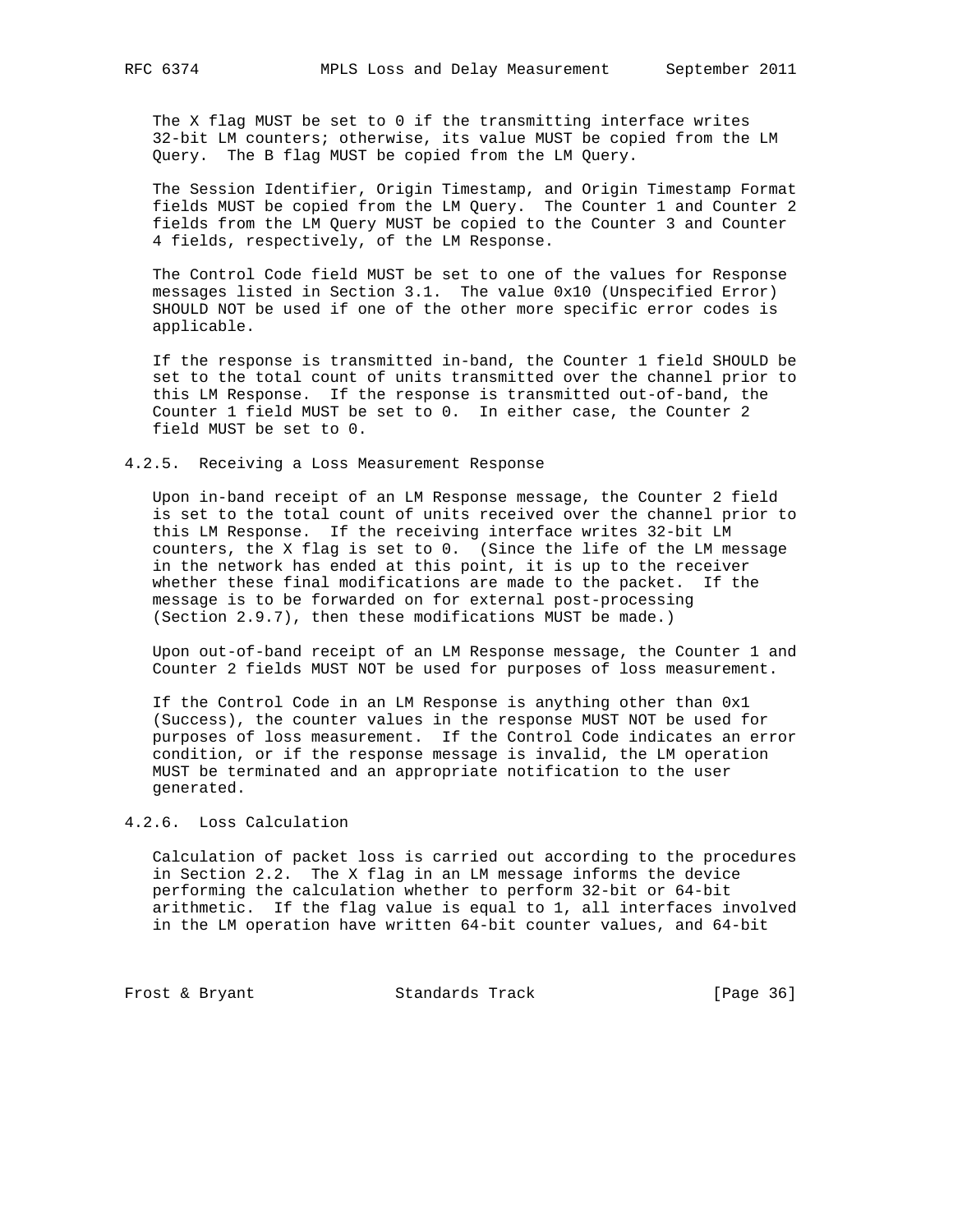arithmetic can be used. If the flag value is equal to 0, at least one interface involved in the operation has written a 32-bit counter value, and 32-bit arithmetic is carried out using the low-order 32 bits of each counter value.

 Note that the semantics of the X flag allow all devices to interoperate regardless of their counter size support. Thus, an implementation MUST NOT generate an error response based on the value of this flag.

## 4.2.7. Quality of Service

 The TC field of the LSE corresponding to the channel (e.g., LSP) being measured SHOULD be set to a traffic class equal to or better than the best TC within the measurement scope to minimize the chance of out-of-order conditions.

## 4.2.8. G-ACh Packets

 By default, direct LM MUST exclude packets transmitted and received over the Generic Associated Channel (G-ACh). An implementation MAY provide the means to alter the direct LM scope to include some or all G-ACh messages. Care must be taken when altering the LM scope to ensure that both endpoints are in agreement.

## 4.2.9. Test Messages

 In the case of inferred LM, the packets counted for LM consist of test messages generated for this purpose, or of some other class of packets deemed to provide a good proxy for data packets flowing over the channel. The specification of test protocols and proxy packets is outside the scope of this document, but some guidelines are discussed below.

 An identifier common to both the test or proxy messages and the LM messages may be required to make correlation possible. The combined value of the Session Identifier and DS fields SHOULD be used for this purpose when possible. That is, test messages in this case will include a 32-bit field that can carry the value of the combined Session Identifier + DS field present in LM messages. When TC specific LM is conducted, the DS field of the LSE in the label stack of a test message corresponding to the channel (e.g., LSP) over which the message is sent MUST correspond to the DS value in the associated LM messages.

 A separate test message protocol SHOULD include a timeout value in its messages that informs the responder when to discard any state associated with a specific test.

Frost & Bryant Standards Track [Page 37]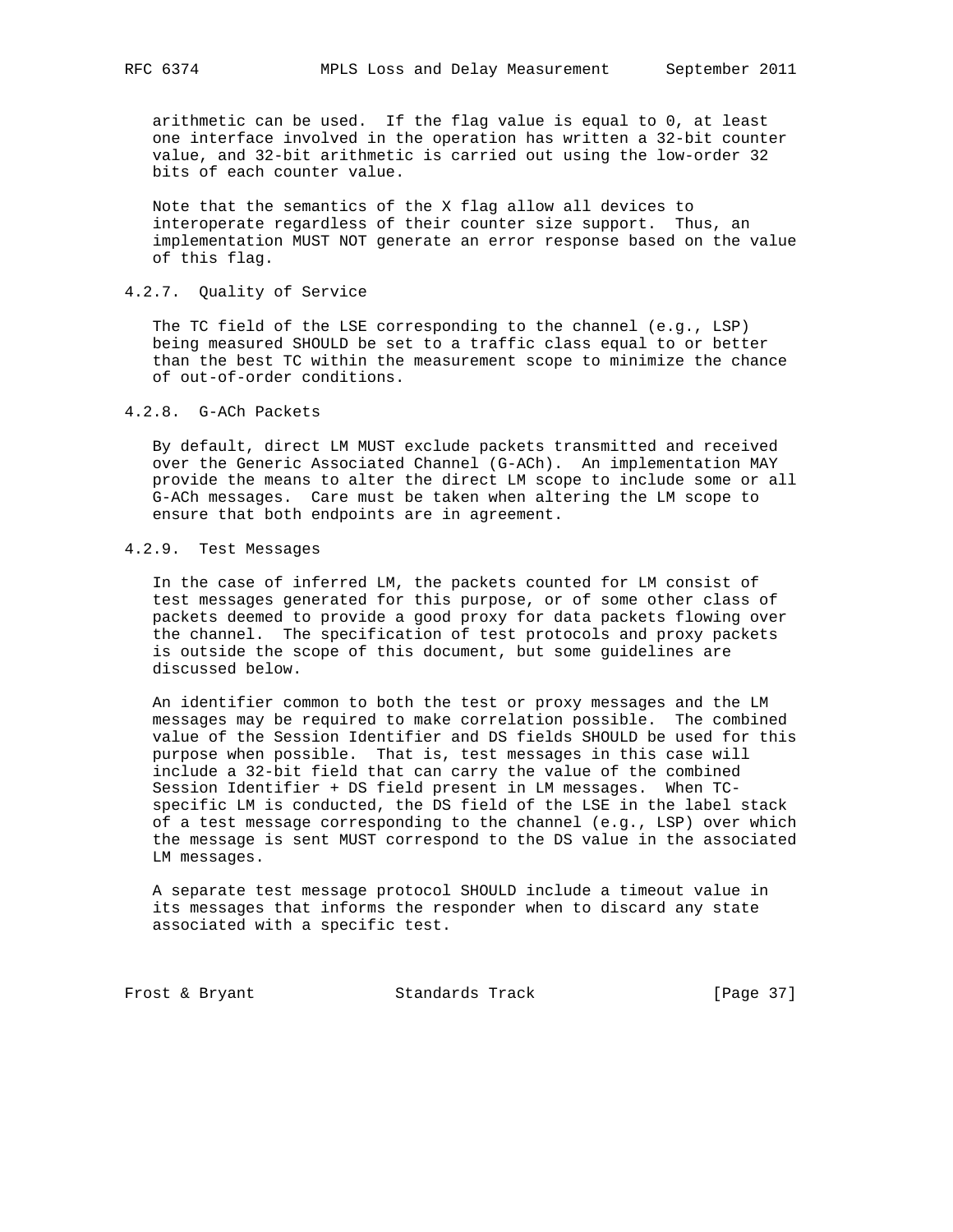## 4.2.10. Message Loss and Packet Misorder Conditions

 Because an LM operation consists of a message sequence with state maintained from one message to the next, LM is subject to the effects of lost messages and misordered packets in a way that DM is not. Because this state exists only on the querier, the handling of these conditions is, strictly speaking, a local matter. This section, however, presents recommended procedures for handling such conditions. Note that in the absence of ECMP, packet misordering within a traffic class is a relatively rare event.

 The first kind of anomaly that may occur is that one or more LM messages may be lost in transit. The effect of such loss is that when an LM Response is next received at the querier, an unambiguous interpretation of the counter values it contains may be impossible, for the reasons described at the end of Section 2.2. Whether this is so depends on the number of messages lost and the other variables mentioned in that section, such as the LM message rate and the channel parameters.

 Another possibility is that LM messages are misordered in transit, so that, for instance, the response to LM[n] is received prior to the response to LM[n-1]. A typical implementation will discard the late response to LM[n-1], so that the effect is the same as the case of a lost message.

 Finally, LM is subject to the possibility that data packets are misordered relative to LM messages. This condition can result, for example, in a transmit count of 100 and a corresponding receive count of 101. The effect here is that the  $A_TxLoss[n-1,n]$  value (for example) for a given measurement interval will appear to be extremely (if not impossibly) large. The other case, where an LM message arrives earlier than some of the packets, simply results in those packets being counted as lost.

 An implementation SHOULD identify a threshold value that indicates the upper bound of lost packets measured in a single computation beyond which the interval is considered unmeasurable. This is called the "MaxLMIntervalLoss threshold". It is clear that this threshold should be no higher than the maximum number of packets (or bytes) the channel is capable of transmitting over the interval, but it may be lower. Upon encountering an unmeasurable interval, the LM state (i.e., data values from the last LM message received) SHOULD be discarded.

 With regard to lost LM messages, the MaxLMInterval (see Section 2.2) indicates the maximum amount of time that can elapse before the LM state is discarded. If some messages are lost, but a message is

Frost & Bryant 6 (Page 38)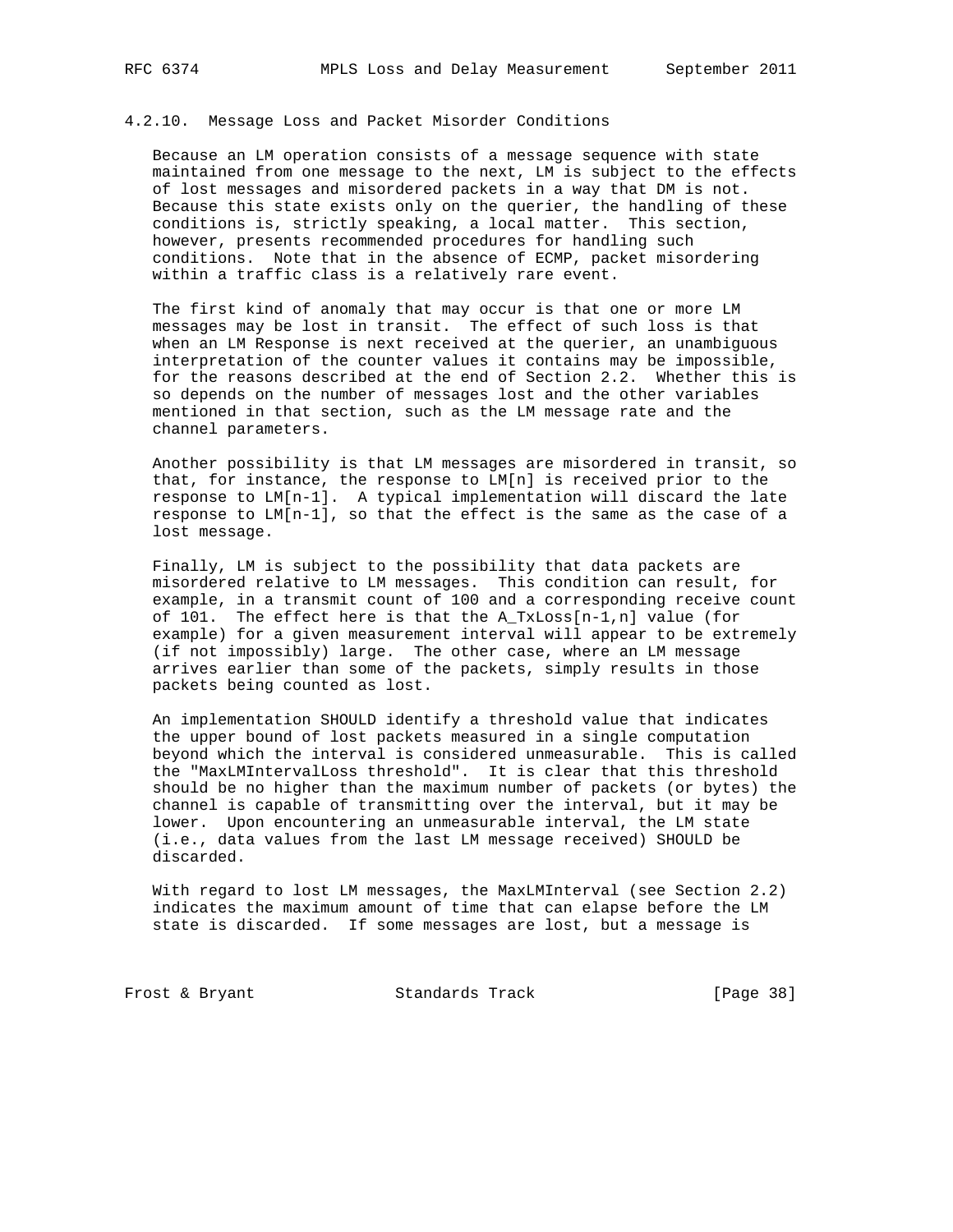subsequently received within MaxLMInterval, its timestamp or sequence number will quantify the loss, and it MAY still be used for measurement, although the measurement interval will in this case be longer than usual.

 If an LM message is received that has a timestamp less than or equal to the timestamp of the last LM message received, this indicates that an exception has occurred, and the current interval SHOULD be considered unmeasurable unless the implementation has some other way of handling this condition.

- 4.3. Delay Measurement Procedures
- 4.3.1. Transmitting a Delay Measurement Query

 When transmitting a DM Query, the Version and Reserved fields MUST be set to 0. The R flag MUST be set to 0, the T flag MUST be set to 1, and the remaining flag bits MUST be set to 0.

 The Control Code field MUST be set to one of the values for Query messages listed in Section 3.1; if the channel is unidirectional, this field MUST NOT be set to 0x0 (Query: In-band Response Requested).

 The Querier Timestamp Format field MUST be set to the timestamp format used by the querier when writing timestamp fields in this message; the possible values for this field are listed in Section 3.4. The Responder Timestamp Format and Responder's Preferred Timestamp Format fields MUST be set to 0.

 The Session Identifier field can be set arbitrarily. The DS field MUST be set to the traffic class being measured.

 The Timestamp 1 field SHOULD be set to the time at which this DM Query is transmitted, in the format indicated by the Querier Timestamp Format field. The Timestamp 2 field MUST be set to 0. If a response was previously received in this measurement session, the Timestamp 1 and Timestamp 2 fields of the most recent such response MAY be copied to the Timestamp 3 and Timestamp 4 fields, respectively, of this query; otherwise, the Timestamp 3 and Timestamp 4 fields MUST be set to 0.

4.3.2. Receiving a Delay Measurement Query

 Upon receipt of a DM Query message, the Timestamp 2 field SHOULD be set to the time at which this DM Query was received.

Frost & Bryant Standards Track [Page 39]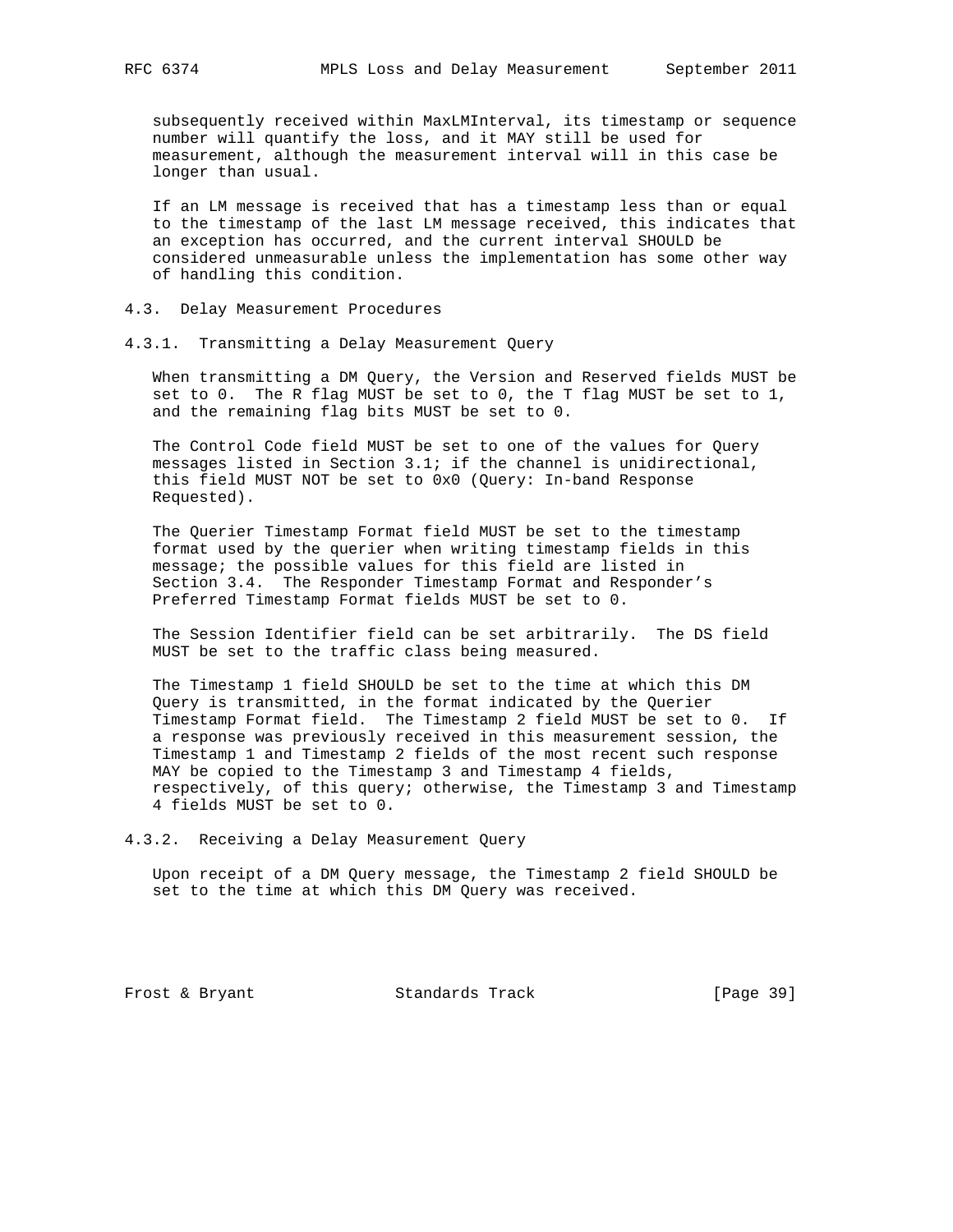At this point, the DM Query message must be inspected. If the Control Code field is set to 0x2 (No Response Requested), a DM Response message MUST NOT be transmitted. If the Control Code field is set to 0x0 (In-band Response Requested) or 0x1 (Out-of-band Response Requested), then an in-band or out-of-band response, respectively, SHOULD be transmitted unless this has been prevented by an administrative, security, or congestion control mechanism.

 In the case of a fatal exception that prevents the requested measurement from being made, the error SHOULD be reported, via either a response, if one was requested, or else as a notification to the user.

### 4.3.3. Transmitting a Delay Measurement Response

 When constructing a Response to a DM Query, the Version and Reserved fields MUST be set to 0. The R flag MUST be set to 1, the T flag MUST be set to 1, and the remaining flag bits MUST be set to 0.

 The Session Identifier and Querier Timestamp Format (QTF) fields MUST be copied from the DM Query. The Timestamp 1 and Timestamp 2 fields from the DM Query MUST be copied to the Timestamp 3 and Timestamp 4 fields, respectively, of the DM Response.

 The Responder Timestamp Format (RTF) field MUST be set to the timestamp format used by the responder when writing timestamp fields in this message, i.e., Timestamp 4 and (if applicable) Timestamp 1; the possible values for this field are listed in Section 3.4. Furthermore, the RTF field MUST be set equal to either the QTF or the RPTF field. See Section 4.3.5 for guidelines on the selection of the value for this field.

 The Responder's Preferred Timestamp Format (RPTF) field MUST be set to one of the values listed in Section 3.4 and SHOULD be set to indicate the timestamp format with which the responder can provide the best accuracy for purposes of delay measurement.

 The Control Code field MUST be set to one of the values for Response messages listed in Section 3.1. The value 0x10 (Unspecified Error) SHOULD NOT be used if one of the other more specific error codes is applicable.

 If the response is transmitted in-band, the Timestamp 1 field SHOULD be set to the time at which this DM Response is transmitted. If the response is transmitted out-of-band, the Timestamp 1 field MUST be set to 0. In either case, the Timestamp 2 field MUST be set to 0.

Frost & Bryant Standards Track [Page 40]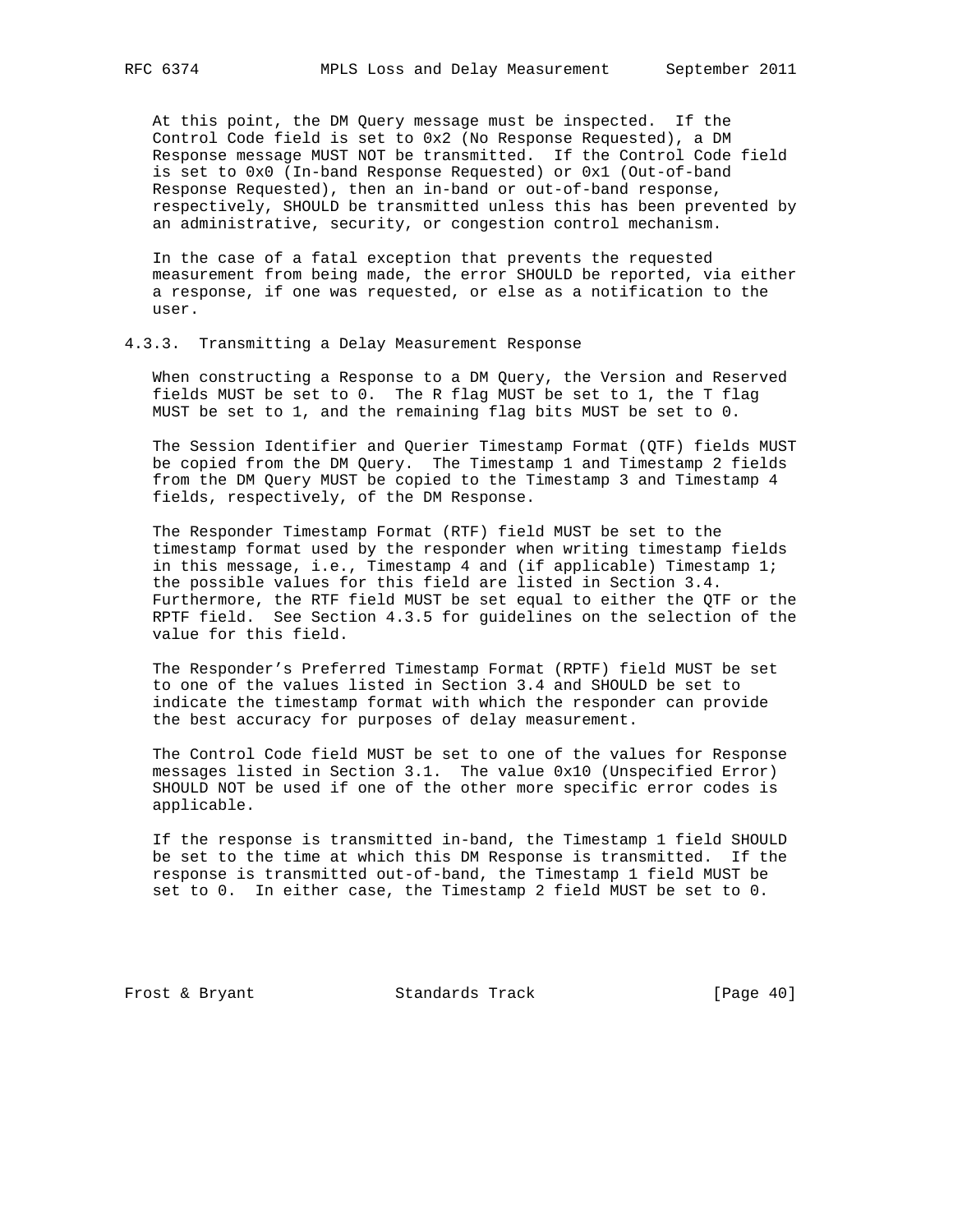If the response is transmitted in-band and the Control Code in the message is 0x1 (Success), then the Timestamp 1 and Timestamp 4 fields MUST have the same format, which will be the format indicated in the Responder Timestamp Format field.

4.3.4. Receiving a Delay Measurement Response

 Upon in-band receipt of a DM Response message, the Timestamp 2 field is set to the time at which this DM Response was received. (Since the life of the DM message in the network has ended at this point, it is up to the receiver whether this final modification is made to the packet. If the message is to be forwarded on for external post processing (Section 2.9.7), then these modifications MUST be made.)

 Upon out-of-band receipt of a DM Response message, the Timestamp 1 and Timestamp 2 fields MUST NOT be used for purposes of delay measurement.

 If the Control Code in a DM Response is anything other than 0x1 (Success), the timestamp values in the response MUST NOT be used for purposes of delay measurement. If the Control Code indicates an error condition, or if the response message is invalid, the DM operation MUST be terminated and an appropriate notification to the user generated.

## 4.3.5. Timestamp Format Negotiation

 In case either the querier or the responder in a DM transaction is capable of supporting multiple timestamp formats, it is desirable to determine the optimal format for purposes of delay measurement on a particular channel. The procedures for making this determination SHALL be as follows.

 Upon sending an initial DM Query over a channel, the querier sets the Querier Timestamp Format (QTF) field to its preferred timestamp format.

 Upon receiving any DM Query message, the responder determines whether it is capable of writing timestamps in the format specified by the QTF field. If so, the Responder Timestamp Format (RTF) field is set equal to the QTF field. If not, the RTF field is set equal to the Responder's Preferred Timestamp Format (RPTF) field.

 The process of changing from one timestamp format to another at the responder may result in the Timestamp 1 and Timestamp 4 fields in an in-band DM Response having different formats. If this is the case,

Frost & Bryant Standards Track [Page 41]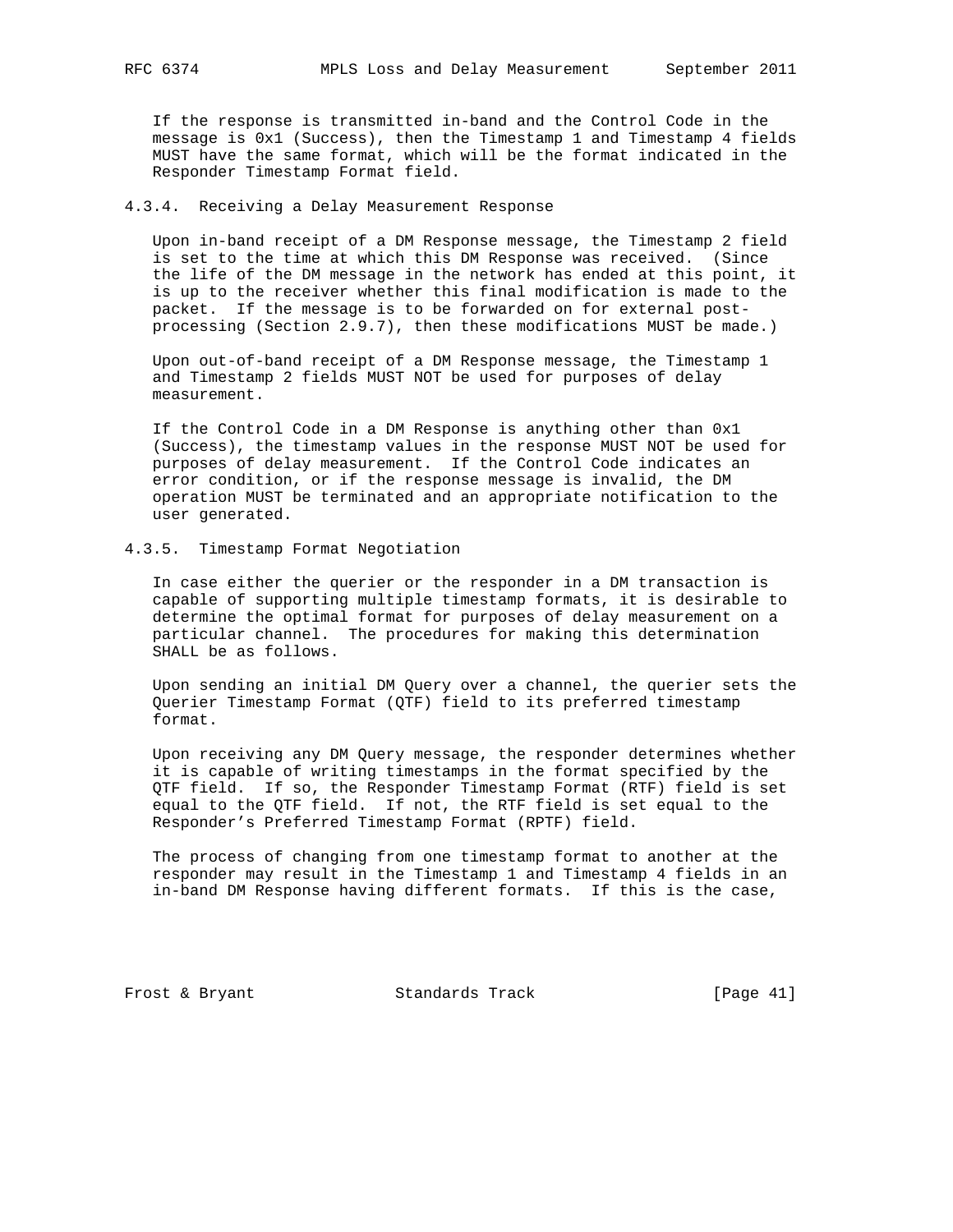the Control Code in the response MUST NOT be set to 0x1 (Success). Unless an error condition has occurred, the Control Code MUST be set to 0x2 (Notification - Data Format Invalid).

 Upon receiving a DM Response, the querier knows from the RTF field in the message whether the responder is capable of supporting its preferred timestamp format: if it is, the RTF will be equal to the QTF. The querier also knows the responder's preferred timestamp format from the RPTF field. The querier can then decide whether to retain its current QTF or to change it and repeat the negotiation procedures.

## 4.3.5.1. Single-Format Procedures

 When an implementation supports only one timestamp format, the procedures above reduce to the following simple behavior:

- o All DM Queries are transmitted with the same QTF;
- o All DM Responses are transmitted with the same RTF, and the RPTF is always set equal to the RTF;
- o All DM Responses received with RTF not equal to QTF are discarded;
- o On a unidirectional channel, all DM Queries received with QTF not equal to the supported format are discarded.
- 4.3.6. Quality of Service

 The TC field of the LSE corresponding to the channel (e.g., LSP) being measured MUST be set to the value that corresponds to the DS field in the DM message.

4.4. Combined Loss/Delay Measurement Procedures

 The combined LM/DM message defined in Section 3.3 allows loss and delay measurement to be carried out simultaneously. This message SHOULD be treated as an LM message that happens to carry additional timestamp data, with the timestamp fields processed as per delay measurement procedures.

5. Implementation Disclosure Requirements

 This section summarizes the requirements placed on implementations for capabilities disclosure. The purpose of these requirements is to ensure that end users have a clear understanding of implementation

Frost & Bryant Standards Track [Page 42]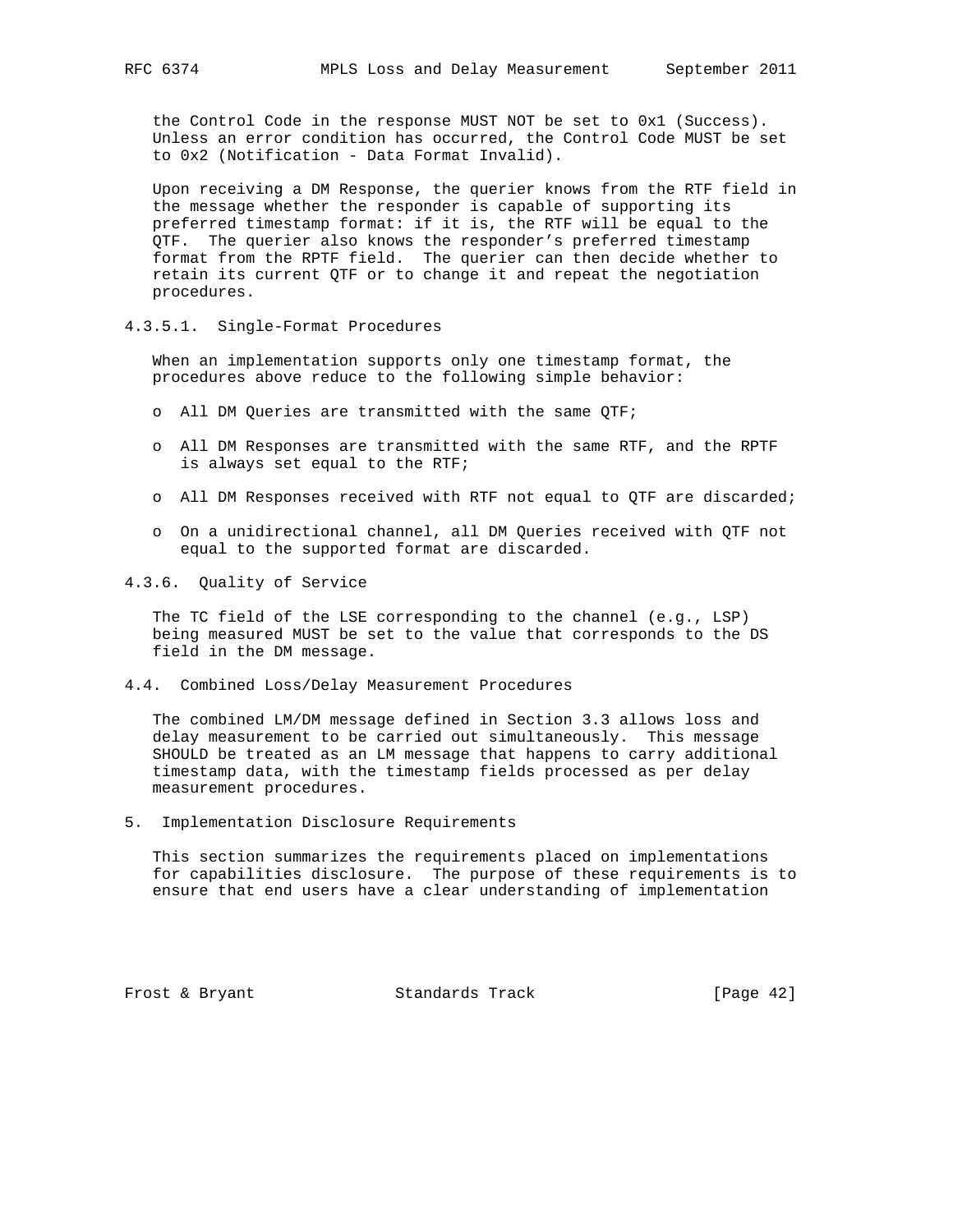capabilities and characteristics that have a direct impact on how loss and delay measurement mechanisms function in specific situations. Implementations are REQUIRED to state:

- o METRICS: Which of the following metrics are supported: packet loss, packet throughput, octet loss, octet throughput, average loss rate, one-way delay, round-trip delay, two-way channel delay, packet delay variation.
- o MP-LOCATION: The location of loss and delay measurement points with respect to other stages of packet processing, such as queuing.
- o CHANNEL-TYPES: The types of channels for which LM and DM are supported, including LSP types, pseudowires, and sections (links).
- o QUERY-RATE: The minimum supported query intervals for LM and DM sessions, both in the querier and responder roles.
- o LOOP: Whether loopback measurement (Section 2.8) is supported.
- o LM-TYPES: Whether direct or inferred LM is supported, and for the latter, which test protocols or proxy message types are supported.
- o LM-COUNTERS: Whether 64-bit counters are supported.
- o LM-ACCURACY: The expected measurement accuracy levels for the supported forms of LM, and the expected impact of exception conditions such as lost and misordered messages.
- o LM-SYNC: The implementation's behavior in regard to the synchronization conditions discussed in Section 2.9.8.
- o LM-SCOPE: The supported LM scopes (Sections 2.9.9 and 4.2.8).
- o DM-ACCURACY: The expected measurement accuracy levels for the supported forms of DM.
- o DM-TS-FORMATS: The supported timestamp formats and the extent of support for computation with and reconciliation of different formats.

Frost & Bryant Standards Track [Page 43]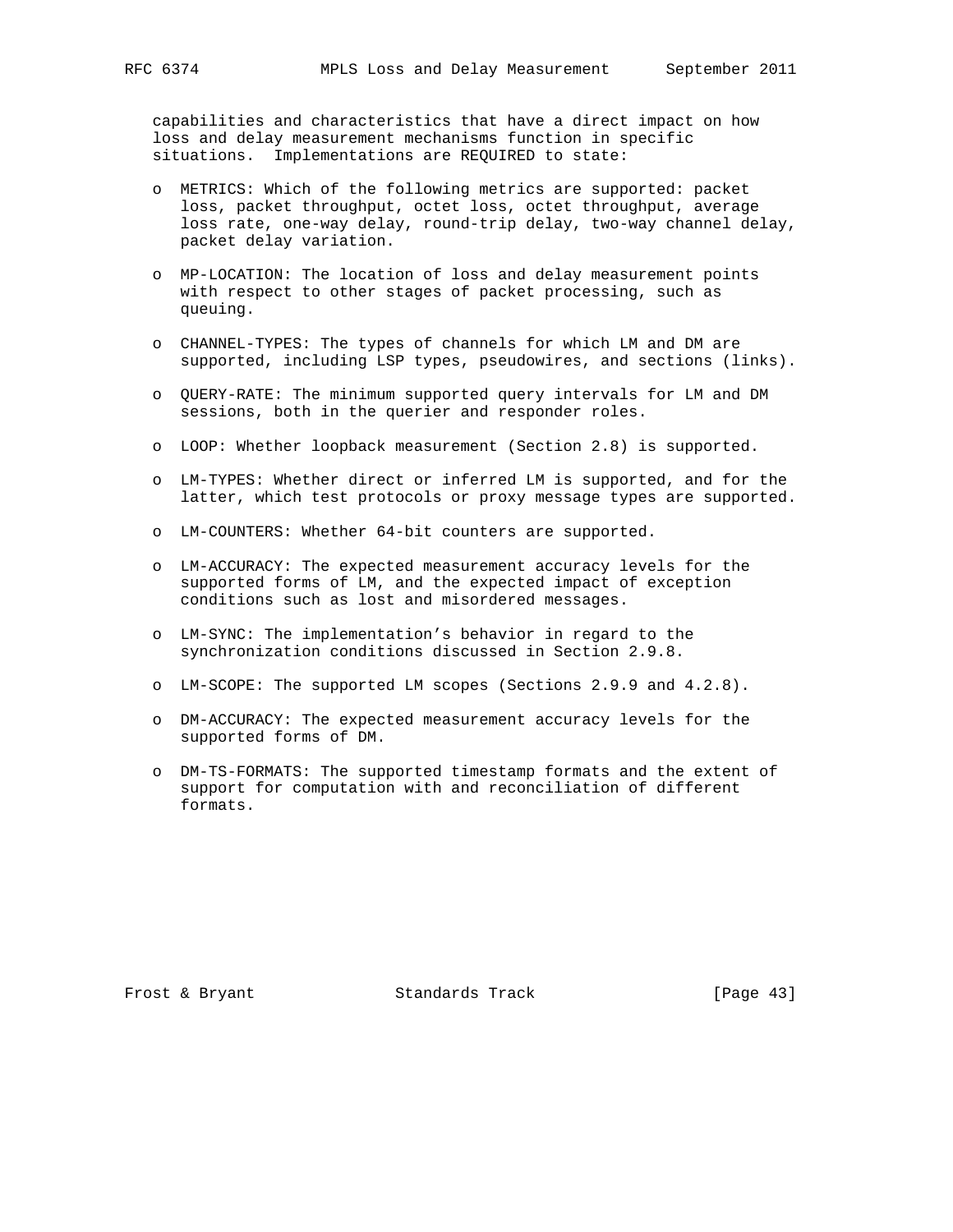## 6. Congestion Considerations

 An MPLS network may be traffic-engineered in such a way that the bandwidth required both for client traffic and for control, management, and OAM traffic is always available. The following congestion considerations therefore apply only when this is not the case.

 The proactive generation of Loss Measurement and Delay Measurement messages for purposes of monitoring the performance of an MPLS channel naturally results in a degree of additional load placed on both the network and the terminal nodes of the channel. When configuring such monitoring, operators should be mindful of the overhead involved and should choose transmit rates that do not stress network resources unduly; such choices must be informed by the deployment context. In case of slower links or lower-speed devices, for example, lower Loss Measurement message rates can be chosen, up to the limits noted at the end of Section 2.2.

 In general, lower measurement message rates place less load on the network at the expense of reduced granularity. For delay measurement, this reduced granularity translates to a greater possibility that the delay associated with a channel temporarily exceeds the expected threshold without detection. For loss measurement, it translates to a larger gap in loss information in case of exceptional circumstances such as lost LM messages or misordered packets.

 When carrying out a sustained measurement operation such as an LM operation or continuous proactive DM operation, the querier SHOULD take note of the number of lost measurement messages (queries for which a response is never received) and set a corresponding Measurement Message Loss Threshold. If this threshold is exceeded, the measurement operation SHOULD be suspended so as not to exacerbate the possible congestion condition. This suspension SHOULD be accompanied by an appropriate notification to the user so that the condition can be investigated and corrected.

 From the receiver perspective, the main consideration is the possibility of receiving an excessive quantity of measurement messages. An implementation SHOULD employ a mechanism such as rate limiting to guard against the effects of this case.

7. Manageability Considerations

 The measurement protocols described in this document are intended to serve as infrastructure to support a wide range of higher-level monitoring and diagnostic applications, from simple command-line

Frost & Bryant Standards Track [Page 44]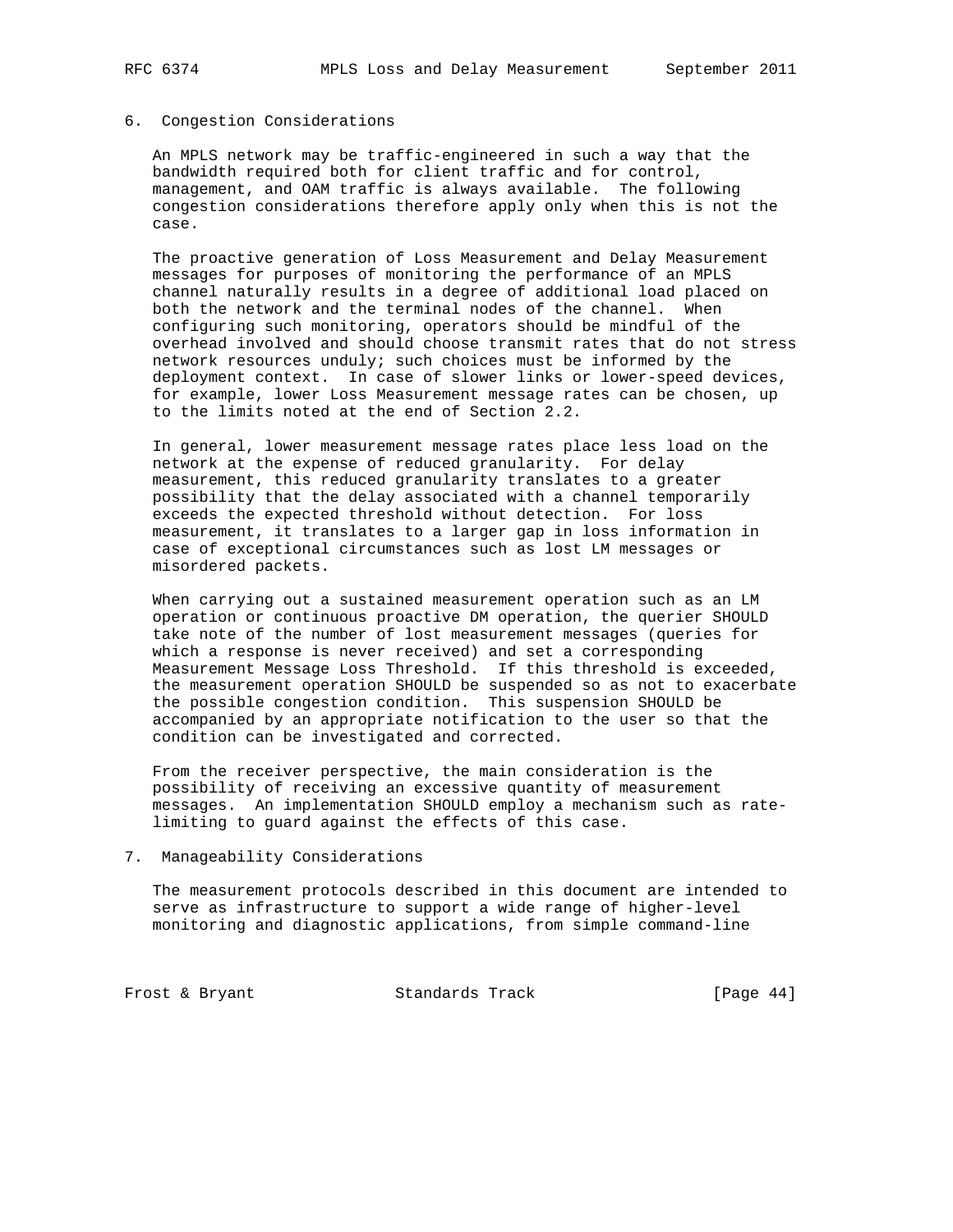diagnostic tools to comprehensive network performance monitoring and analysis packages. The specific mechanisms and considerations for protocol configuration, initialization, and reporting thus depend on the nature of the application.

 In the case of on-demand diagnostics, the diagnostic application may provide parameters such as the measurement type, the channel, the query rate, and the test duration when initiating the diagnostic; results and exception conditions are then reported directly to the application. The system may discard the statistics accumulated during the test after the results have been reported or retain them to provide a historical measurement record.

 Alternatively, measurement configuration may be supplied as part of the channel configuration itself in order to support continuous monitoring of the channel's performance characteristics. In this case, the configuration will typically include quality thresholds depending on the service level agreement, the crossing of which will trigger warnings or alarms, and result reporting and exception notification will be integrated into the system-wide network management and reporting framework.

## 8. Security Considerations

 This document describes procedures for the measurement of performance metrics over a pre-existing MPLS path (a pseudowire, LSP, or section). As such, it assumes that a node involved in a measurement operation has previously verified the integrity of the path and the identity of the far end using existing MPLS mechanisms such as Bidirectional Forwarding Detection (BFD) [RFC5884]; tools, techniques, and considerations for securing MPLS paths are discussed in detail in [RFC5920].

 When such mechanisms are not available, and where security of the measurement operation is a concern, reception of Generic Associated Channel messages with the Channel Types specified in this document SHOULD be disabled. Implementations MUST provide the ability to disable these protocols on a per-Channel-Type basis.

 Even when the identity of the far end has been verified, the measurement protocols remain vulnerable to injection and man-in-the middle attacks. The impact of such an attack would be to compromise the quality of performance measurements on the affected path. An attacker positioned to disrupt these measurements is, however, capable of causing much greater damage by disrupting far more critical elements of the network such as the network control plane or user traffic flows. At worst, a disruption of the measurement protocols would interfere with the monitoring of the performance

Frost & Bryant Standards Track [Page 45]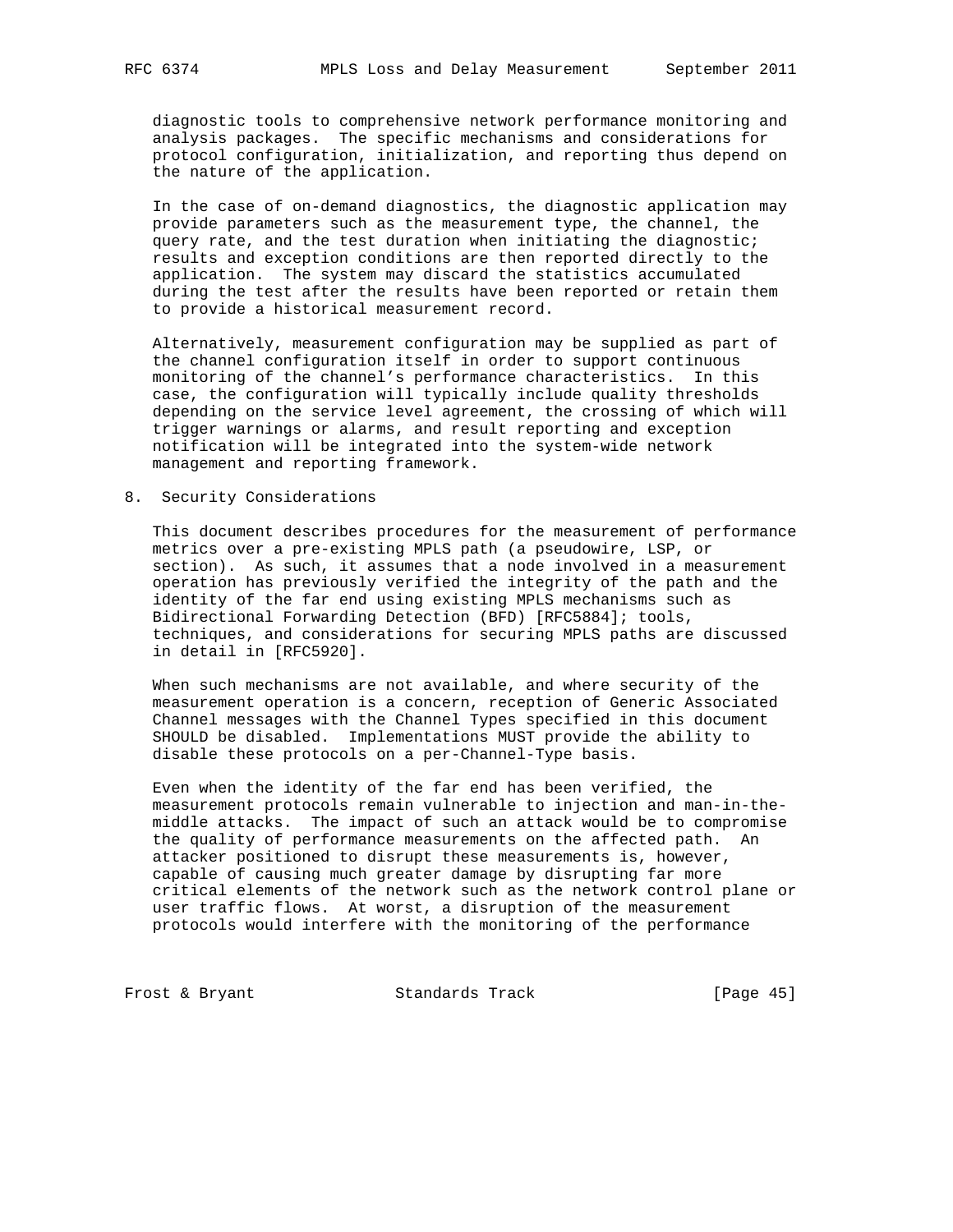aspects of the service level agreement associated with the path; the existence of such a disruption would imply that a serious breach of basic path integrity had already occurred.

 If desired, such attacks can be mitigated by performing basic validation and sanity checks, at the querier, of the counter or timestamp fields in received measurement response messages. The minimal state associated with these protocols also limits the extent of measurement disruption that can be caused by a corrupt or invalid message to a single query/response cycle.

 Cryptographic mechanisms capable of signing or encrypting the contents of the measurement packets without degrading the measurement performance are not currently available. In light of the preceding discussion, the absence of such cryptographic mechanisms does not raise significant security issues.

 Users concerned with the security of out-of-band responses over IP networks SHOULD employ suitable security mechanisms such as IPsec [RFC4301] to protect the integrity of the return path.

9. IANA Considerations

Per this document, IANA has completed the following actions:

- o Allocation of Channel Types in the "PW Associated Channel Type" registry
- o Creation of a "Measurement Timestamp Type" registry
- o Creation of an "MPLS Loss/Delay Measurement Control Code" registry
- o Creation of an "MPLS Loss/Delay Measurement Type-Length-Value (TLV) Object" registry

Frost & Bryant Standards Track [Page 46]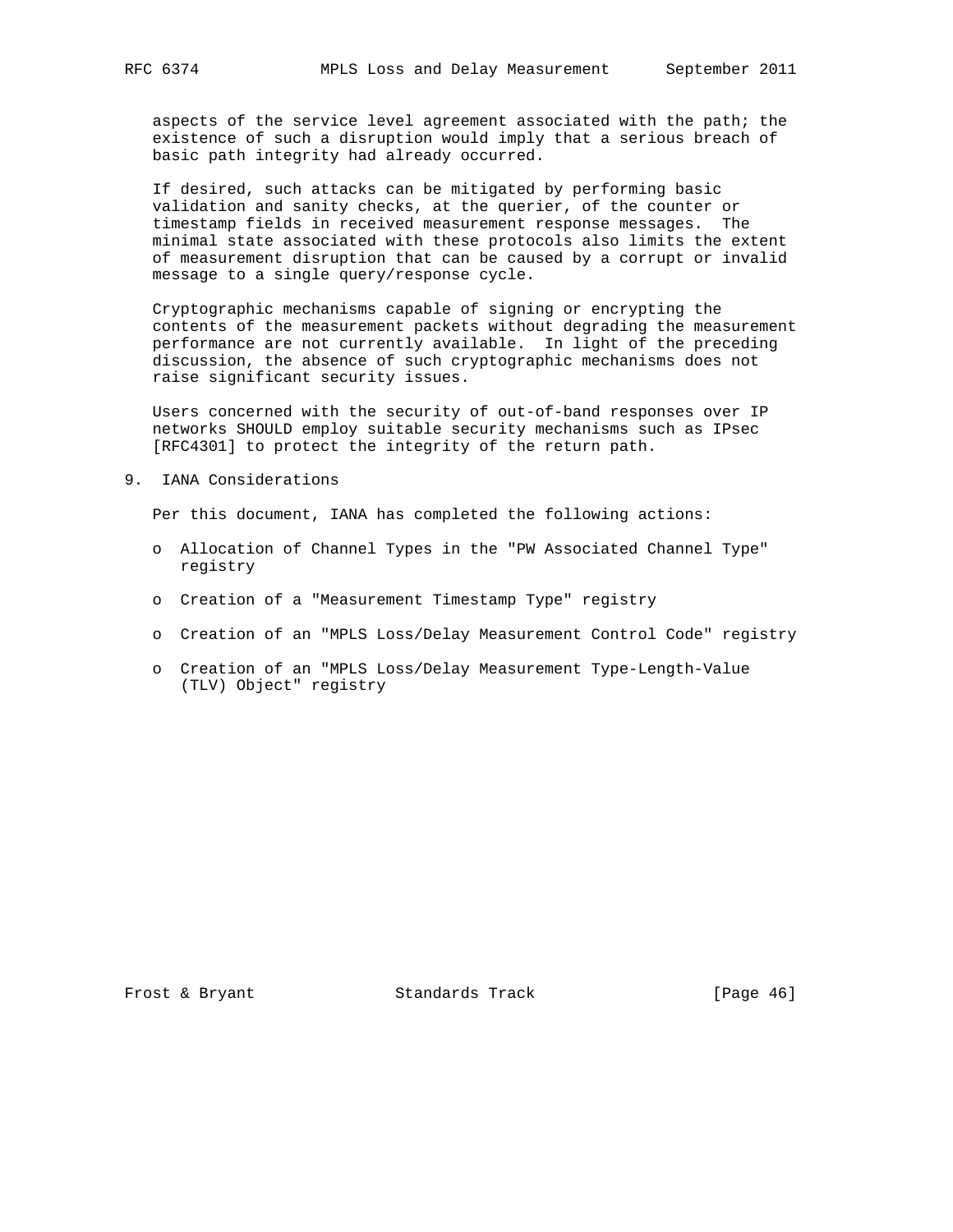## 9.1. Allocation of PW Associated Channel Types

 As per the IANA considerations in [RFC5586], IANA has allocated the following Channel Types in the "PW Associated Channel Type" registry:

Value Description  $TLV$  Follows Reference ------ ---------------------------------------- ----------- --------- 0x000A MPLS Direct Loss Measurement (DLM) No RFC 6374 0x000B MPLS Inferred Loss Measurement (ILM) No RFC 6374 0x000C MPLS Delay Measurement (DM) No RFC 6374 0x000D MPLS Direct Loss and Delay Measurement No RFC 6374 (DLM+DM) 0x000E MPLS Inferred Loss and Delay Measurement No RFC 6374 (ILM+DM)

## 9.2. Creation of Measurement Timestamp Type Registry

 IANA has created a new "Measurement Timestamp Type" registry, with format and initial allocations as follows:

|   | Type Description                                    | Size in Bits Reference |          |
|---|-----------------------------------------------------|------------------------|----------|
|   | Null Timestamp                                      | 64                     | RFC 6374 |
|   | Sequence Number                                     | 64                     | RFC 6374 |
| 2 | Network Time Protocol version 4 64-bit<br>Timestamp | 64                     | RFC 6374 |
|   | Truncated IEEE 1588v2 PTP Timestamp                 | 64                     | RFC 6374 |

The range of the Type field is 0-15.

The allocation policy for this registry is IETF Review.

## 9.3. Creation of MPLS Loss/Delay Measurement Control Code Registry

 IANA has created a new "MPLS Loss/Delay Measurement Control Code" registry. This registry is divided into two separate parts, one for Query Codes and the other for Response Codes, with formats and initial allocations as follows:

Query Codes

| 0x0 In-band Response Requested<br>RFC 6374<br>0x1 Out-of-band Response Requested RFC 6374<br>0x2 No Response Requested<br>RFC 6374 | Code Description |  |  | Reference |  |
|------------------------------------------------------------------------------------------------------------------------------------|------------------|--|--|-----------|--|
|                                                                                                                                    |                  |  |  |           |  |
|                                                                                                                                    |                  |  |  |           |  |

Frost & Bryant Standards Track [Page 47]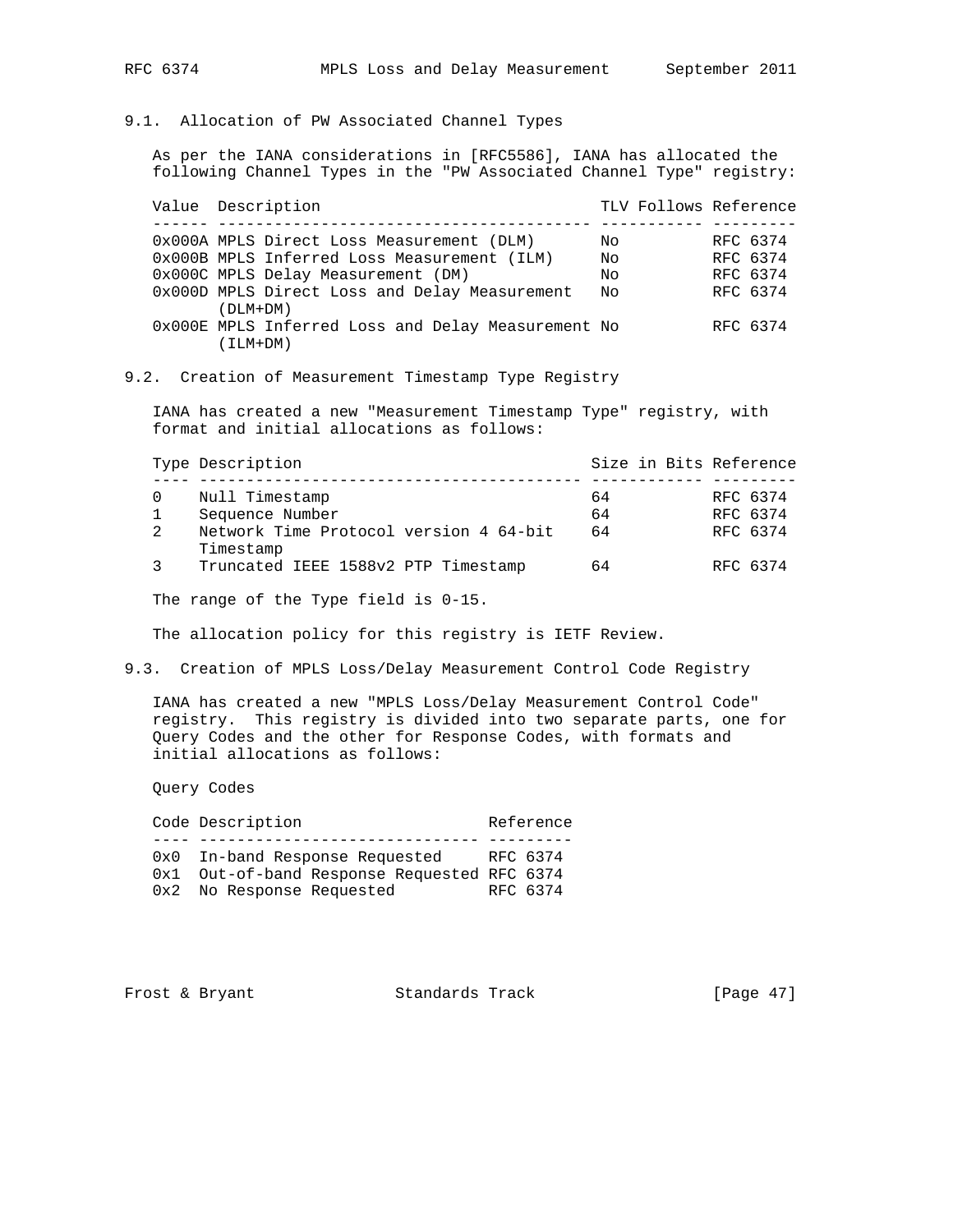Response Codes

|      | Code Description                                  |  | Reference |  |
|------|---------------------------------------------------|--|-----------|--|
| 0x0  | Reserved                                          |  | RFC 6374  |  |
| 0x1  | Success                                           |  | RFC 6374  |  |
| 0x2  | Data Format Invalid                               |  | RFC 6374  |  |
|      | 0x3 Initialization in Progress                    |  | RFC 6374  |  |
| 0x4  | Data Reset Occurred                               |  | RFC 6374  |  |
| 0x5  | Resource Temporarily Unavailable                  |  | RFC 6374  |  |
| 0x10 | Unspecified Error                                 |  | RFC 6374  |  |
|      | 0x11 Unsupported Version                          |  | RFC 6374  |  |
|      | 0x12 Unsupported Control Code                     |  | RFC 6374  |  |
|      | 0x13 Unsupported Data Format                      |  | RFC 6374  |  |
|      | 0x14 Authentication Failure                       |  | RFC 6374  |  |
|      | 0x15 Invalid Destination Node Identifier RFC 6374 |  |           |  |
|      | 0x16 Connection Mismatch                          |  | RFC 6374  |  |
|      | 0x17 Unsupported Mandatory TLV Object             |  | RFC 6374  |  |
|      | 0x18 Unsupported Query Interval                   |  | RFC 6374  |  |
|      | 0x19 Administrative Block                         |  | RFC 6374  |  |
|      | 0x1A Resource Unavailable                         |  | RFC 6374  |  |
|      | 0x1B Resource Released                            |  | RFC 6374  |  |
|      | 0x1C Invalid Message                              |  | RFC 6374  |  |
|      | 0x1D Protocol Error                               |  | RFC 6374  |  |
|      |                                                   |  |           |  |

 IANA has indicated that the values 0x0 - 0xF in the Response Code section are reserved for non-error response codes.

The range of the Code field is 0 - 255.

The allocation policy for this registry is IETF Review.

Frost & Bryant Standards Track [Page 48]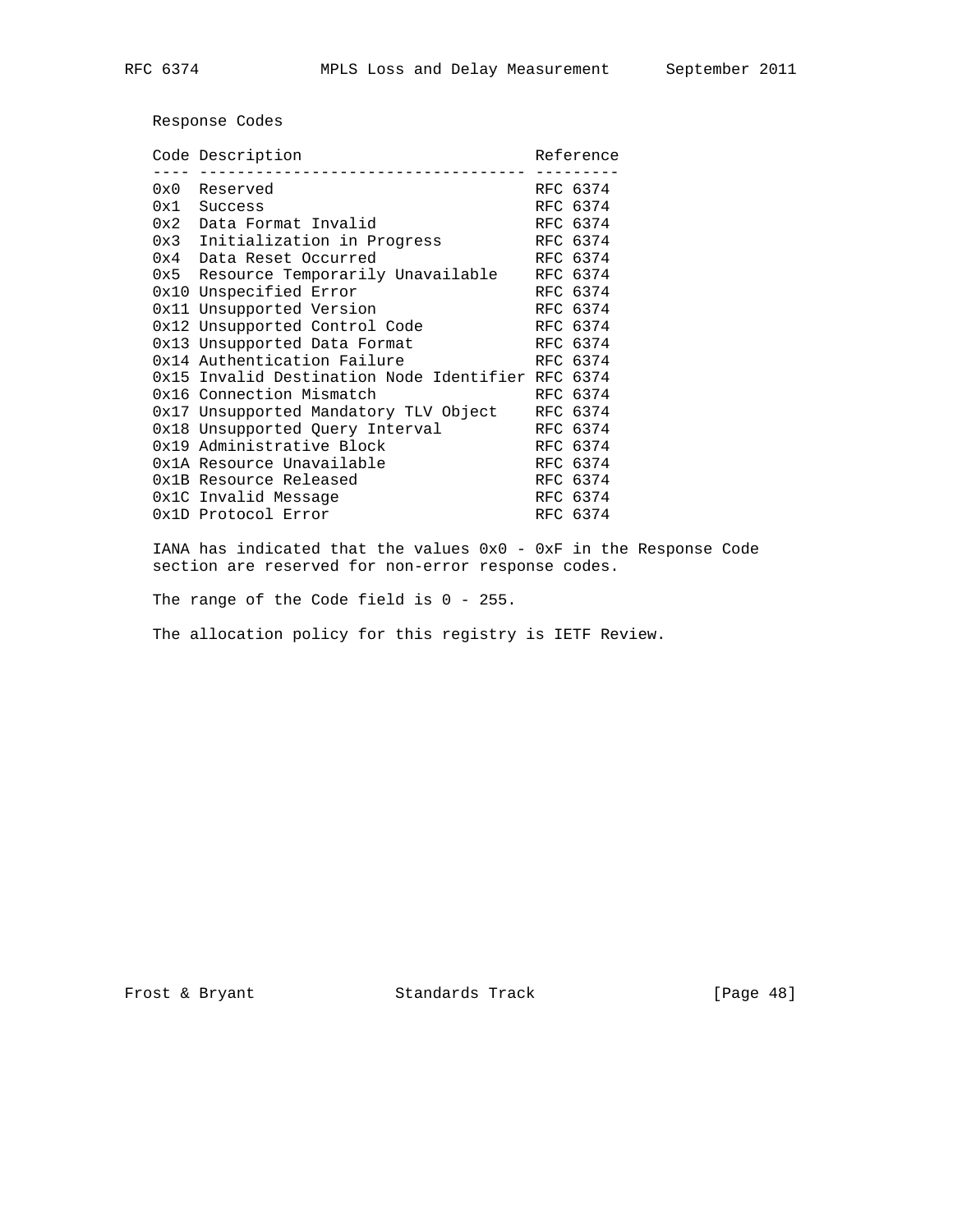## 9.4. Creation of MPLS Loss/Delay Measurement TLV Object Registry

 IANA has created a new "MPLS Loss/Delay Measurement TLV Object" registry, with format and initial allocations as follows:

|     | Type Description                           |  | Reference |  |
|-----|--------------------------------------------|--|-----------|--|
|     |                                            |  |           |  |
| 0   | Padding - copy in response                 |  | RFC 6374  |  |
| 1   | Return Address                             |  | RFC 6374  |  |
| 2   | Session Ouery Interval                     |  | RFC 6374  |  |
| 3   | Loopback Request                           |  | RFC 6374  |  |
| 127 | Experimental use                           |  | RFC 6374  |  |
| 128 | Padding - do not copy in response RFC 6374 |  |           |  |
| 129 | Destination Address                        |  | RFC 6374  |  |
| 130 | Source Address                             |  | RFC 6374  |  |
| 255 | Experimental use                           |  | RFC 6374  |  |
|     |                                            |  |           |  |

 IANA has indicated that Types 0-127 are classified as Mandatory, and that Types 128-255 are classified as Optional.

The range of the Type field is 0 - 255.

The allocation policy for this registry is IETF Review.

10. Acknowledgments

 The authors wish to thank the many participants of the MPLS working group who provided detailed review and feedback on this document. The authors offer special thanks to Alexander Vainshtein, Loa Andersson, and Hiroyuki Takagi for many helpful thoughts and discussions, to Linda Dunbar for the idea of using LM messages for throughput measurement, and to Ben Niven-Jenkins, Marc Lasserre, and Ben Mack-Crane for their valuable comments.

## 11. References

- 11.1. Normative References
	- [IEEE1588] IEEE, "1588-2008 IEEE Standard for a Precision Clock Synchronization Protocol for Networked Measurement and Control Systems", March 2008.
	- [RFC2119] Bradner, S., "Key words for use in RFCs to Indicate Requirement Levels", BCP 14, RFC 2119, March 1997.

Frost & Bryant Standards Track [Page 49]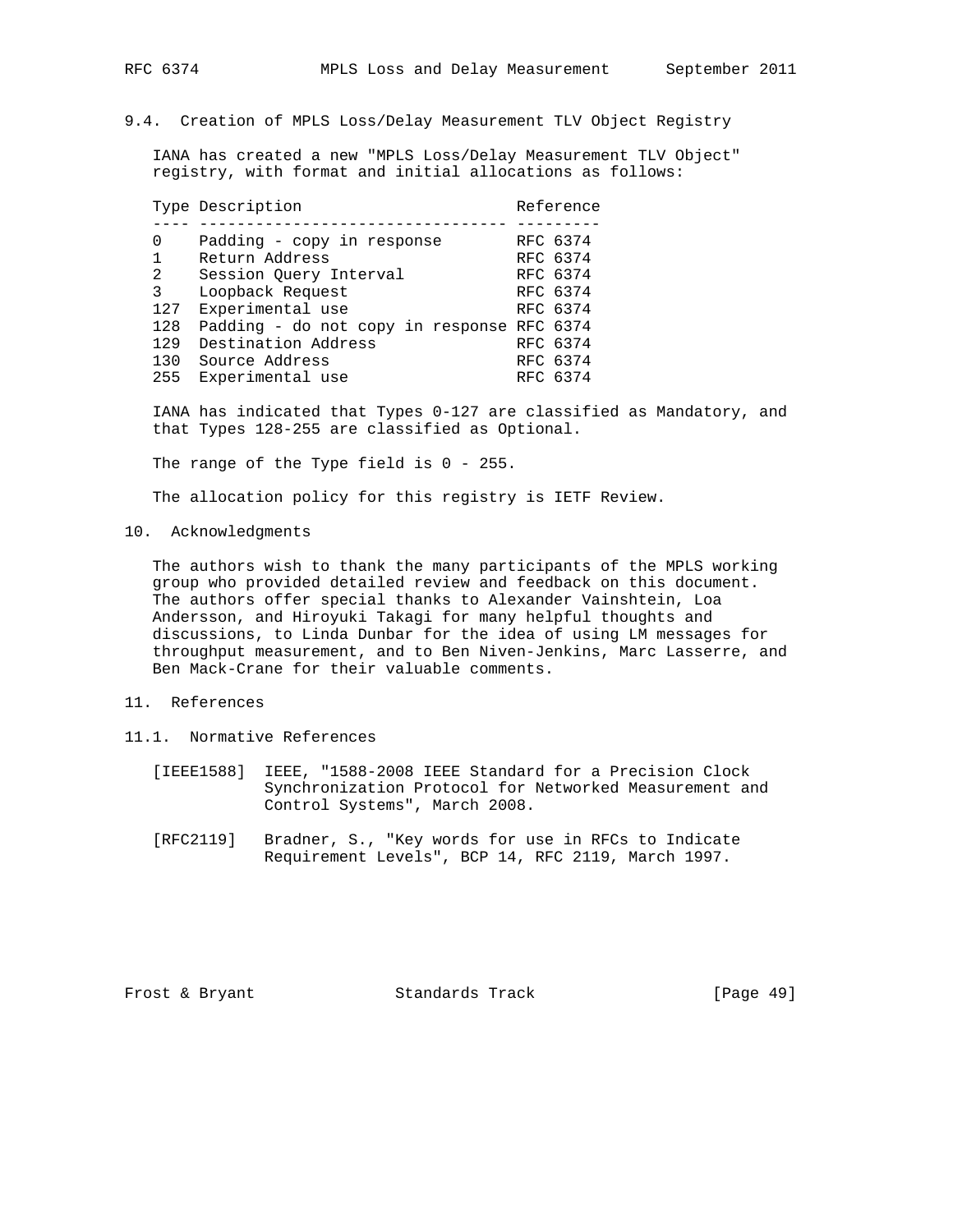- [RFC2474] Nichols, K., Blake, S., Baker, F., and D. Black, "Definition of the Differentiated Services Field (DS Field) in the IPv4 and IPv6 Headers", RFC 2474, December 1998.
- [RFC3031] Rosen, E., Viswanathan, A., and R. Callon, "Multiprotocol Label Switching Architecture", RFC 3031, January 2001.
- [RFC3270] Le Faucheur, F., Wu, L., Davie, B., Davari, S., Vaananen, P., Krishnan, R., Cheval, P., and J. Heinanen, "Multi- Protocol Label Switching (MPLS) Support of Differentiated Services", RFC 3270, May 2002.
- [RFC5462] Andersson, L. and R. Asati, "Multiprotocol Label Switching (MPLS) Label Stack Entry: "EXP" Field Renamed to "Traffic Class" Field", RFC 5462, February 2009.
- [RFC5586] Bocci, M., Vigoureux, M., and S. Bryant, "MPLS Generic Associated Channel", RFC 5586, June 2009.
- [RFC5905] Mills, D., Martin, J., Burbank, J., and W. Kasch, "Network Time Protocol Version 4: Protocol and Algorithms Specification", RFC 5905, June 2010.
- 11.2. Informative References
	- [RFC2679] Almes, G., Kalidindi, S., and M. Zekauskas, "A One-way Delay Metric for IPPM", RFC 2679, September 1999.
	- [RFC2680] Almes, G., Kalidindi, S., and M. Zekauskas, "A One-way Packet Loss Metric for IPPM", RFC 2680, September 1999.
	- [RFC2681] Almes, G., Kalidindi, S., and M. Zekauskas, "A Round-trip Delay Metric for IPPM", RFC 2681, September 1999.
	- [RFC3209] Awduche, D., Berger, L., Gan, D., Li, T., Srinivasan, V., and G. Swallow, "RSVP-TE: Extensions to RSVP for LSP Tunnels", RFC 3209, December 2001.
	- [RFC3260] Grossman, D., "New Terminology and Clarifications for Diffserv", RFC 3260, April 2002.
	- [RFC3985] Bryant, S. and P. Pate, "Pseudo Wire Emulation Edge-to- Edge (PWE3) Architecture", RFC 3985, March 2005.
	- [RFC4301] Kent, S. and K. Seo, "Security Architecture for the Internet Protocol", RFC 4301, December 2005.

| Frost & Bryant |  | Standards Track | [Page 50] |  |
|----------------|--|-----------------|-----------|--|
|----------------|--|-----------------|-----------|--|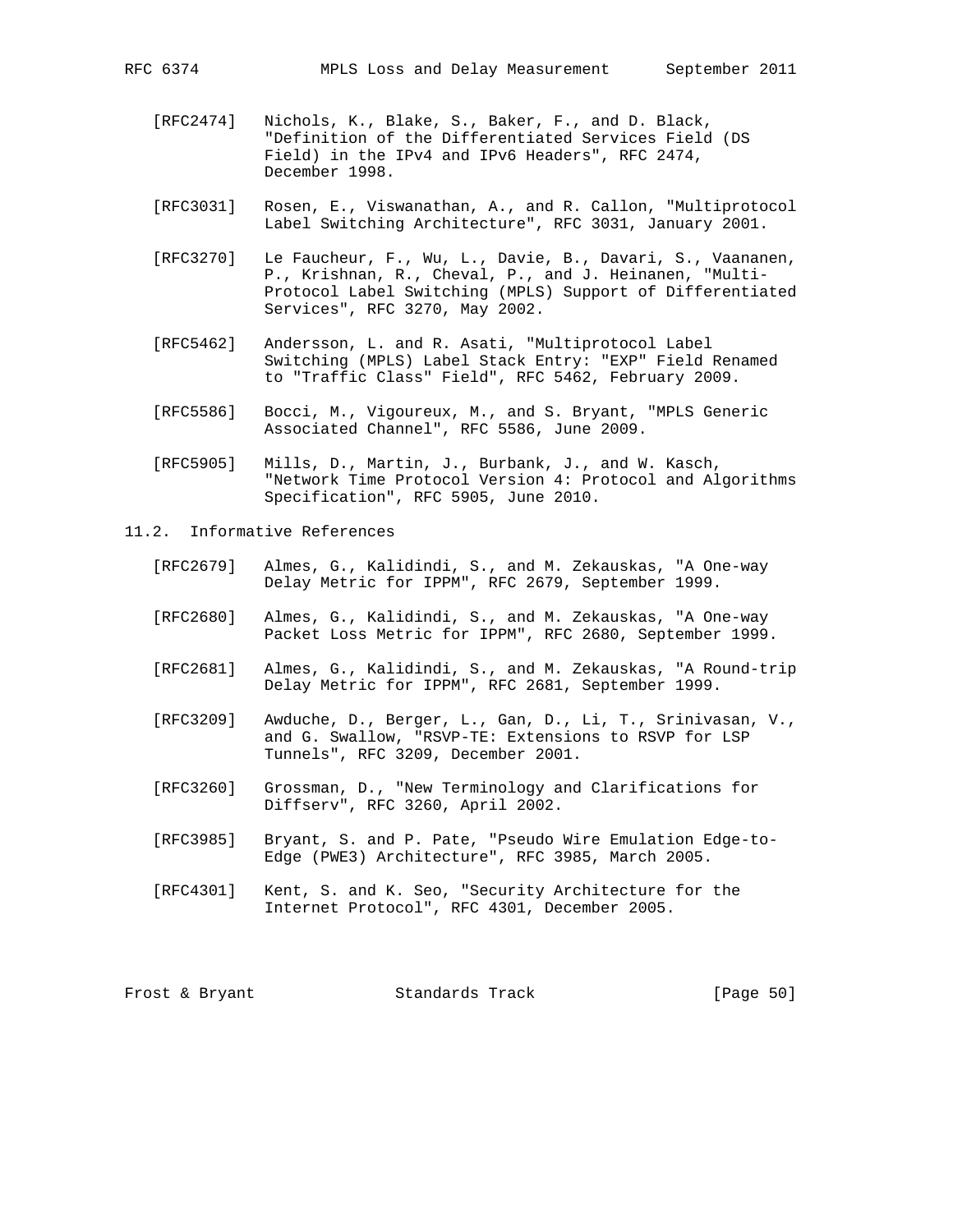- [RFC4656] Shalunov, S., Teitelbaum, B., Karp, A., Boote, J., and M. Zekauskas, "A One-way Active Measurement Protocol (OWAMP)", RFC 4656, September 2006.
- [RFC4928] Swallow, G., Bryant, S., and L. Andersson, "Avoiding Equal Cost Multipath Treatment in MPLS Networks", BCP 128, RFC 4928, June 2007.
- [RFC5036] Andersson, L., Minei, I., and B. Thomas, "LDP Specification", RFC 5036, October 2007.
- [RFC5357] Hedayat, K., Krzanowski, R., Morton, A., Yum, K., and J. Babiarz, "A Two-Way Active Measurement Protocol (TWAMP)", RFC 5357, October 2008.
- [RFC5481] Morton, A. and B. Claise, "Packet Delay Variation Applicability Statement", RFC 5481, March 2009.
- [RFC5884] Aggarwal, R., Kompella, K., Nadeau, T., and G. Swallow, "Bidirectional Forwarding Detection (BFD) for MPLS Label Switched Paths (LSPs)", RFC 5884, June 2010.
- [RFC5920] Fang, L., "Security Framework for MPLS and GMPLS Networks", RFC 5920, July 2010.
- [RFC5921] Bocci, M., Bryant, S., Frost, D., Levrau, L., and L. Berger, "A Framework for MPLS in Transport Networks", RFC 5921, July 2010.
- [RFC5960] Frost, D., Bryant, S., and M. Bocci, "MPLS Transport Profile Data Plane Architecture", RFC 5960, August 2010.
- [RFC6375] Frost, D., Ed. and S. Bryant, Ed., "A Packet Loss and Delay Measurement Profile for MPLS-Based Transport Networks", RFC 6375, September 2011.
- [Y.1731] ITU-T Recommendation Y.1731, "OAM Functions and Mechanisms for Ethernet based Networks", February 2008.

Frost & Bryant Standards Track [Page 51]